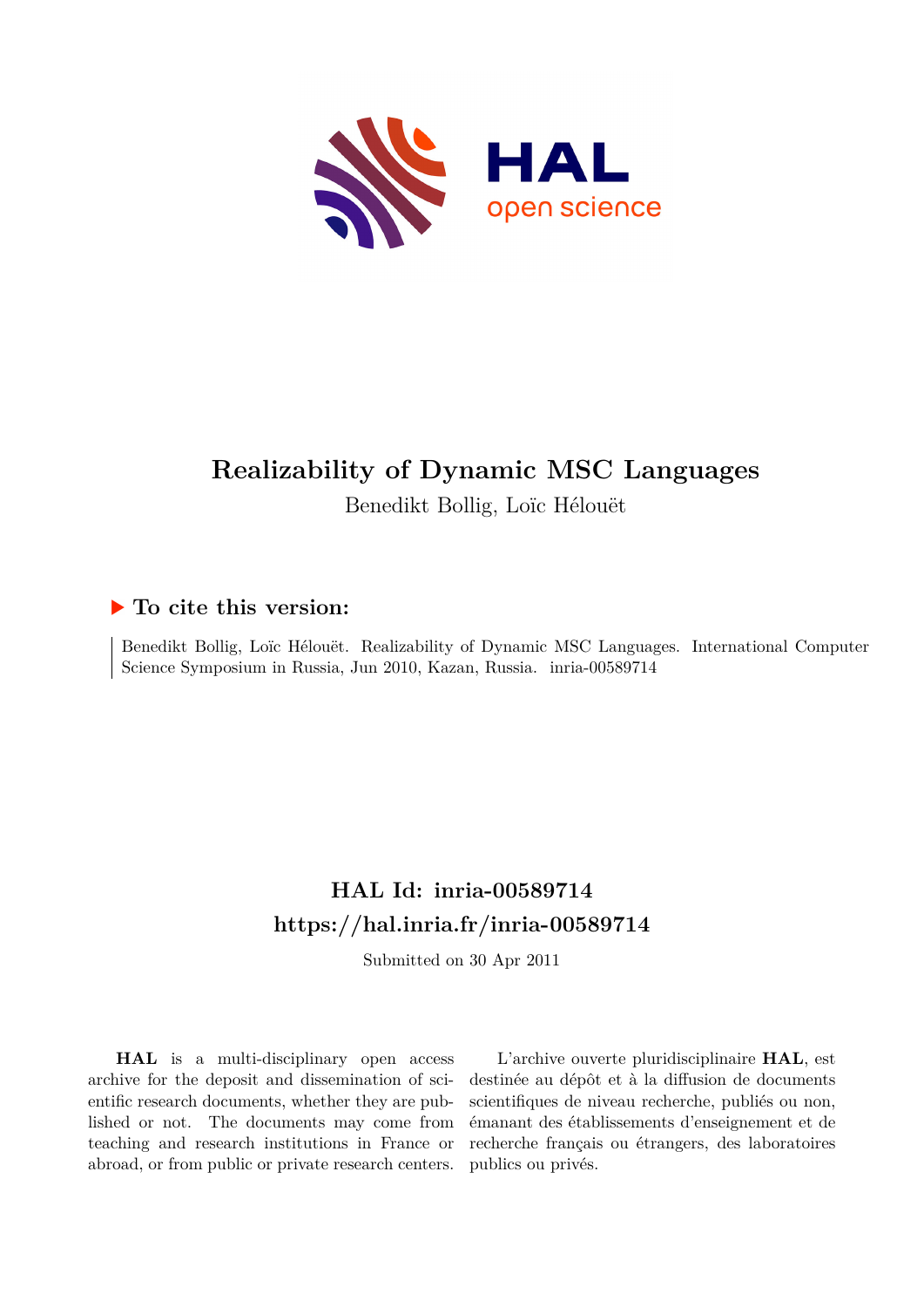# Realizability of Dynamic MSC Languages★

Benedikt Bollig<sup>1</sup> and Loïc Hélouët<sup>2</sup>

<sup>1</sup> LSV, ENS Cachan, CNRS, INRIA, France 2 IRISA, INRIA, Rennes, France

Abstract. We introduce dynamic communicating automata (DCA), an extension of communicating finite-state machines that allows for dynamic creation of processes. Their behavior can be described as sets of message sequence charts (MSCs). We consider the realizability problem for DCA: given a dynamic MSC grammar (a high-level MSC specification), is there a DCA defining the same set of MSCs? We show that this problem is EXPTIME-complete. Moreover, we identify a class of realizable grammars that can be implemented by *finite* DCA.

# 1 Introduction

Requirements engineering with scenario-based visual languages such as message sequence charts (MSCs) is a well established practice in industry. However, the requirements phase usually stops when a sufficiently large finite base of scenarios covering expected situations of the modeled system has been created. Although more elaborated formalisms have been proposed, such as HMSCs [\[RGG96\]](#page-40-0), compositional MSCs [\[GMP03\]](#page-39-0), or causal MSCs [\[GGH](#page-39-1)+09], requirements frequently consist in a finite set of scenarios over a fixed finite set of processes. The existing higher-level constructs are often neglected. A possible reason might be that, in view of their huge expressive power, MSC specifications are not always realizable in terms of an implementable. As a part of the effort spent in the requirements design is lost when designers start implementing a system, scenarios remain confined to expressions of finite examples, and the higher-level constructs are rarely used. Another reason that may prevent designers from using high-level scenarios is that most models depict the interactions of an a priori *fixed* set of processes.

Nowadays, however, many applications rely on threads, and most protocols are designed for an open world, where all the participating actors are not known in advance. Example domains include mobile computing and ad-hoc networks. A first step towards MSCs over an evolving set of processes was made by Leucker, Madhusudan, and Mukhopadhyay [\[LMM02\]](#page-40-1). Their *fork-and-join MSC grammars* allow for dynamic creation of processes and have good properties, such as decidability of MSO model checking. However, it remains unclear how to implement fork-and-join MSC grammars. In particular, a corresponding automata model with a clear behavioral semantics based on MSCs is missing. However, dynamic process creation and its realizability are two important issues that must be considered jointly.

 $^\star$  Partly supported by the projects ANR-06-SETI-003 DOTS and ARCUS Île de France-Inde.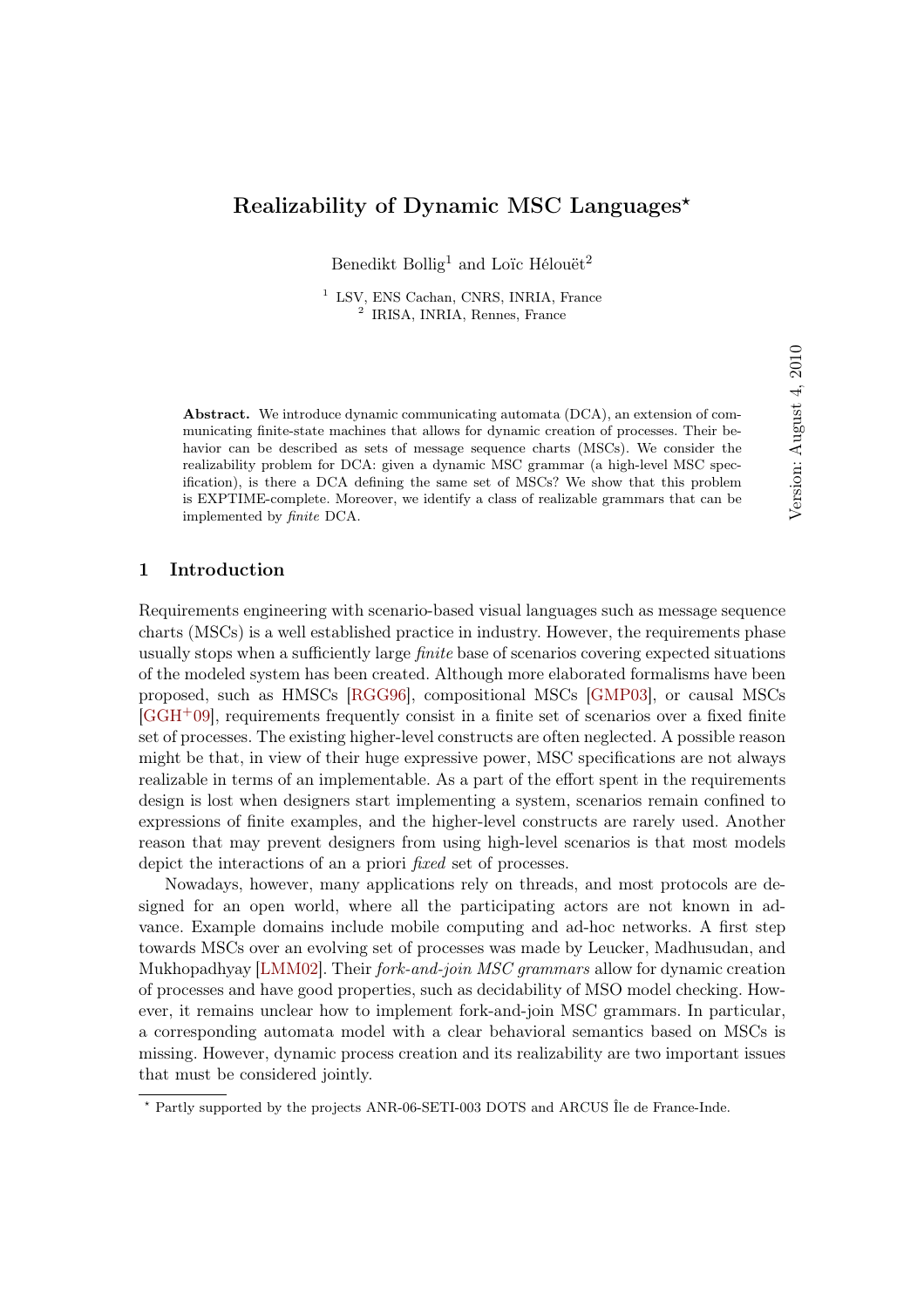This paper introduces dynamic communicating automata (DCA) as a model of programs with process creation. It is very much inspired by the message-passing programming language Erlang [\[Arm07\]](#page-39-2). Like Erlang, a DCA has three communication primitives:

- (1) a new process can be spawned,
- (2) a message can be sent to an already existing process, and
- (3) a message can be received from an existing process.

Processes are identified by means of process variables, whose values can change dynamically during an execution of an automaton and be updated when a message is received. A message is sent through bidirectional unbounded FIFO channels, which are available to any pair of existing processes. Our model extends classical communicating finite-state machines [\[BZ83\]](#page-39-3), which allow only for actions of the form (2) and (3) and serve as an implementation model for HMSCs or compositional MSCs.

In a second step, we propose dynamic MSC grammars as a specification language. They are inspired by the fork-and-join grammars from [\[LMM02\]](#page-40-1) but closer to an implementation. We keep the main idea of [\[LMM02\]](#page-40-1): when unfolding a grammar, MSCs are concatenated on the basis of finitely many process identifiers. While, in [\[LMM02\]](#page-40-1), the location of identifiers can be changed by means of a very general and powerful splitoperator, our grammars consider an identifier as a pebble, which can be moved locally within one single MSC. In addition to process identifiers, we introduce a new means of process identification that allows for a more concise description of some protocols.

Given an implementation model and a specification formalism, the *realizability* problem consists in asking whether a given specification comes with a corresponding implementation. Realizability for MSC languages has been extensively studied in the setting of a fixed number of processes [\[AEY05,](#page-39-4)[Loh03,](#page-40-2)[AMKN05\]](#page-39-5). In a dynamic framework where dynamic MSC grammars are seen as specifications and DCA as distributed implementations, we have to consider a new aspect of realizability, which we call *proximity realizabil*ity. This notion requires that two processes know each other at the time of (asynchronous) communication. We show that checking proximity realizability is EXPTIME-complete. Note that the representation of the behavior of each process may require infinitely many states (due to the nature of languages generated by the grammar), and that the notion of proximity realizability does not take into account the local structure of a process. The next step is then to identify a class of dynamic MSC grammars that is realizable in terms of finite DCA.

The paper is organized as follows: In Section [2,](#page-3-0) we recall some basic concepts needed throughout the paper such as trees and tree automata. Section [3](#page-4-0) introduces MSCs, which constitute the semantics of dynamic communicating automata and dynamic MSC grammars. The latter two are presented in Sections [4](#page-6-0) and [5,](#page-10-0) respectively. In Section [6,](#page-14-0) we define realizability formally and show that the corresponding decision problem (as well as emptiness of grammars) is EXPTIME-complete. In the proofs, we make use of the tree-automata framework that we settled in Section [2.](#page-3-0) Section [7](#page-31-0) presents a subclass of our grammars, local MSC grammars, and shows how they can be implemented automatically in terms of finite DCA. Finally, in Sections [9](#page-38-0) and [8,](#page-37-0) we give an overview of related work and some directions for future work.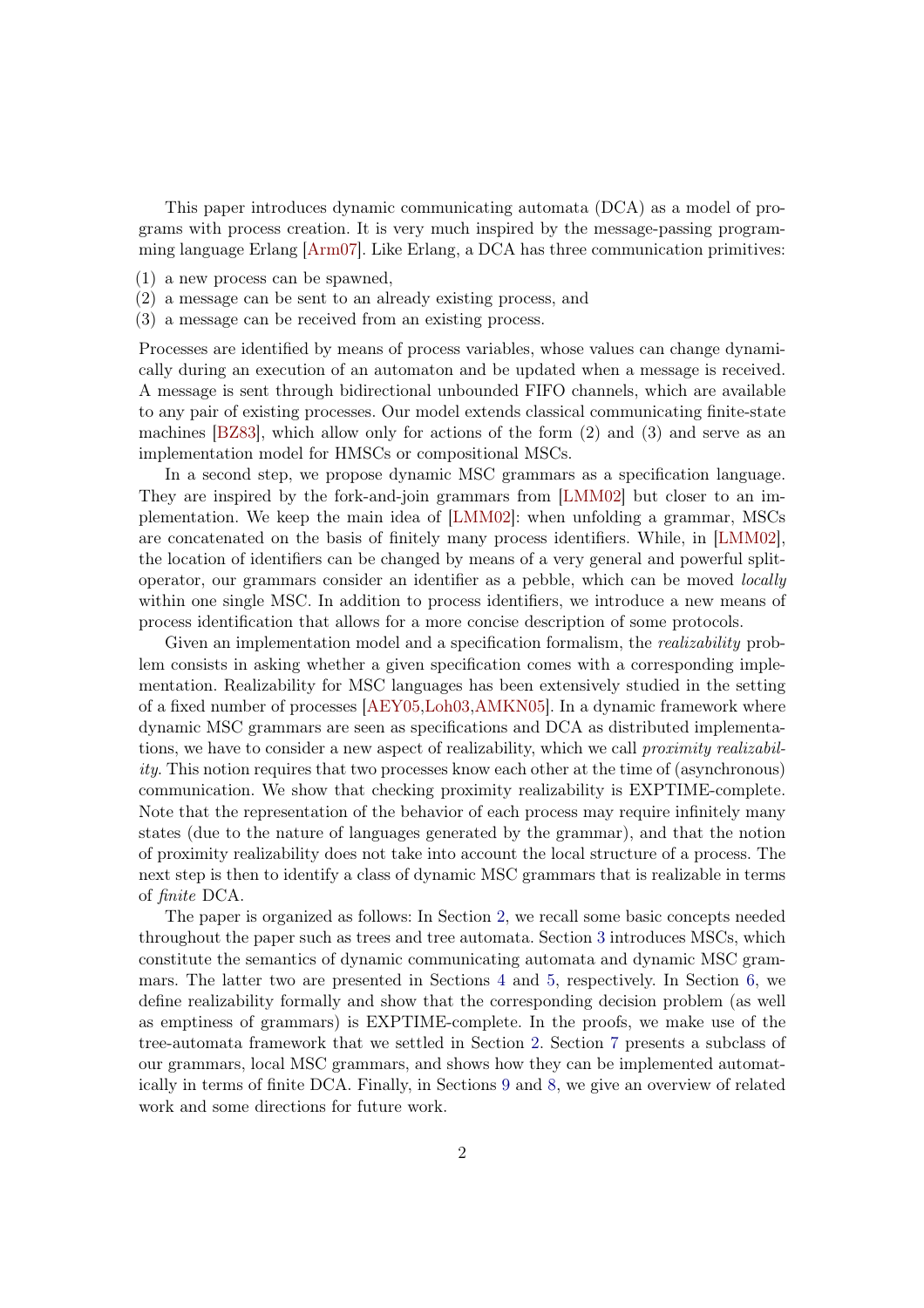This article is a revised and extended version of [\[BH10\]](#page-39-6).

## <span id="page-3-0"></span>2 Preliminaries

In this section, we settle some notation and basic concepts such as trees and tree automata.

A (finite) alphabet is a (finite, respectively) nonempty set. For an alphabet  $\Gamma$ , the set of finite words over  $\Gamma$  is denoted by  $\Gamma^*$ . It includes the empty word  $\varepsilon$ . For words  $u, v \in \Gamma^*$ , we let  $u.v$  denote the concatenation  $uv$  of  $u$  and  $v$ . In particular,  $u.\varepsilon = \varepsilon.u = u$ .

For a set P, we let  $\text{id}_P$  denote  $\{(p, p) \mid p \in P\}$  or, if required, the identity mapping on P. If R is a binary relation, we write  $R \upharpoonright P$  to denote  $R \cap (P \times P)$ . Moreover, ↑ serves as the usual restriction operator for functions and structures. We set  $R^{-1}$  =  $\{(p', p) \mid (p, p') \in R\}$  and, for any  $p, R(p) = \{p' \mid (p, p') \in R\}$ . Given binary relations  $R_1, R_2 \subseteq P \times P$ , we denote their product, as usual, by  $R_1 \circ R_2 \subseteq P \times P$ . Similarly, the composition of two mappings  $\sigma_1, \sigma_2 : P \to P$  is denoted  $\sigma_1 \circ \sigma_2 : P \to P$  and defined by  $(\sigma_1 \circ \sigma_2)(p) = \sigma_2(\sigma_1(p))$  for all  $p \in P$ .

Trees and tree automata A ranked alphabet is a pair  $\Omega = (I, arity)$  where  $\Gamma$  is a finite alphabet and  $arity : \Gamma \to 2^{\mathbb{N}}$  assigns to  $a \in \Gamma$  a nonempty finite set  $arity(a) \subseteq \mathbb{N}$  of arities. We call  $\Omega$  binary if arity( $a \in \{0, 2\}$  for all  $a \in \Gamma$ . It is unary if arity( $a \in \{0, 1\}$ for all  $a \in \Gamma$ .

A tree over the ranked alphabet  $\Omega = (\Gamma, \text{arity})$  is a pair  $t = (\text{dom}_t, \text{val}_t)$ . Its domain,  $dom_t \subseteq \{1, 2, \ldots\}^*$ , is a nonempty finite prefix-closed set of nodes where, for all  $u \in dom_t$ and  $0 < i < j$ ,  $u \cdot j \in dom_t$  implies  $u \cdot i \in dom_t$ . The node  $\varepsilon$  is called root, and a node u is a successor of a node v if  $u = v.i$  for some i. Moreover,  $val_t : dom_t \to \Gamma$  such that, for all  $u \in dom_t$ , the number of successors of u is in  $arity(val_t(u))$ . A node without any successor is a *leaf*. Otherwise, it is an *inner node*.

A tree automaton over  $\Omega$  is a triple  $\mathcal{A} = (Q, \leftarrow, F)$  where Q is a nonempty finite set of states,  $F \subseteq Q$  is the set of final states, and  $\leftarrow \subseteq Q \times \Gamma \times \bigcup_{i \in \mathbb{N}} Q^i$  is a finite transition *relation*. A run of A on a tree  $t = (dom_t, val_t)$  over  $\Omega$  is a mapping  $run : dom_t \to Q$  such that, for all nodes  $u \in dom_t$ , say, with n successors, we have

$$
run(u) \stackrel{val_t(u)}{\leftarrow} (run(u.1), \ldots, run(u.n)).
$$

The run is accepting if  $run(\varepsilon) \in F$ . The language of A, denoted by  $L(\mathcal{A})$ , is the set of trees t over  $\Omega$  such that there is an accepting run of  $\mathcal A$  on t. It is well known that checking emptiness of  $L(\mathcal{A})$  can be done in time  $\mathcal{O}(|Q| \cdot (|Q| \cdot | \leftarrow |))$ . Moreover, determinization and complementation generally cause an exponential blow up.

We will later consider decision problems for dynamic MSC grammars and establish lower bounds by reductions from the intersection problem for tree automata.

Problem 1. Intersection for tree automata:

INSTANCE: Binary ranked alphabet  $\Omega$ ;  $n \geq 1$ ; tree automata  $\mathcal{A}_1, \ldots, \mathcal{A}_n$  over  $\Omega$ . QUESTION: Is  $L(\mathcal{A}_1) \cap ... \cap L(\mathcal{A}_n)$  empty?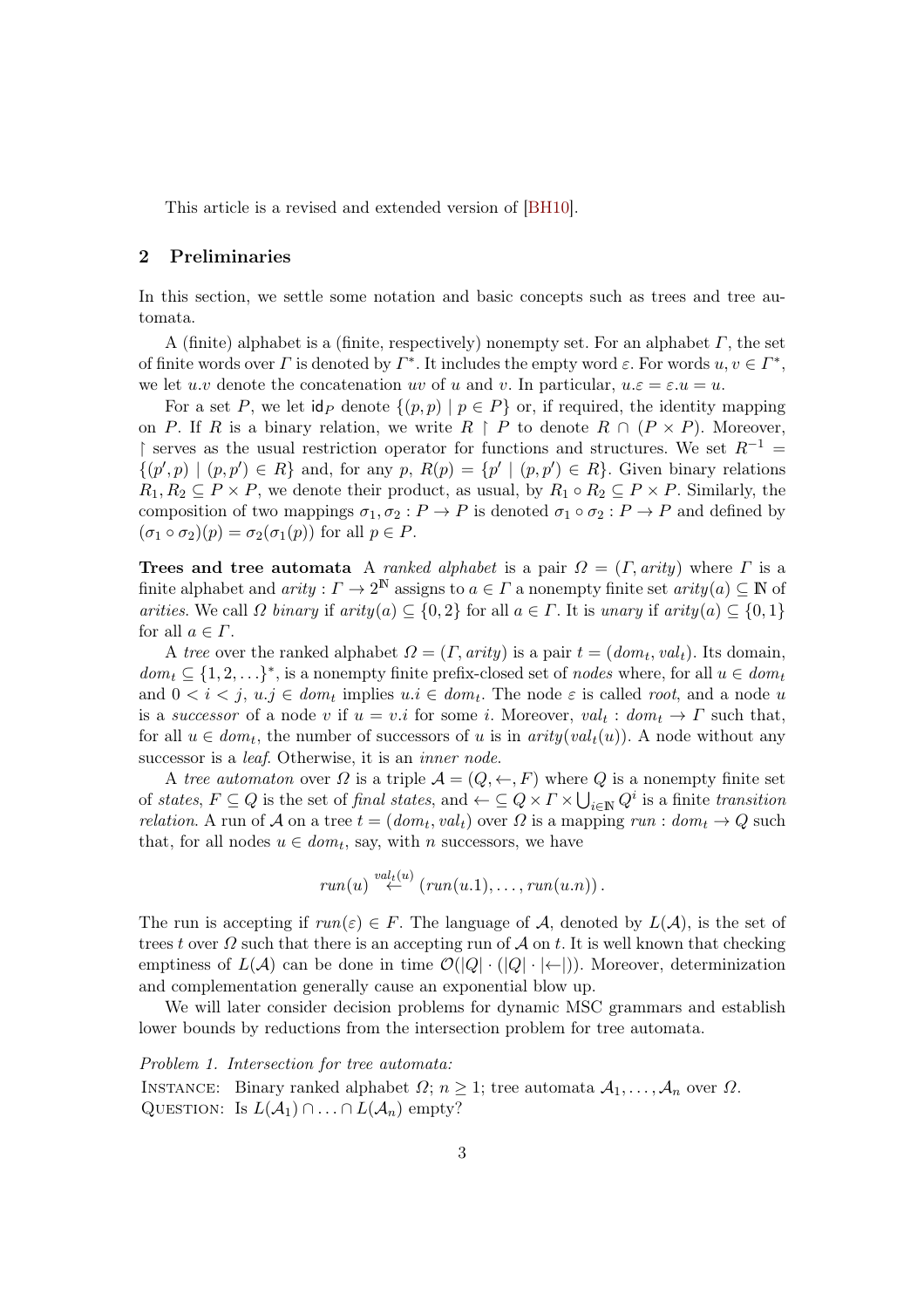When we later move to so-called local grammars, a lower bound can be established using a variant of the former problem where a unary ranked alphabet is used. Then, tree automata actually reduce to finite automata.

Problem 2. Intersection for finite automata: INSTANCE: Unary ranked alphabet  $\Omega; n \geq 1$ ; tree automata  $\mathcal{A}_1, \ldots, \mathcal{A}_n$  over  $\Omega$ . QUESTION: Is  $L(\mathcal{A}_1) \cap ... \cap L(\mathcal{A}_n)$  empty?

The complexity of both problems is well-known:

Theorem 3 ([\[Sei94\]](#page-40-3)). Intersection for tree automata is EXPTIME-complete.

Theorem 4 ([\[Koz77\]](#page-40-4)). Intersection for finite automata is PSPACE-complete.

#### <span id="page-4-0"></span>3 Message Sequence Charts

A message sequence chart (MSC) consists of a number of processes (or threads). Each process  $p$  is represented by a totally ordered set of events  $E_p$ . The total order is given by a direct successor relation  $\prec_{\text{proc}}$ . An event is labeled by its type. The minimal element of each thread is labeled with start. Subsequent events can then execute send (!), receive (?), or spawn (spawn) actions. The relation  $\prec_{\sf msg}$  associates each send event with a corresponding receive event on a different thread. The exchange of messages between two threads has to conform with a FIFO policy. Similarly,  $\prec_{\text{spawn}}$  relates a spawn event  $e \in E_p$  with the (unique) start action of a different thread  $q \neq p$ , meaning that p has created q.

**Definition 5 (MSC).** An MSC is a tuple  $M = (\mathcal{P}, (E_p)_{p \in \mathcal{P}}, \prec, \lambda)$  where

- (a)  $P \subseteq \mathbb{N} = \{0, 1, \ldots\}$  is a nonempty finite set of processes,
- (b) the  $E_p$  are disjoint nonempty finite sets of events (we let  $E := \bigcup_{p \in \mathcal{P}} E_p$ ),
- (c)  $\lambda : E \to \{!,\}$ ?, spawn, start assigns a type to each event, and
- $(d) \prec$  = ( $\prec$ <sub>proc</sub>,  $\prec$ <sub>spawn</sub>,  $\prec$ <sub>msg</sub>) where  $\prec$ <sub>proc</sub>,  $\prec$ <sub>spawn</sub>,  $\prec$ <sub>msg</sub> are binary relations on E.

There are further requirements:

- $(1) \leq$  := ( $\prec$ proc ∪  $\prec$ spawn ∪  $\prec$ msg)<sup>\*</sup> is a partial order,
- (2)  $(E, \leq)$  has a unique minimal element, denoted by start $(M)$ ,
- (3)  $\lambda^{-1}$ (start) = { $e \in E \mid$  there is no  $e' \in E$  such that  $e' \prec_{\text{proc}} e$ },
- $(4)$   $\prec$ proc  $\subseteq \bigcup_{p\in \mathcal{P}} (E_p \times E_p),$
- (5) for each  $p \in \mathcal{P}$ ,  $\prec_{\text{proc}} \cap (E_p \times E_p)$  is the direct-successor relation of some total order on  $E_n$ ,
- (6)  $\prec_{\text{spam}}$  induces a bijection between  $\lambda^{-1}(\text{spam})$  and  $\lambda^{-1}(\text{start}) \setminus \{start(M)\},$
- (7)  $\prec_{\text{msg}}$  induces a bijection between  $\lambda^{-1}$ (!) and  $\lambda^{-1}$ (?) satisfying the following (FIFO): for  $e_1, e_2 \in E_p$  and  $\hat{e}_1, \hat{e}_2 \in E_q$  with  $e_1 \prec_{\sf msg} \hat{e}_1$  and  $e_2 \prec_{\sf msg} \hat{e}_2$ , both  $p \neq q$  and  $e_1 \leq e_2$  iff  $\hat{e}_1 \leq \hat{e}_2$ .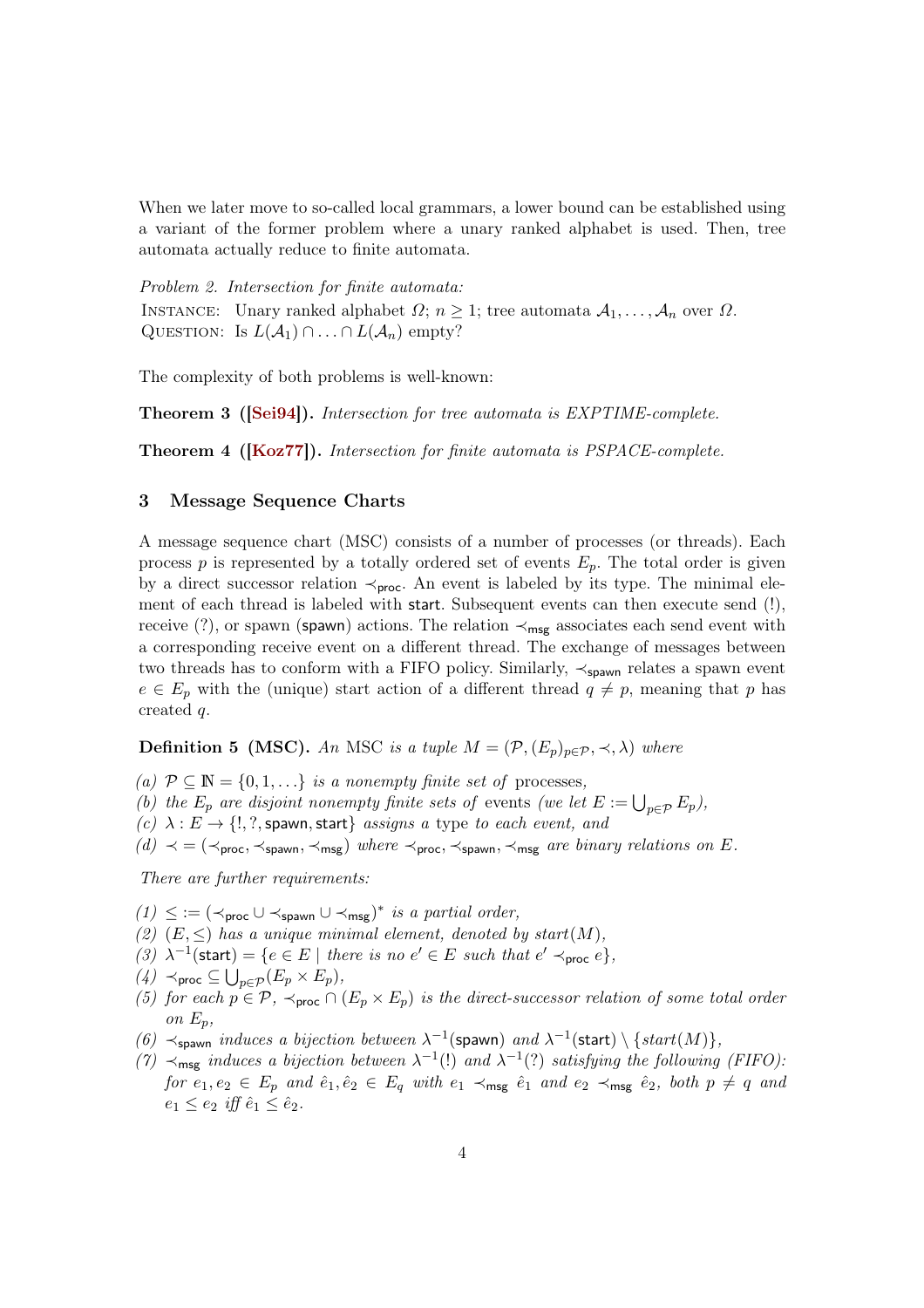In Figure [1,](#page-6-1) M is an MSC with set of processes  $\mathcal{P} = \{1, 2, 3, 4\}$ . An MSC can be seen as one single execution of a distributed system. To generate infinite collections of MSCs, specification formalisms usually provide a concatenation operator. It will allow us to append to an MSC a partial MSC, which does not necessarily have start events on each process.

**Definition 6 (partial MSC).** Let  $M = (\mathcal{P}, (E_p)_{p \in \mathcal{P}}, \prec, \lambda)$  be an MSC and let  $E' \subseteq E$ be a nonempty set satisfying  $E' = \{e \in E \mid (e, e') \in \prec_{\sf msg} \cup \prec_{\sf spawn} \cup \leq^{-1} \text{ for some } e' \in$  $E'$ } (i.e.,  $E'$  is an upward-closed set containing only complete messages and spawning pairs). Then, the restriction of  $M$  to  $E'$  is called a partial MSC (PMSC). In particular, the new process set is  $\{p \in \mathcal{P} \mid E' \cap E_p \neq \emptyset\}.$ 

The set of PMSCs is denoted by ℙ, the set of MSCs by M. Consider Figure [1.](#page-6-1) It depicts the simple MSC  $I_n$ , with one event on process  $p \in \mathbb{N}$ . Moreover,  $M_1$  and  $M_2$  are both PMSCs, but not MSCs. Thus, we have  $M_1, M_2 \in \mathbb{P} \setminus \mathbb{M}$ .

Let  $M = (\mathcal{P}, (E_p)_{p \in \mathcal{P}}, \prec, \lambda)$  be a PMSC. For  $e \in E$ , we denote by  $loc(e)$  the unique process  $p \in \mathcal{P}$  such that  $e \in E_p$ . If M is not clear from the context, we rather write  $loc_M(e)$ . In other words, event e is located on process  $loc(e)$ . For every  $p \in \mathcal{P}$ , there are a unique minimal and a unique maximal event in the total order  $(E_p, \leq \cap (E_p \times E_p))$ , which we denote by  $\min_p(M)$  and  $\max_p(M)$ , respectively. We also set  $\min(M) = {\min_p(M) |}$  $p \in \mathcal{P}$ } and  $\max(M) = {\max_p(M) | p \in \mathcal{P}}$ . For  $e \in E \setminus \min(M)$ , we set pred(e) to be the predecessor of e, i.e., the unique event e' such that  $e' \prec_{\text{proc}} e$ . For  $e \in \min(M)$ , pred(e) remains undefined. We let  $Proc(M) = P$ . By  $Free(M)$ , we denote the set of processes  $p \in \mathcal{P}$  such that  $\lambda^{-1}(\textsf{start}) \cap E_p = \emptyset$ . Finally,  $Bound(M) = \mathcal{P} \setminus Free(M)$ . Intuitively, free processes of a PMSC  $M$  are processes that are not initiated in  $M$ . In Figure [1,](#page-6-1)  $Bound(I_p) = \{p\}, \, Free(M_1) = \{1\}, \, Free(M_2) = \{1, 2\}, \, and \, Bound(M) = \{1, 2, 3, 4\}.$  In particular,  $Free(N) = \emptyset$  for every MSC N.

Visually, concatenation of PMSCs corresponds to drawing identical processes one below the other. For  $i = 1, 2$ , let  $M^i = (\mathcal{P}^i, (E_p^i)_{p \in \mathcal{P}^i}, \prec^i, \lambda^i)$  be PMSCs. Consider the structure  $M = (\mathcal{P}, (E_p)_{p \in \mathcal{P}}, \prec, \lambda)$  where

 $- \,\, {\mathcal P} = {\mathcal P}^1 \cup {\mathcal P}^2,$  $-F_p = E_p^1 \oplus E_p^2$  for all  $p \in \mathcal{P}$  (assuming  $E_p^i = \emptyset$  if  $p \notin \mathcal{P}^i$ ),  $- \prec_{\mathsf{proc}} \; = \; \prec_{\mathsf{proc}}^1 \cup \; \prec_{\mathsf{proc}}^2 \cup \; \{(\max_p(M^1), \min_p(M^2)) \mid p \in \mathcal{P}_1 \cap \mathcal{P}_2\},$  $- \prec_{\sf msg} = \prec_{\sf msg}^1 \cup \prec_{\sf msg}^2$ , and  $-\lambda = \lambda^1 \cup \lambda^2$  (with the obvious meaning).

If M is a PMSC, then we set  $M^1 \circ M^2 := M$ . Otherwise,  $M^1 \circ M^2$  is undefined (e.g., if some  $p \in \mathcal{P}^2$  has a start event and  $E_p^1 \neq \emptyset$ ). Concatenation is illustrated in Figure [5.](#page-12-0)

In the context of partial orders, it is natural to consider linearizations, which extend a partial order to a total order. Actually, a linearization can be considered as a word over an infinite alphabet

$$
\Sigma = \{!(p,q), ?(p,q), \text{spam}(p,q) \mid p,q \in \mathbb{N} \text{ with } p \neq q\}.
$$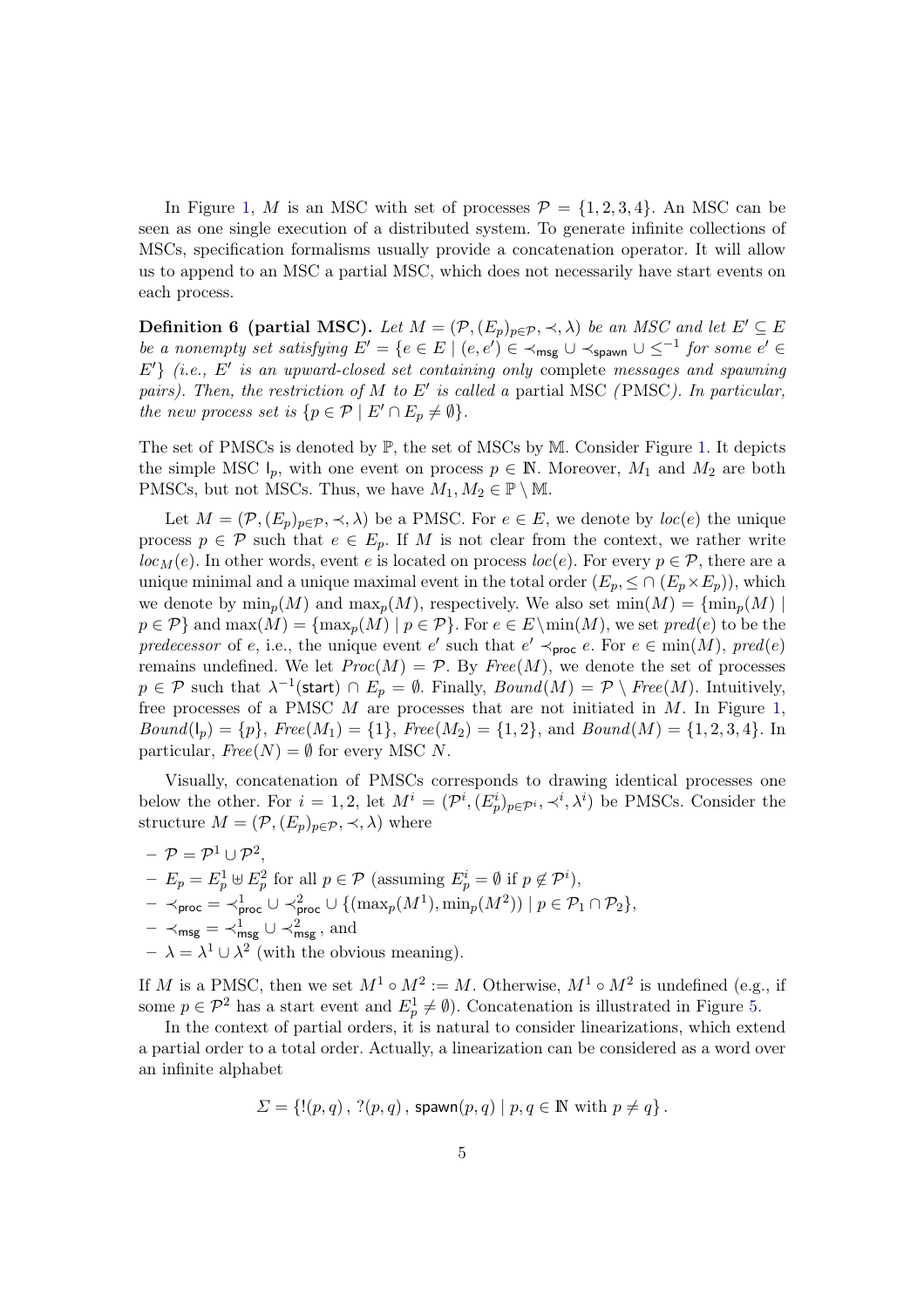

<span id="page-6-1"></span>Fig. 1. (Partial) message sequence charts

For a PMSC  $M = (\mathcal{P}, (E_p)_{p \in \mathcal{P}}, \prec, \lambda)$ , we let poset(M) be the  $\Sigma$ -labeled partial order  $(E', \leq', \lambda')$  where  $E' = E \setminus \lambda^{-1}$  (start),  $\leq' = \leq \cap (E' \times E')$ , and  $\lambda' : E' \to \Sigma$  such that, for all  $(e, \hat{e}) \in \prec_{\text{spawn}}$ , we have  $\lambda'(e) = \text{spawn}(loc(e), loc(\hat{e}))$ , and, for all  $(e, \hat{e}) \in \prec_{\text{msg}}$ , both  $\lambda'(e) = !(loc(e), loc(\hat{e}))$  and  $\lambda'(\hat{e}) = ?(loc(e), loc(\hat{e}))$ . The set  $Lin(poset(M))$  of linearizations of poset(M) is defined as usual as a subset of  $\Sigma^*$ . For example,

 $span(1, 2)$  spawn $(2, 3)$  spawn $(3, 4)$ ! $(4, 3)$ ! $(4, 1)$ ? $(4, 3)$ ! $(3, 2)$ ? $(3, 2)$ ! $(2, 1)$ ? $(2, 1)$ ? $(4, 1)$  $s$ pawn $(1, 2)$  spawn $(2, 3)$  spawn $(3, 4)$ ! $(4, 3)$ ? $(4, 3)$ ! $(3, 2)$ ? $(3, 2)$ ! $(2, 1)$ ? $(2, 1)$ ! $(4, 1)$ ? $(4, 1)$ 

are two linearization of the MSC  $M$  from Figure [1.](#page-6-1) I.e., they are both contained in  $Lin(poset(M)).$ 

In the following, we do not distinguish PMSCs that differ only in their event names.<sup>[3](#page-6-2)</sup> Moreover, we say that two PMSCs are isomorphic if the one can be obtained from the other via renaming of processes. A *renaming* is a bijective mapping  $\sigma : \mathbb{N} \to \mathbb{N}$ . Applied to a PMSC  $M = (\mathcal{P}, (E_p)_{p \in \mathcal{P}}, \prec, \lambda)$ , we obtain  $M\sigma = (\sigma(\mathcal{P}), (E_{\sigma^{-1}(p)})_{p \in \sigma(\mathcal{P})}, \prec, \lambda)$ . With this, PMSCs M and N are said to be *isomorphic* if  $N = M\sigma$  for some renaming  $\sigma$ . The isomorphism class of  $M$  is denoted  $[M]$ . For a set  $L$  of PMSCs, we let  $[L] = \bigcup_{M \in L}[M]$ . We call L closed if  $L = [L]$ .

#### <span id="page-6-0"></span>4 Dynamic Communicating Automata

Dynamic communicating automata (DCA) extend classical communicating finite-state machines [\[BZ83\]](#page-39-3). They allow for the dynamic creation of processes, and asynchronous FIFO communication between them. Note that most of existing dynamic models lack such asynchronous communication (see Section [8](#page-37-0) for some references). Each process  $p$ holds a set of process variables. Their values represent process identities that  $p$  remembers

<span id="page-6-2"></span><sup>&</sup>lt;sup>3</sup> Alternatively, we could require that the events of a process p are named  $(p, 1), (p, 2), \ldots, (p, n)$ , starting with the minimal and ending up in the maximal one.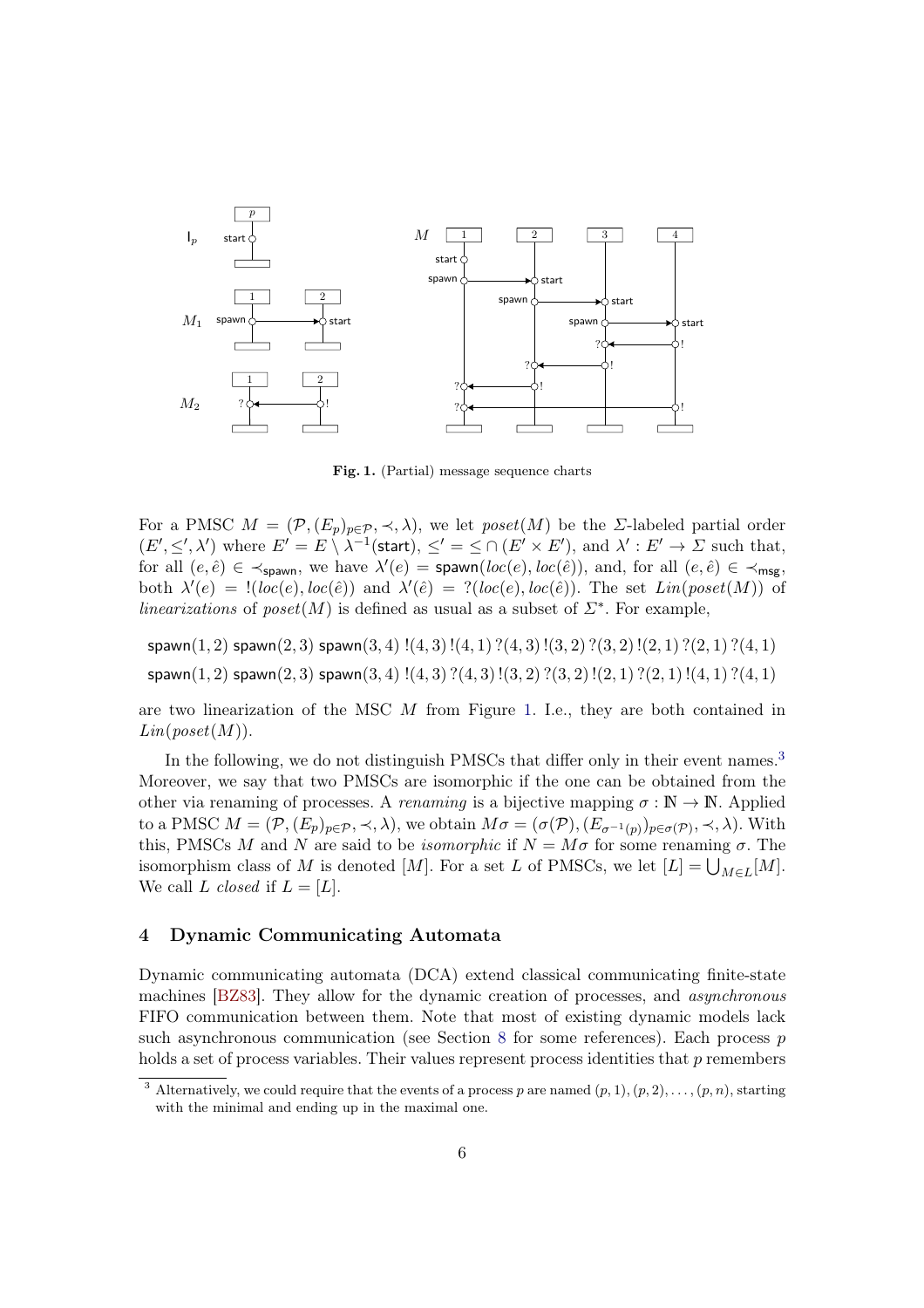

<span id="page-7-0"></span>Fig. 2. A dynamic communicating automaton

at a given time, and they allow  $p$  to communicate with them. This model is close to the threading mechanism in programming languages such as JAVA and Erlang, but also borrows elements of the routing mechanisms in protocols implemented over partially connected mesh topologies. Threads will be represented by dynamically created copies of the same automaton. At creation time, the creating thread will pass known process identities to the created thread. A thread can communicate with another one if both threads know each other, i.e., they have kept their identities in memory. This mechanism is chosen to preserve the partial-order concurrency of MSCs, which provide the semantics of DCA. Thus, channels are private and, in particular, a receiving process has to know the sending process.

We introduce DCA with an example. The DCA in Figure [2](#page-7-0) comes with sets of process variables  $X = \{x_1, x_2, x_3\}$ , messages  $Msg = \{m\}$ , states  $Q = \{s_0, \ldots, s_6\}$  where  $s_0$  is the initial state, final states  $F = \{s_3, s_4, s_6\}$ , and transitions, which are labeled with actions. Each process associates with every variable in  $X$  the identity of an existing process. At the beginning, there is one process, say 1. Moreover, all process variables have value 1, i.e.,  $(x_1, x_2, x_3) = (1, 1, 1)$ . When process 1 moves from  $s_0$  to  $s_1$ , it executes  $x_1 \leftarrow$  spawn( $s_0$ , (self, self,  $x_3$ )), which creates a new process, say 2, starting in  $s_0$ . In the creating process, we obtain  $x_1 = 2$ . In process 2, on the other hand, we initially have  $(x_1, x_2, x_3) = (1, 1, 1)$ . So far, this scenario is captured by the first three events in the MSC  $M$  of Figure [1.](#page-6-1) Process 2 itself might now spawn a new process 3, which, in turn, can create a process 4 in which we initially have  $(x_1, x_2, x_3) = (3, 3, 1)$ . Now assume that, instead of spawning a new process, 4 moves to state  $s<sub>5</sub>$  so that it sends the message  $(m, (4, 3, 1))$  to process 3. Recall that process 3 is in state  $s_1$  with  $(x_1, x_2, x_3) = (4, 2, 1).$ Thus, 3 can execute  $x_1$ ?  $(m, \{x_1\})$ : it receives  $(m, (4, 3, 1))$  and sets  $x_1$  to 4, whereas variables  $x_2$  and  $x_2$  are not touched. We then have  $(x_1, x_2, x_3) = (4, 2, 1)$  on process 3. The DCA accepts, e.g., the behavior  $M$  depicted in Figure [1.](#page-6-1)

Let us formally define syntax and semantics of DCA. Note that, apart from spawn, send, and receive actions, a DCA will also provide a renaming primitive, which allows a process to reorder its variables.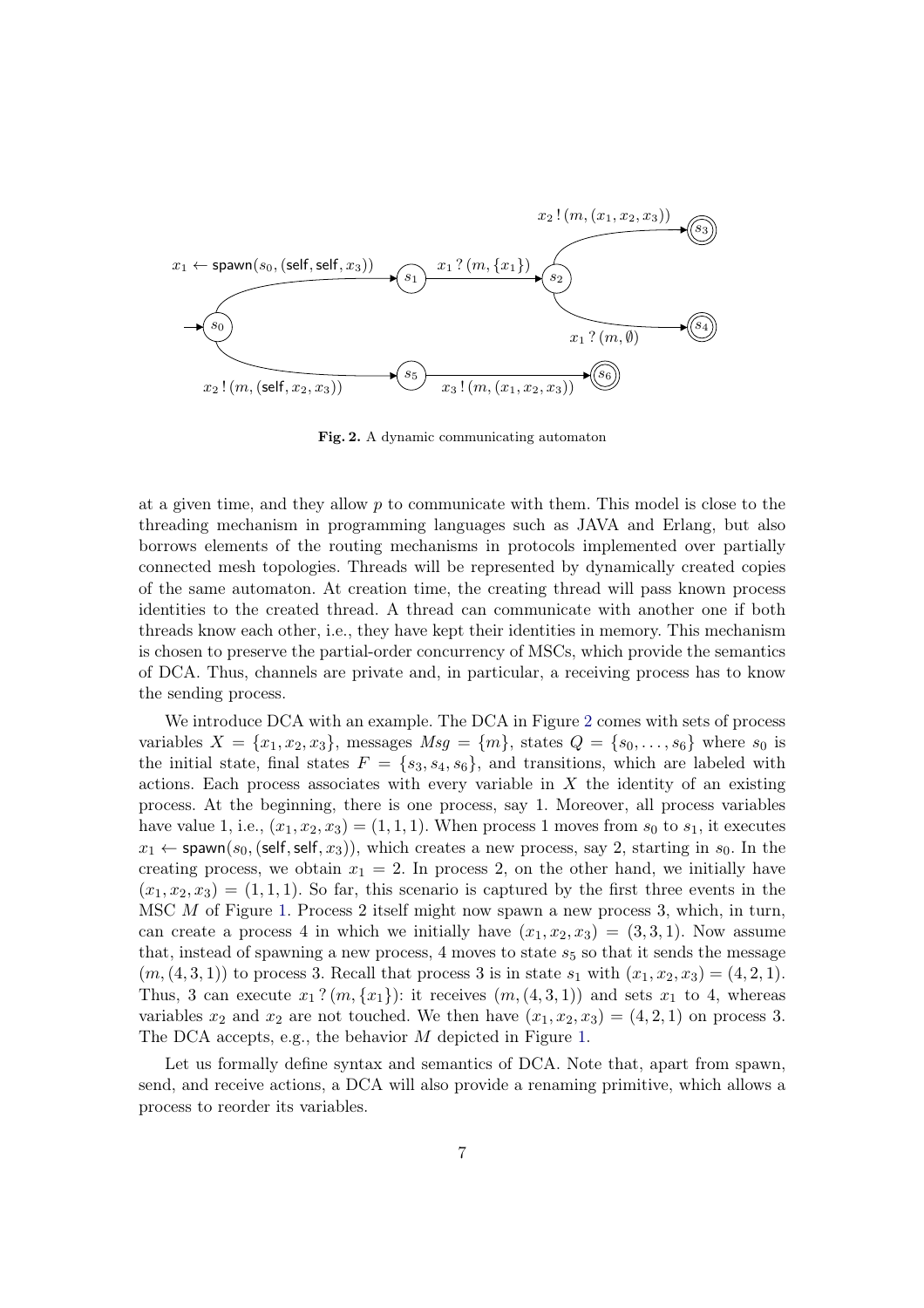Definition 7 (dynamic communicating automaton). A dynamic communicating automaton (DCA) is a tuple  $A = (X, Msg, Q, \Delta, \iota, F)$  where

- $X$  is a set of process variables,
- $-$  *Msq is a set of* messages,
- $-$  Q is a set of states,
- $\iota \in Q$  is the initial state.
- $F \subseteq Q$  is the set of final states, and
- $\Delta \subseteq Q \times Act_A \times Q$  is the set of transitions.

Here,  $Act_{\mathcal{A}}$  is the set of actions, which are of the form

- $x \leftarrow$  spawn $(s, \eta)$  (spawn action),
- $x! (m, \eta)$  (send action),
- $x ? (m, Y)$  (receive action), and
- $rn(\sigma)$  (variable renaming)

where  $x \in X$ ,  $s \in Q$ ,  $\eta : (X \oplus {\{\text{self}\}})^X$ ,  $\sigma : X \to X$ ,  $Y \subseteq X$ , and  $m \in Msg$ . We say that  $A$  is finite if  $X$ , Msg, and  $Q$  are finite.

Operational semantics We first define the semantics of a DCA as a word language over  $\Sigma$ . It is actually the language of an infinite transition system. We will later argue that this language is the set of linearizations of some set of MSCs and therefore yields a natural semantics in terms of MSCs.

Let  $A = (X, Msq, Q, \Delta, \iota, F)$  be some DCA. A *configuration* of A is a quadruple  $(\mathcal{P}, state, proc, ch)$  where  $\mathcal{P} \subseteq \mathbb{N}$  is a nonempty finite set of active processes (or identities), state :  $\mathcal{P} \to Q$  maps each active process to its current state, proc :  $\mathcal{P} \to \mathcal{P}^X$  contains the identities that are known to some process, and  $ch : (\mathcal{P} \times \mathcal{P}) \to (Msg \times \mathcal{P}^X)^*$  keeps track of the channels contents. The configurations of  $A$  are collected in  $Conf_A$ . We define a global transition relation  $\Rightarrow_{\mathcal{A}} \subseteq Conf_{\mathcal{A}} \times (\Sigma \cup \{\varepsilon\}) \times Conf_{\mathcal{A}}$  as follows: For  $a \in \Sigma \cup \{\varepsilon\}, c = (\mathcal{P}, state, proc, ch) \in Conf_{\mathcal{A}}, \text{ and } c' = (\mathcal{P}', state', proc', ch') \in Conf_{\mathcal{A}},$ we let  $(c, a, c') \in \Rightarrow_{\mathcal{A}}$  if there are  $p \in \mathcal{P}$  and  $\hat{p} \in \mathbb{N}$  with  $p \neq \hat{p}$  (the process executing a and the communication partner or spawned process),  $x \in X$ ,  $s_0 \in Q$ ,  $\eta : (X \uplus {\{\text{self}\}})^X$ ,  $Y \subseteq X$ ,  $\sigma: X \to X$ , and  $(s, b, s') \in \Delta$  such that  $state(p) = s$ , and one of the cases in Figure [3](#page-9-0) holds  $(c$  and  $c'$  coincide for all values that are not specified below a line).

An *initial configuration* is of the form  $(\{p\}, p \mapsto \iota, proc, (p, p) \mapsto \varepsilon) \in Conf_{\mathcal{A}}$  for some  $p \in \mathbb{N}$  where  $proc(p)[x] = p$  for all  $x \in X$ . A configuration  $(\mathcal{P}, state, proc, ch)$ is final if state(p)  $\in$  F for all  $p \in \mathcal{P}$ , and  $ch(p,q) = \varepsilon$  for all  $(p,q) \in \mathcal{P} \times \mathcal{P}$ . A run of DCA A on a word  $w \in \Sigma^*$  is an alternating sequence  $c_0, a_1, c_1, \ldots, a_n, c_n$  of configurations  $c_i \in Conf_A$  and letters  $a_i \in \Sigma \cup \{\varepsilon\}$  such that  $w = a_1 a_2 \ldots a_n$ ,  $c_0$  is an initial configuration and, for every  $i \in \{1, \ldots, n\}$ ,  $(c_{i-1}, a_i, c_i) \in \implies_{\mathcal{A}}$ . The run is accepting if  $c_n$  is a final configuration. The word language of A, denoted  $\mathcal{L}(\mathcal{A})$ , is the set of words  $w \in \Sigma^*$  such that there is an accepting run of  $\mathcal A$  on  $w$ .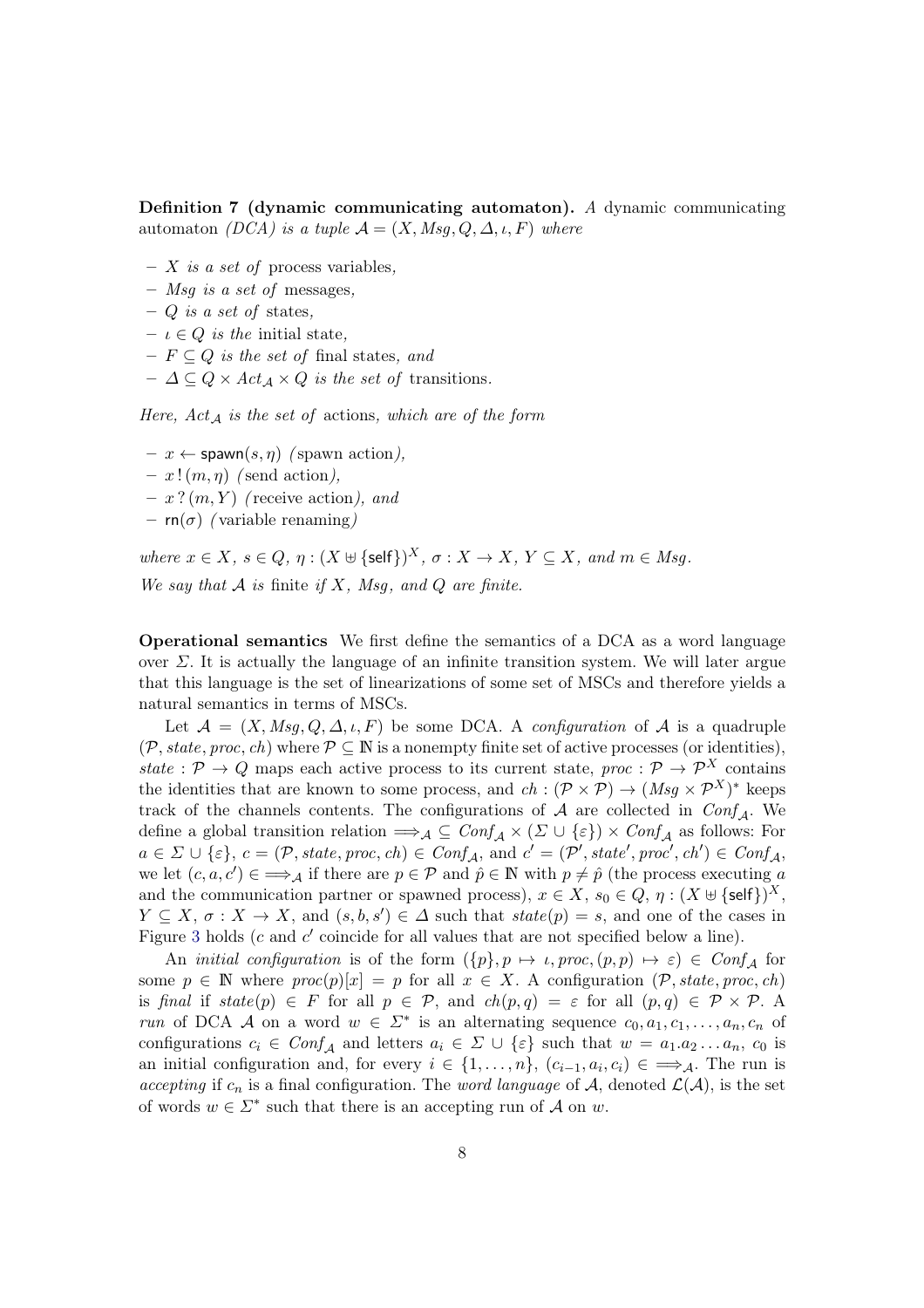$$
\begin{array}{ll}\n\text{spawn} & \frac{a = \text{spawn}(p, \hat{p})}{\mathcal{P}' = \mathcal{P} \oplus \{\hat{p}\} } & \frac{ch'(q, q') = \varepsilon}{ch'(q, q') = \varepsilon} & \frac{proc'(p)[x] = \hat{p}}{proc(p)[\eta[y]]} & \text{if } \eta[y] \neq \text{self} \\
\text{state}'(\hat{p}) = s_0 & \text{if } \hat{p} \in \{q, q'\} & \text{proc}(p)[\eta[y]]} & \text{if } \eta[y] \neq \text{self} \\
\text{state}'(\hat{p}) = s_0 & \text{if } \eta[y] = \text{self} & \text{if } \eta[y] = \text{self} \\
\text{for all } y \in X & \text{if } \eta[y] = \text{self} \\
\text{send} & \frac{a = !(p, \hat{p})}{state'(p) = s'} & \frac{b = x \cdot (m, \eta)}{ch'(p, \hat{p}) = (m, \gamma) \cdot ch(p, \hat{p})} \\
\text{where } \gamma \in \mathcal{P}^X \text{ with} \\
\gamma[y] = \begin{cases} proc(p)[\eta[y]] & \text{if } \eta[y] \neq \text{self} \\
p & \text{if } \eta[y] = \text{self} \\
\text{receive} & \frac{a = ?(\hat{p}, p)}{state'(p) = s'} & \text{there is } \gamma \in \mathcal{P}^X \text{ such that} \\
& \frac{ch(\hat{p}, p) = ch'(\hat{p}, p) \cdot (m, \gamma)}{ch \text{ for all } y \in Y, proc'(p)[y] = \gamma[y]}\n\end{cases} \\
\text{renaming} & \frac{a = \varepsilon}{state'(p) = s'} & \text{proc}(p)[y] = proc(p)[\sigma(y)] \\
\text{for all } y \in X\n\end{array}
$$

<span id="page-9-0"></span>Fig. 3. Global transition relation of a DCA

**Partial-order semantics** Alternatively, the semantics of DCA  $\mathcal{A} = (X, Msg, Q, \Delta, \iota, F)$ can be given directly for MSCs. This semantics abstracts from channel contents and will be easier to cope with in proofs that deal with MSCs.

For an MSC  $M = (\mathcal{P}, (E_p)_{p \in \mathcal{P}}, \prec, \lambda)$ , an *MSC run* of  $\mathcal A$  on  $M$  is a pair (state, proc) where state :  $E \to Q$  and proc :  $E \to \mathcal{P}^X$ . Intuitively, state(e) is the state of process  $loc(e)$  reached after executing e, and  $state(e)[x]$  is the value of  $x \in X$  after the execution of e. We require that

- $state(start(M)) = \iota,$
- $proc(start(M))[x] = loc(start(M))$  for all  $x \in X$ ,
- for all  $e_0, e, \hat{e} \in E$  such that  $e_0 \prec_{\text{proc}} e \prec_{\text{spawn}} \hat{e}$ , there are  $n \geq 0$  and  $n+1$  transitions

$$
(s_0,\text{rn}(\sigma_1),s_1),\ldots,(s_{n-1},\text{rn}(\sigma_n),s_n),(s_n,\hat{x}\leftarrow \text{spawn}(\hat{s},\eta),s)\in\Delta
$$

such that  $state(e_0) = s_0$ ,  $state(e) = s$ ,  $state(\hat{e}) = \hat{s}$ , proc $(e)[y] = proc(e_0)[(\sigma_1 \circ$ ... ∘  $\sigma_n(y)$ ] for all  $y \in X \setminus \{\hat{x}\}, \text{proc}(e)[\hat{x}] = \text{loc}(\hat{e}), \text{proc}(\hat{e})[y] = \text{proc}(e)[\eta(y)]$  if  $\eta(y) \neq$  self, and  $proc(\hat{e})[y] = loc(e)$  if  $\eta(y) =$  self,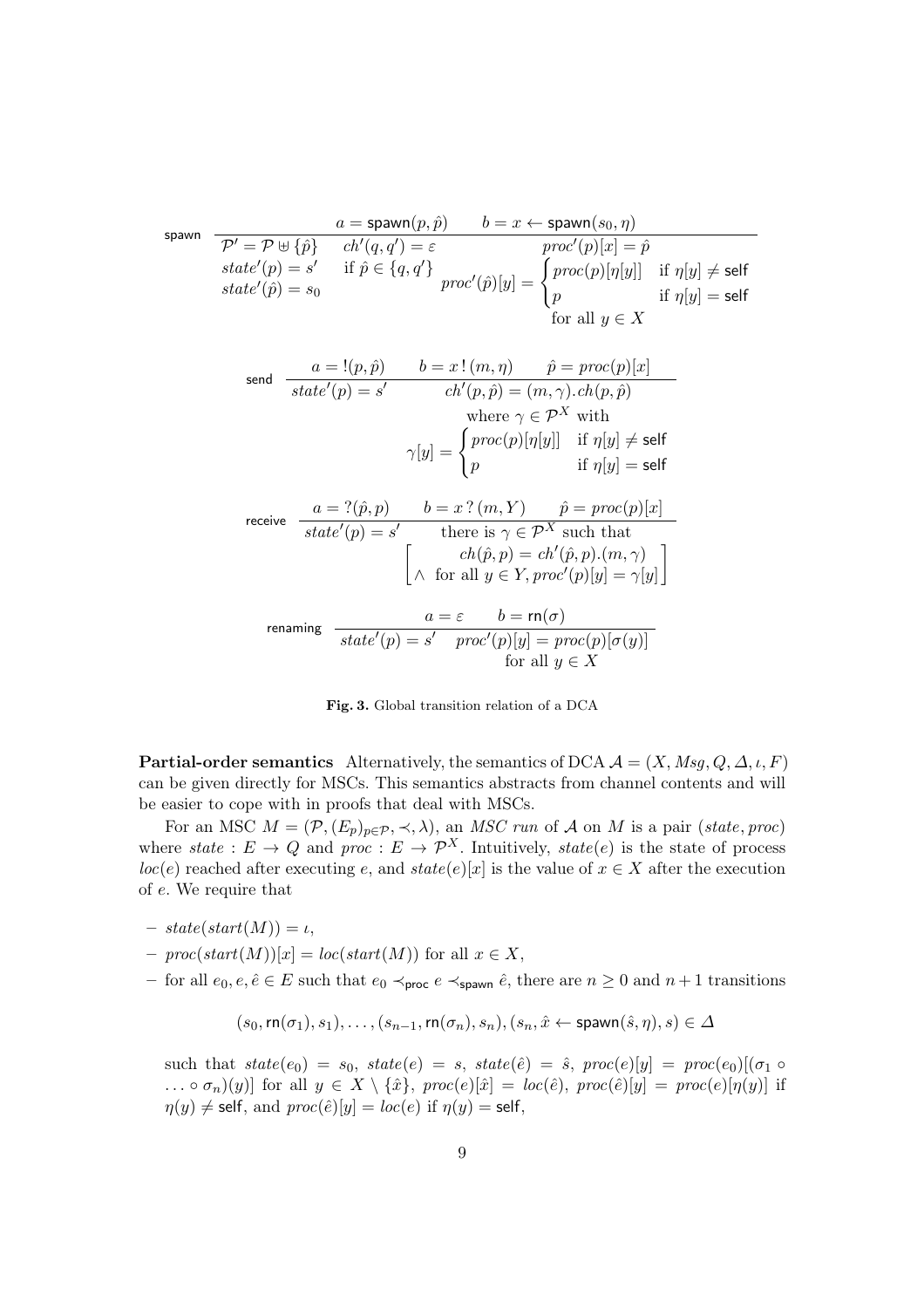– for all  $e_0, \hat{e}_0, e, \hat{e} \in E$  such that  $e_0 \prec_{\text{proc}} e \prec_{\text{msg}} \hat{e}$  and  $\hat{e}_0 \prec_{\text{proc}} \hat{e}$ , there are transitions

$$
(s_0, \mathsf{rn}(\sigma_1), s_1), \dots, (s_{n-1}, \mathsf{rn}(\sigma_n), s_n), (s_n, \hat{x} \,|\, (m, \eta), s) \in \Delta
$$
  

$$
(\hat{s}_0, \mathsf{rn}(\hat{\sigma}_1), \hat{s}_1), \dots, (\hat{s}_{\ell-1}, \mathsf{rn}(\hat{\sigma}_{\ell}), \hat{s}_{\ell}), (\hat{s}_{\ell}, x \,?\, (m, Y), \hat{s}) \in \Delta
$$

such that  $state(e_0) = s_0$ ,  $state(\hat{e}_0) = \hat{s}_0$ ,  $state(e) = s$ ,  $state(\hat{e}) = \hat{s}$ , proc $(e)[\hat{x}] =$  $loc(\hat{e}), proc(\hat{e})[x] = loc(e), proc(e)[y] = proc(e_0)[(\sigma_1 \circ ... \circ \sigma_n)(y)]$  for all  $y \in X \setminus {\hat{x}}$ , and, for all  $y \in X$ ,

$$
proc(\hat{e})[y] = \begin{cases} loc(e) & \text{if } y \in Y \text{ and } \eta(y) = \text{self} \\ proc(e)[\eta(y)] & \text{if } y \in Y \text{ and } \eta(y) \neq \text{self} \\ proc(\hat{e}_0)[(\hat{\sigma}_1 \circ \dots \circ \hat{\sigma}_\ell)(y)] & \text{if } y \notin Y \end{cases}
$$

The MSC run is accepting if  $\{state(\max_n(M)) \mid p \in \mathcal{P}\}\subseteq F$ . The *(MSC) language* of A is  $L(\mathcal{A}) := \{M \in \mathbb{M} \mid \text{there is an accepting MSC run of } \mathcal{A} \text{ on } M\}.$  It is easy to see that  $[L(\mathcal{A})] = L(\mathcal{A}).$ 

Consider the finite DCA A from Figure [2.](#page-7-0) For  $n \geq 2$ , suppose that  $M(n)$  denotes the MSC where an initial phase creates processes  $1, \ldots, n$ , whereupon n sends a message to  $n-1$ , which is relayed back to process 1, followed by a message from n to 1. Thus,  $M(4)$ is precisely the MSC M from Figure [1.](#page-6-1) Then, we have  $L(\mathcal{A}) = [\{M(n) \mid n \geq 2\}].$ 

It is standard to show that the operational and the partial-order semantics of DCA coincide:

**Proposition 8.** For a DCA A, we have

$$
- L(\mathcal{A}) = \{ M \in \mathbb{M} \mid Lin(poset(M)) \subseteq \mathcal{L}(\mathcal{A}) \} and, equivalently,- \mathcal{L}(\mathcal{A}) = \bigcup_{M \in L(\mathcal{A})} Lin(poset(M)).
$$

DCA actually generalize the classical setting of communicating finite-state machines [\[BZ83\]](#page-39-3). To simulate them, the starting process spawns the required number of processes and broadcasts their identities to any other process.

#### <span id="page-10-0"></span>5 Dynamic MSC Grammars

In this section, we introduce *dynamic MSC grammars*. They are inspired by the grammars from [\[LMM02\]](#page-40-1), but take into account that we want to implement them in terms of DCA. We keep the main idea of [\[LMM02\]](#page-40-1) and use process identifiers to tag active processes in a given context. Their concrete usage is different, though, and allows us to define protocols such as the language of the DCA from Figure [2](#page-7-0) in a more compact way.

Let us start with an example. Figure [4](#page-11-0) depicts a dynamic MSC grammar with nonterminals  $\mathcal{N} = \{S, A, B\}$ , start symbol S, process identifiers  $\Pi = \{\pi_1, \pi_2\}$ , and five rules. Any rule has a left-hand side (a non-terminal), and a right-hand side (a sequence of non-terminals and PMSCs). In a derivation, the left-hand side can be replaced with the right-hand side. This replacement, however, depends on a more subtle structure of a rule.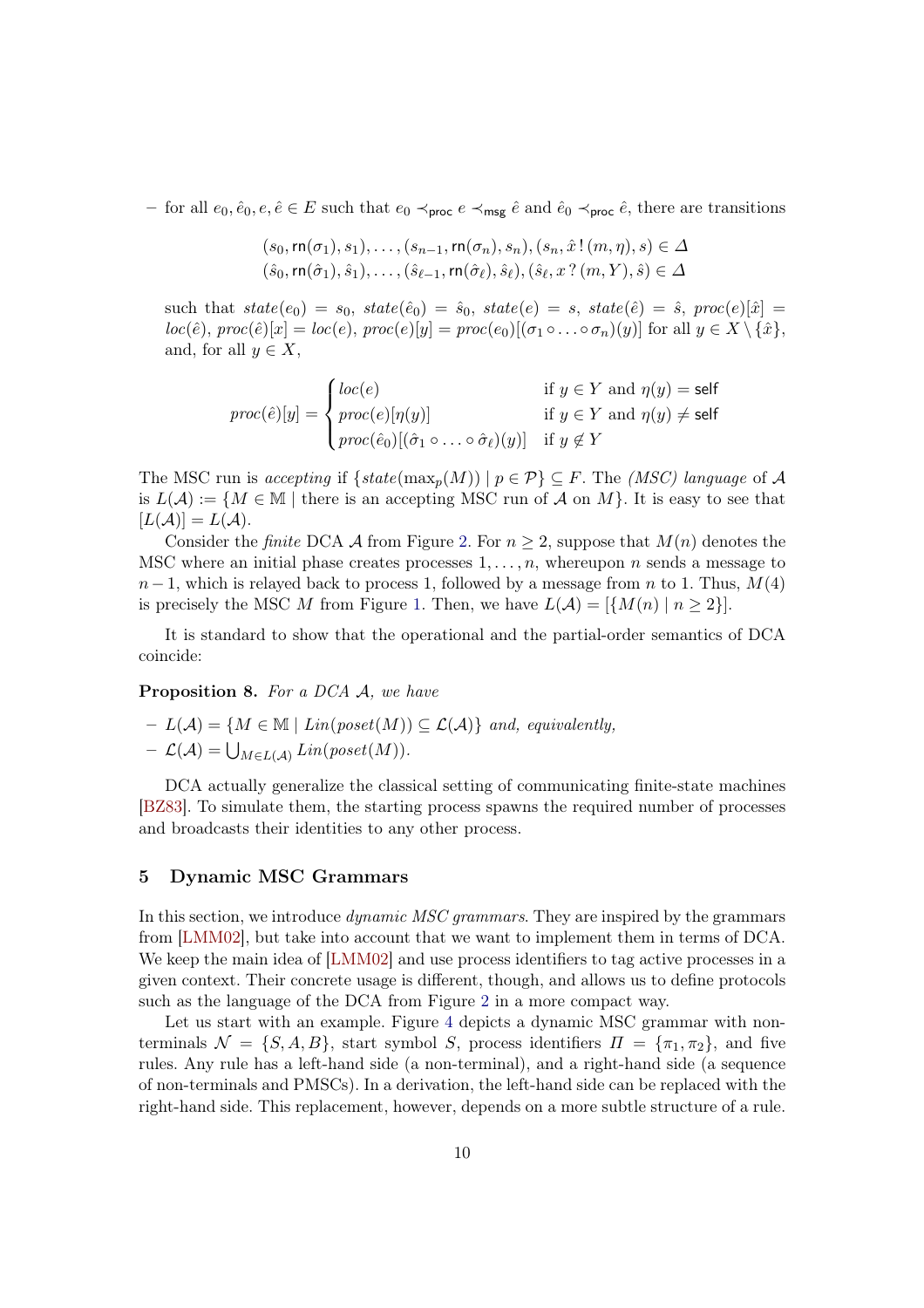

<span id="page-11-0"></span>Fig. 4. A dynamic MSC grammar

The bottom left one, for example, is actually of the form  $A \longrightarrow_{f} \alpha$  with  $\alpha = \mathcal{M}_1.A.\mathcal{M}_2$ , where f is a function that maps the first process of  $\alpha$ , which is considered free, to the process identifier  $\pi_2$ . This indicates where  $\alpha$  has to be inserted when replacing A in a configuration. To illustrate this, consider a derivation as depicted in Figure [6,](#page-13-0) which is a sequence of configurations, each consisting of an upper and a lower part. The upper part is a named MSC [\[LMM02\]](#page-40-1), an MSC where some processes are tagged with process identifiers. The lower part, a sequence of PMSCs and non-terminals, is subject to further evaluation. In the second configuration, which is of the form  $(\mathfrak{M}, A, \beta)$  (with named MSC  $\mathfrak{M}$ ), replacing A with  $\alpha$  requires a renaming  $\sigma$  of processes: the first process of  $\alpha$ , tagged with  $\pi_2$ , takes the identity of the second process of  $\mathfrak{M}$ , which also carries  $\pi_2$ . The other process of  $\alpha$  is considered newly created and obtains a fresh identity. Thereafter, A can be replaced with  $\alpha\sigma$  so that we obtain a configuration of the form  $(\mathfrak{M}, \mathcal{M}, \gamma)$ , M being a PMSC. The next configuration is  $(\mathfrak{M} \circ M, \gamma)$  where the concatenation  $\mathfrak{M} \circ M$  is simply performed on the basis of process names and does not include any further renaming. Process identifiers might migrate, though. Actually, M is a pair  $(M, \mu)$  where M is a PMSC and  $\mu$  partially maps process identifiers  $\pi$  to process pairs  $(p, q)$ , allowing  $\pi$ to change its location from  $p$  to  $q$  during concatenation (cf. the third configuration in Figure [6,](#page-13-0) where  $\pi_2$  has moved from the second to the third process).

We now formalize the components of a dynamic MSC grammar. Let  $\Pi$  be a nonempty and finite set of process identifiers.

**Definition 9 (named MSC).** A named MSC over  $\Pi$  is a pair  $(M, \nu)$  where M is an  $MSC$  and  $\nu : \Pi \to \text{Proc}(M)$ .

**Definition 10 (migration PMSC).** A migration PMSC over  $\Pi$  is a pair  $(M, \mu)$  where M is a PMSC with  $Free(M) \neq \emptyset$ , and  $\mu : \Pi \to Free(M) \times Proc(M)$  is a partial mapping.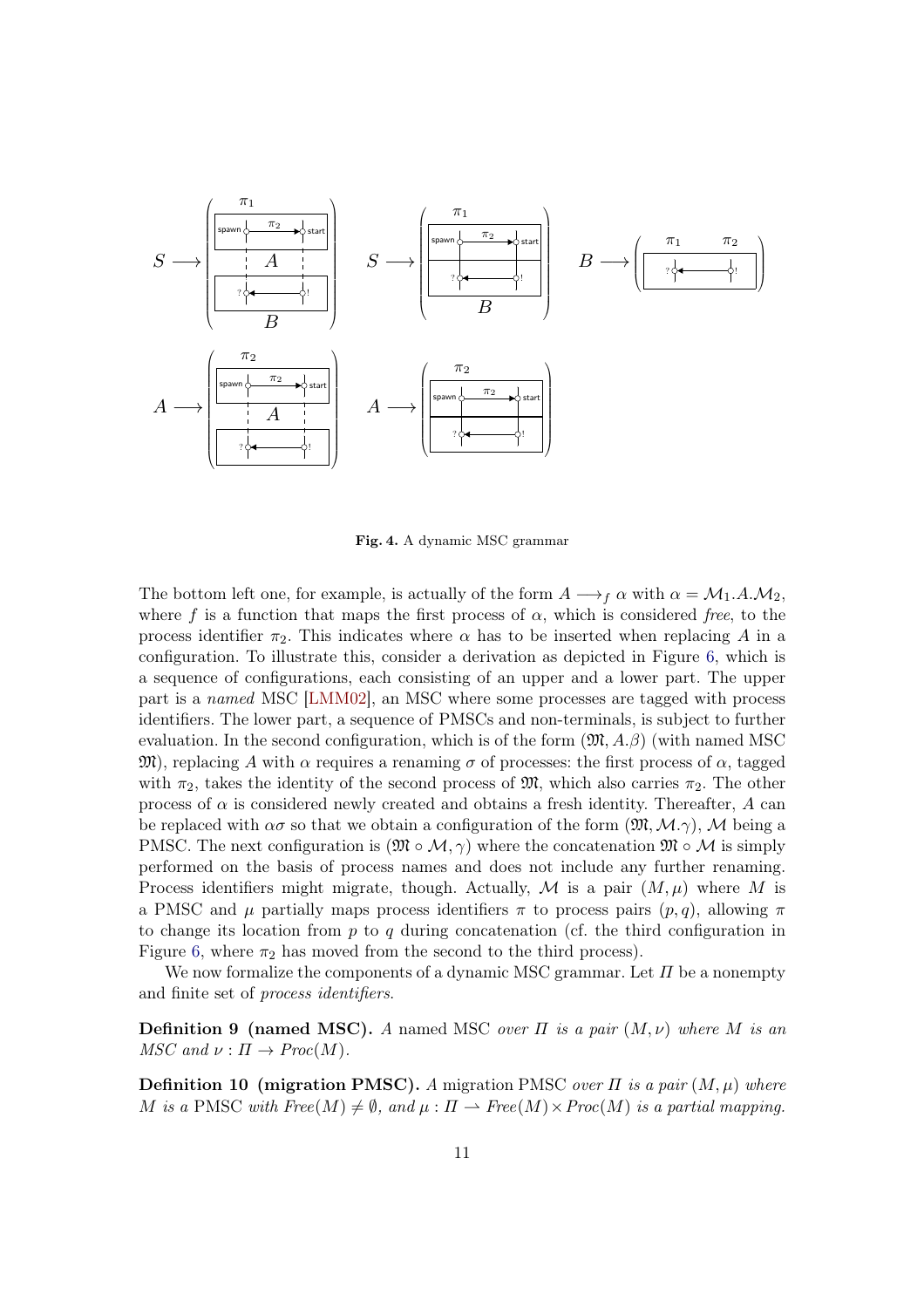

<span id="page-12-0"></span>Fig. 5. Concatenation

We denote by n $\mathbb M$  the set of named MSCs and by m $\mathbb P$  the set of migration PMSCs over  $\Pi$  (we assume that  $\Pi$  is clear from the context). We let  $\mathfrak{M}$  range over named MSCs and M over migration PMSCs. For  $\mathfrak{M} = (N, \nu) \in \mathfrak{m} \mathbb{M}$  and  $\mathcal{M} = (M, \mu) \in \mathfrak{m} \mathbb{P}$ , we may write  $Proc(\mathfrak{M})$  and  $Proc(\mathcal{M})$  to denote, respectively,  $Proc(N)$  and  $Proc(M)$ .

A derivation of a dynamic MSC grammar is a sequence of configurations  $(\mathfrak{M}, \beta)$ . The named MSC  $\mathfrak{M}$  represents the scenario that has been executed so far, and  $\beta$  is a sequence of non-terminals and migration PMSCs that will be evaluated later, proceeding from left to right. If  $\beta = \mathcal{M} \gamma$  for some migration PMSC  $\mathcal{M}$ , then the next configuration is  $(\mathfrak{M} \circ M, \gamma)$ . However, the concatenation  $\mathfrak{M} \circ M$  is defined only if  $\mathfrak{M}$  and M are compatible. Formally, we define a partial operation  $\circ$  : n $\mathbb{M} \times m\mathbb{P} \to n\mathbb{M}$  as follows: Let  $(N, \nu) \in \text{nM}$  and  $(M, \mu) \in \text{mP}$ . Then,  $(N, \nu) \circ (M, \mu)$  is defined if  $N \circ M$  is defined and contained in M, and, for all  $\pi \in \Pi$  such that  $\mu(\pi) = (p, q)$  is defined, we have  $\nu(\pi) = p$ . If defined, we set  $(N, \nu) \circ (M, \mu) := (N', \nu')$  where  $N' = N \circ M$ ,  $\nu'(\pi) = \nu(\pi)$  if  $\mu(\pi)$  is undefined, and  $\nu'(\pi) = q$  if  $\mu(\pi) = (p, q)$  is defined.

Concatenation is illustrated in Figure [5.](#page-12-0) The set of process identifiers is  $\{\pi_1, \pi_2\}$ . We have  $\nu(\pi_1) = 1$  and  $\nu(\pi_2) = 2$ . Moreover,  $\mu(\pi_2) = (2, 4)$  whereas  $\mu(\pi_1)$  is undefined. In the resulting named MSC, we have  $\nu'(\pi_1) = 1$  and  $\nu'(\pi_2) = 4$ .

We already mentioned that, in a configuration  $(\mathfrak{M}, A, \gamma)$ , replacing non-terminal A with a sequence  $\alpha$  includes a renaming of processes to make sure that those that are free in  $\alpha$  and carry identifier  $\pi$  have the same name as an existing process of  $\mathfrak{M}$  carrying  $\pi$ . In other words, processes that occur free in  $\alpha$  take identities of processes from  $\mathfrak{M}$ . To be able to distinguish between free and bound processes in  $\alpha$ , we introduce the notion of an expression. Let  $\mathcal N$  be a set of non-terminals, and  $\Pi$  be a set of process identifiers. An *expression* over  $\mathcal N$  and  $\Pi$  is a sequence  $\alpha \in (\text{m}\mathbb{P} \cup \mathcal{N})^*$ of the form  $u_0.(M_1, \mu_1).u_1 \ldots (M_k, \mu_k).u_k, k \geq 1$  and  $u_i \in \mathcal{N}^*$ , such that  $M(\alpha) :=$  $M_1 \circ \ldots \circ M_k \in \mathbb{P}$ . We let  $Proc(\alpha) := Proc(M(\alpha))$ ,  $Free(\alpha) := Free(M(\alpha))$ , and  $Bound(\alpha) := Bound(M(\alpha)).$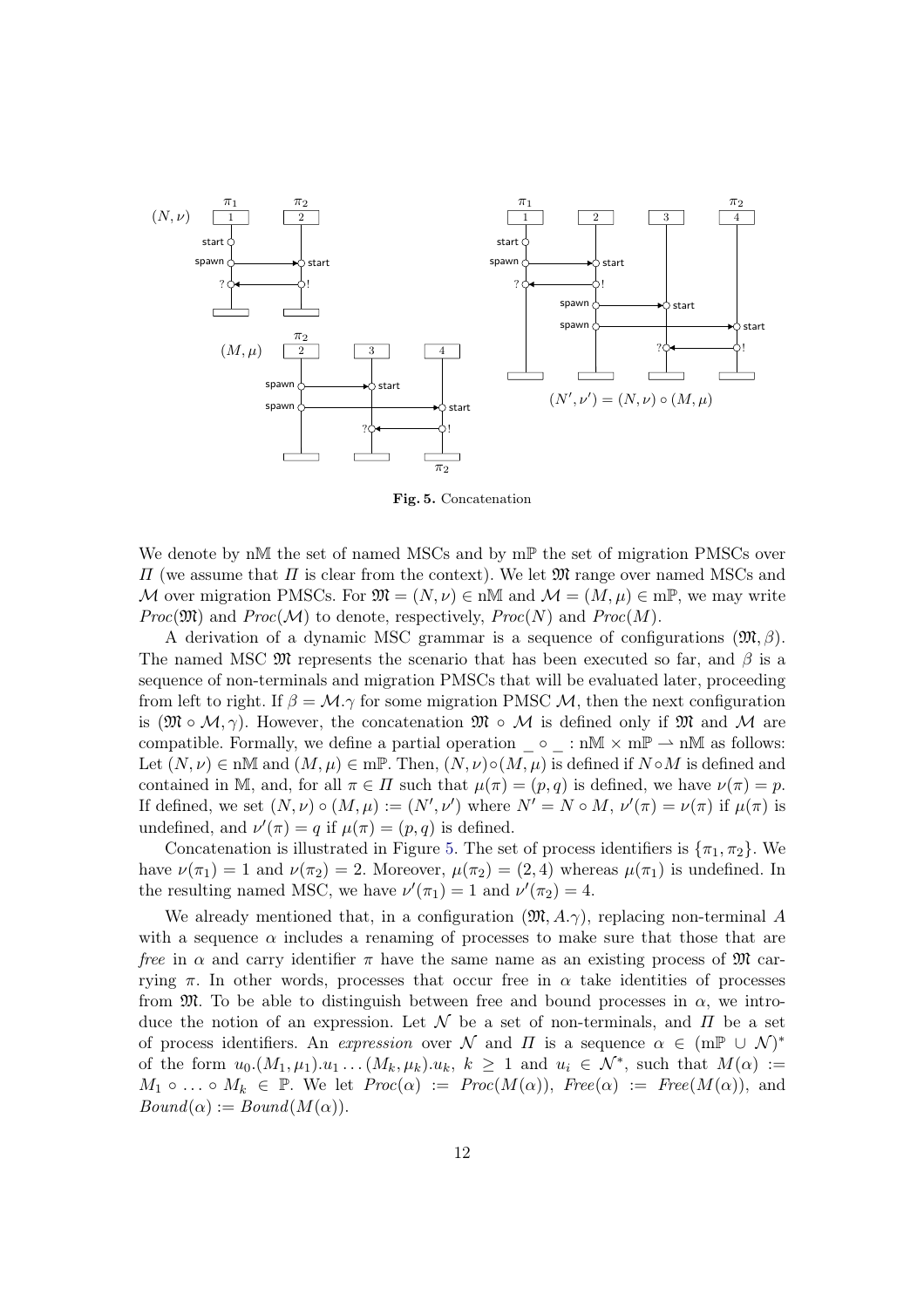

<span id="page-13-0"></span>Fig. 6. A derivation

Definition 11 (dynamic MSC grammar). A dynamic MSC grammar is a quadruple  $G = (II, \mathcal{N}, S, \longrightarrow)$  where  $\Pi$  and  $\mathcal N$  and are nonempty finite sets of process identifiers and non-terminals,  $S \in \mathcal{N}$  is the start non-terminal, and  $\longrightarrow$  is a finite set of rules. A rule is a triple  $r = (A, \alpha, f)$  where  $A \in \mathcal{N}$  is a non-terminal,  $\alpha$  is an expression over N and  $\Pi$  with  $Free(\alpha) \neq \emptyset$ , and  $f: Free(\alpha) \to \Pi$  is injective. We may write  $r$  as  $A \longrightarrow_f \alpha$ .

In the sequel, let  $|G| := |H| + \sum_{A \to f\alpha} (|\alpha| + |M(\alpha)|)$  be the *size* of  $G$  ( $|\alpha|$  denoting the length of  $\alpha$  as a word and  $|M(\alpha)|$  the number of events of  $M(\alpha)$ ). Moreover, we set  $Proc(G) := \bigcup_{A \longrightarrow_{f} \alpha} Proc(\alpha).$ 

A renaming  $\sigma$  (recall that  $\sigma$  is a bijective mapping from N to N) can be applied to migration PMSCs and expressions as follows. For a migration PMSC  $\mathcal{M} = (M, \mu)$ with  $M = (\mathcal{P}, (E_p)_{p \in \mathcal{P}}, \prec, \lambda)$ , we let  $\mathcal{M}\sigma = (M\sigma, \mu\sigma)$  where  $\mu\sigma(\pi) = (\sigma(p), \sigma(q))$  if  $\mu(\pi) = (p,q)$  is defined; otherwise,  $\mu\sigma(\pi)$  is undefined. For a rule  $r = (A,\alpha,f)$  with  $\alpha = u_0.\mathcal{M}_1.u_1\ldots\mathcal{M}_k.u_k$ , we set  $r\sigma := (A, \alpha\sigma, f\sigma)$  where  $\alpha\sigma = u_0.\mathcal{M}_1\sigma.u_1\ldots\mathcal{M}_k\sigma.u_k$  is a new expression and  $f\sigma(q) = f(\sigma^{-1}(q))$  for  $q \in Free(\alpha\sigma)$ .

A configuration of a dynamic MSC grammar  $G = (II, \mathcal{N}, S, \longrightarrow)$  is a pair  $(\mathfrak{M}, \beta)$ where  $\mathfrak{M} \in \mathfrak{n} \mathbb{M}$  and  $\beta \in (\mathfrak{m} \mathbb{P} \cup \mathcal{N})^*$ . If  $\beta = \varepsilon$ , then the configuration is said to be final. Let  $Conf_G$  be the set of configurations of G. A configuration is *initial* if it is of the form  $((I_p, \nu), S)$  for some  $p \in \mathbb{N}$ , where  $I_p$  is depicted in Figure [1](#page-6-1) and  $\nu(\pi) = p$  for all  $\pi \in \Pi$ . The semantics of G is given as the set of (named) MSCs appearing in final configurations that can be derived from an initial configuration by means of relations  $\Rightarrow_G \subseteq \text{Conf}_G \times \text{Conf}_G$  (for every rule r) and  $\Rightarrow_G \subseteq \text{Conf}_G \times \text{Conf}_G$  (where e stands for "evaluate"):

For configurations  $\mathcal{C} = (\mathfrak{M}, A, \gamma)$  and  $\mathcal{C}' = (\mathfrak{M}, \alpha, \gamma)$  with  $\mathfrak{M} = (M, \nu), r \in \longrightarrow$ , and a renaming  $\sigma$ , we let  $\mathcal{C} \stackrel{\rightarrow}{\rightarrow} G \mathcal{C}'$  if  $r\sigma = (A, \alpha, f), \nu(f(p)) = p$  for all  $p \in Free(\alpha)$ , and  $Proc(M) \cap Bound(\alpha) = \emptyset$ . Moreover, we let  $\Rightarrow_G = \bigcup_{\sigma \text{ renaming}} \frac{r}{\sigma}$ .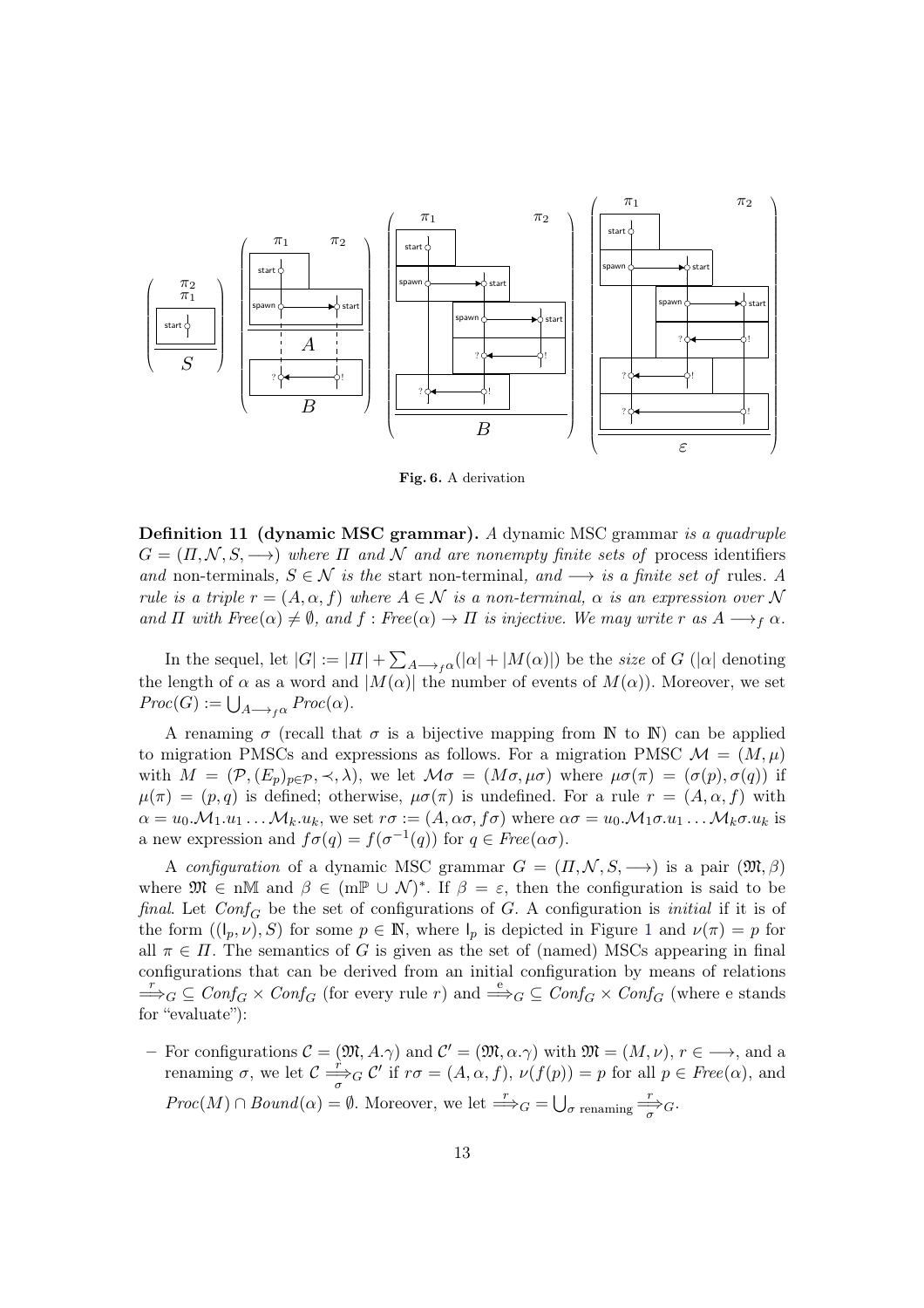- For configurations  $\mathcal{C} = (\mathfrak{M}, \mathcal{M}, \gamma)$  and  $\mathcal{C}' = (\mathfrak{M}', \gamma)$ , we let  $\mathcal{C} \stackrel{e}{\Longrightarrow}_G \mathcal{C}'$  if  $\mathfrak{M}' = \mathfrak{M} \circ \mathcal{M}$ (in particular,  $\mathfrak{M} \circ \mathcal{M}$  must be defined).

We define  $\Longrightarrow_G$  to be  $\stackrel{e}{\Longrightarrow}_G \cup \bigcup_{r \in \overline{S}} \stackrel{r}{\Longrightarrow}_G$ . The *language* of G is the set

 $L(G) := \{ M \in \mathbb{M} \mid C_0 \Longrightarrow_G^* ((M, \nu), \varepsilon) \text{ for some initial configuration } C_0 \text{ and } \nu \}.$ 

Let us formalize the grammar  $G = (I_1, N, S, \rightarrow)$  as depicted in Figure [4.](#page-11-0) Given the PMSCs  $M_1$  and  $M_2$  from Figure [1,](#page-6-1) we let  $\mathcal{M}_1 = (M_1, \mu_1), \mathcal{M}_2 = (M_2, \mu_2),$  and  $M_{12} = (M_1 \circ M_2, \mu_1)$  be migration PMSCs with  $\mu_1(\pi_1), \mu_2(\pi_1), \mu_2(\pi_2)$  undefined and  $\mu_1(\pi_2) = (1, 2)$ . We have

$$
S \longrightarrow_{f_S} M_1.A.M_2.B \qquad S \longrightarrow_{f_S} M_{12}.B \qquad B \longrightarrow_{f_B} M_2
$$
  

$$
A \longrightarrow_{f_A} M_1.A.M_2 \qquad A \longrightarrow_{f_A} M_{12}
$$

where  $f_S(1) = f_B(1) = \pi_1$  and  $f_A(1) = f_B(2) = \pi_2$ . Recall that  $\implies_G^*$  is illustrated in Figure [6.](#page-13-0) In a configuration, the part above a first non-terminal (if there is any) illustrates a named MSC. Note that  $L(G) = L(\mathcal{A})$  for the DCA  $\mathcal A$  from Figure [2.](#page-7-0)

#### <span id="page-14-0"></span>6 Realizability of Dynamic MSC Grammars

In this section, we introduce our notion of realizability. An MSC language  $L$  is realizable if it is recognized by some DCA. If that DCA can do with at most  $B \geq 1$  process variables, then  $L$  is called  $B$ -realizable.

**Definition 12 (realizable).** Let  $L \subseteq M$  be an MSC language. We call L (proximity) realizable if there is a DCA A such that  $L = L(\mathcal{A})$ . For  $B \geq 1$ , we say that L is Brealizable if there is a DCA  $A = (X, Msg, Q, \Delta, \iota, F)$  such that  $L = L(\mathcal{A})$  and  $|X| \leq B$ .

A dynamic MSC grammar G is  $(B-)realizable$  if so is  $L(G)$ . Moreover, we call an MSC M realizable if so is  $[M]$ .

For example, the MSC  $M$  from Figure [1](#page-6-1) is 3-realizable. To implement  $M$ , a process must keep in memory its left and its right neighbor. Moreover, in the spawning phase, it remembers process 1 (to communicate it eventually to process 4). In the second phase, it can forget about 1 and keep in mind process 4 (to communicate it to process 1). Two process variables are actually not sufficient so that  $M$  is not 2-realizable. The MSC from Figure [7](#page-15-0) is not realizable, as process 1 sends a message to process 3, which is unknown to 1: there is no way to communicate the identity of 3 to 1. Adding a message from 2 (which knows 3) to 1 makes the MSC 2-realizable (Figure [8\)](#page-15-1). The (closure of the) language depicted in Figure [9,](#page-15-2)  $n$  ranging over  $\mathbb{N}$ , is realizable, though not by a finite DCA. Indeed, our definition of realizability does not make any assumption on the set of states nor the set of messages in a DCA. As a consequence, realizability of a set of MSCs actually reduces to realizability of each MSC in that set (see Lemma [15](#page-17-0) below). In turn, realizability of a single MSC can be reduced to the question if events can be consistently labeled with processes known after their execution such that subsequent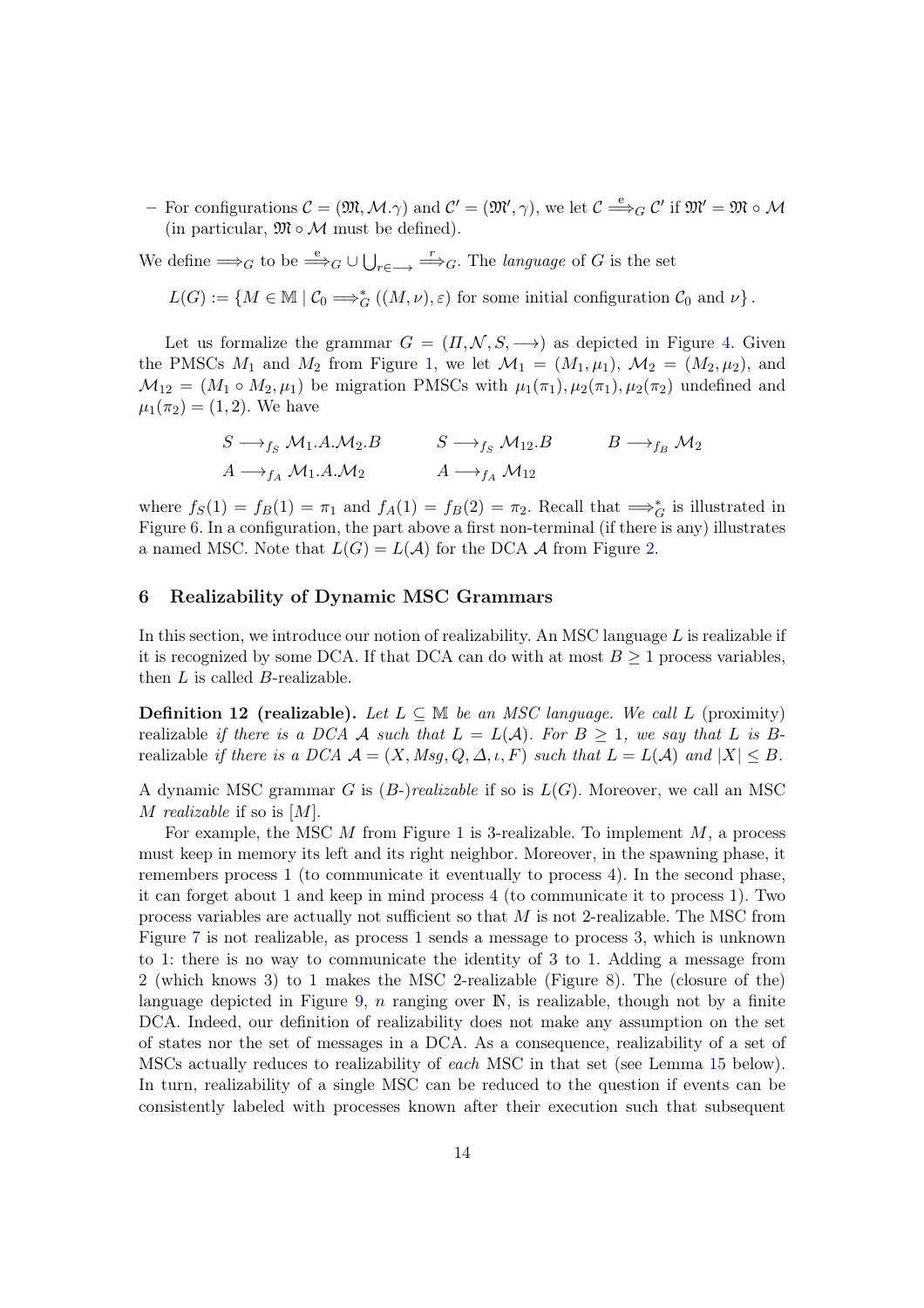<span id="page-15-0"></span>

<span id="page-15-1"></span>Fig. 8. 2-realizable

<span id="page-15-2"></span>Fig. 9. A realizable MSC language

events communicate only with these known processes. This will be elaborated formally in the following.

Let  $M = (\mathcal{P}, (E_p)_{p \in \mathcal{P}}, \prec, \lambda)$  be a PMSC and let  $K \subseteq ((\mathbb{N} \setminus Bound(M)) \times (\mathbb{N} \setminus$  $Bound(M))$ ) \ id<sub>N</sub> be a finite relation. Intuitively, K represents some "is-known-to" relation for processes that are already active, before it comes to the execution of  $M$ . Let  $P = \{p \in \mathbb{N} \mid (p, \hat{p}) \in K \cup K^{-1} \text{ for some } \hat{p} \in \mathbb{N}\}\$ be the set of those active processes. Let  $\chi : E \to 2^{P \cup P}$  be some mapping. We will define when  $\chi$  correctly captures the transmission of process identities in M, i.e.,  $\chi(e)$  contains only processes that  $loc(e)$  may know after the execution of e. For  $e \in E$ , let  $\chi_{pred}(e)$  denote  $\chi(pred(e))$  if  $pred(e)$  is defined, and  $K^{-1}(loc(e))$ , otherwise. We call  $\chi$  a *knowledge mapping* for M under K if the following hold:

(a)  $M \in \mathbb{M}$  implies  $\chi(start(M)) \subseteq \emptyset$ 

(b) for all 
$$
(e, \hat{e}) \in \prec_{\text{spawn}}
$$
, both  $\begin{cases} \chi(e) \subseteq \chi_{pred}(e) \cup \{loc(\hat{e})\} \\ \chi(\hat{e}) \subseteq \chi_{pred}(e) \cup \{loc(e)\} \end{cases}$  and

(c) for all 
$$
(e, \hat{e}) \in \prec_{\text{msg}}
$$
, both  $\begin{cases} \chi(e) \subseteq \chi_{pred}(e) \\ \chi(\hat{e}) \subseteq (\chi_{pred}(e) \cup \chi_{pred}(\hat{e}) \cup \{loc(e)\}) \setminus \{loc(\hat{e})\} \end{cases}$ 

Moreover,  $\chi$  is called

- *B*-bounded (for *B* ≥ 1) if  $|\chi(e)|$  ≤ *B* for all  $e \in E$ ,
- valid (for K) if, for all  $(e, \hat{e}) \in \prec_{\sf msg}$ , both  $loc(\hat{e}) \in \chi_{pred}(e)$  and  $loc(e) \in \chi_{pred}(\hat{e})$ .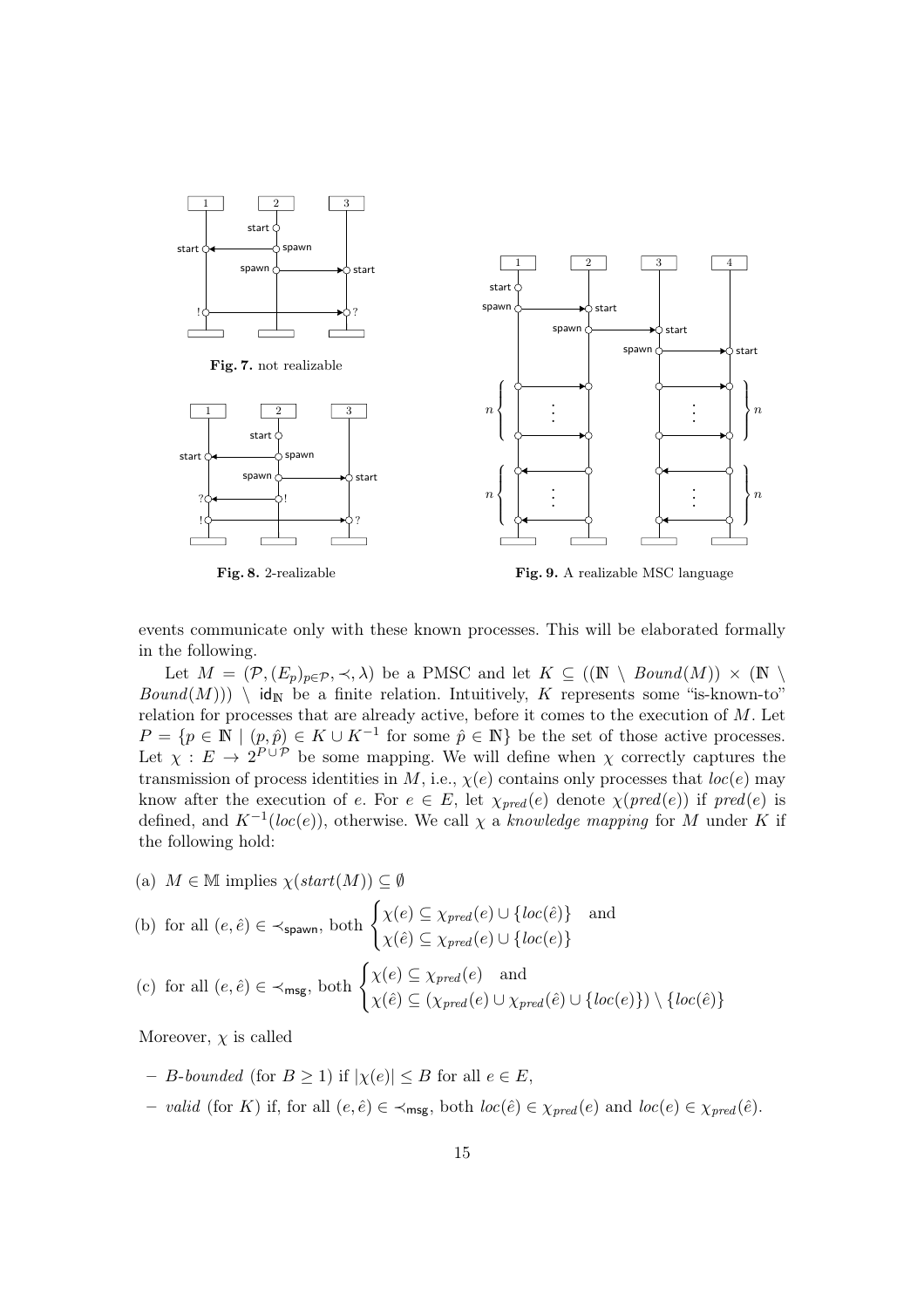When we replace, in the three items (a), (b), and (c), the subset relations  $\subseteq$  by :=, we obtain the inductive definition of the *maximal knowledge mapping* for  $M$  under  $K$ , which we denote by  $\chi_M^K$ . Moreover,  $\chi_M$  will denote  $\chi_M^{\emptyset}$ .

Figure [10](#page-16-0) exemplifies the mapping  $\chi_M$  of an MSC  $M$ . Note that this mapping is valid and 2-bounded.



<span id="page-16-0"></span>Fig. 10. The knowledge mapping  $\chi_M$  of an MSC M

<span id="page-16-1"></span>**Lemma 13.** Let  $M \in \mathbb{M}$  and  $B \geq 1$ . Then, M is B-realizable iff there is a knowledge mapping  $\chi$  for M under  $\emptyset$  such that  $\chi$  is B-bounded and valid.

*Proof.* Let  $M \in \mathbb{M}$  be realizable. There are a DCA  $\mathcal{A} = (X, Msq, Q, \Delta, \iota, F)$  and an accepting MSC run (*proc*, *state*) of  $A$  on  $M$ . One can readily verify that the mapping  $\chi : E \to \mathcal{P}$  given by  $\chi(e) = \{proc(e)[x] | x \in X\} \setminus \{loc(e)\}\$ is a valid knowledge mapping for  $M$  under  $\emptyset$ . Obviously,  $\chi$  is |X|-bounded.

Conversely, let  $M = (\mathcal{P}, (E_p)_{p \in \mathcal{P}}, \prec, \lambda) \in \mathbb{M}$  and  $\chi$  be a *B*-bounded valid knowledge mapping for M under Ø. We construct a DCA  $A = (X, Msg, Q, \Delta, \iota, F)$  such that  $|X| \leq$ B and  $L(\mathcal{A}) = [M]$  as follows:  $Q = E$ ,  $\iota = start(M)$ ,  $F = \max(M)$ ,  $Msg = \prec_{\text{msg}}$ , and  $X = \{x_i \mid i \in \{1, \ldots, B\}\}\.$  Let us turn to  $\Delta$ . For all  $i \in \{1, \ldots, B\}, Y \subseteq X$ ,  $\eta \in (X \uplus {\{\text{self}\}})^X$ , and  $e_0, e, \hat{e}_0, \hat{e} \in E$  with  $e_0 \prec_{\text{proc}} e \prec_{\text{msg}} \hat{e}$  and  $\hat{e}_0 \prec_{\text{proc}} \hat{e}$ , we introduce transitions  $(e_0, x_i!((e, \hat{e}), \eta), e)$  and  $(\hat{e}_0, x_i?((e, \hat{e}), \eta), \hat{e})$ . Finally, for all  $i \in \{1, ..., B\}$ ,  $\eta \in (X \oplus {\{\text{self}\}})^X$ , and  $e_0, e, \hat{e} \in E$  with  $e_0 \prec_{\text{proc}} e \prec_{\text{spawn}} \hat{e}$ , we introduce a transition  $(e_0, x_i \leftarrow \mathsf{spawn}(\hat{e}, \eta), e).$ 

Note that the DCA that we construct in the proof of the previous lemma is nondeterministic and basically guesses a correct assignment of process variables. We point out that we could likewise construct a deterministic and deadlock-free automaton, which, however, is not needed for our result.

#### <span id="page-16-2"></span>**Lemma 14.** Let  $M \in \mathbb{M}$ . Then, M is realizable iff  $\chi_M$  is a valid knowledge mapping.

*Proof.* Let  $M = (\mathcal{P}, (E_p)_{p \in \mathcal{P}}, \prec, \lambda) \in \mathbb{M}$  be realizable. Then, there are a DCA  $\mathcal{A} =$  $(X, Msg, Q, \Delta, \iota, F)$  and an accepting MSC run (*proc*, *state*) of A on M. It can be easily checked that, for all  $e \in E$ ,  $\{proc(e)[x] | x \in X\} \setminus \{loc(e)\} \subseteq \chi_M(e)$ . From the latter, we can deduce that  $\chi_M$  is valid.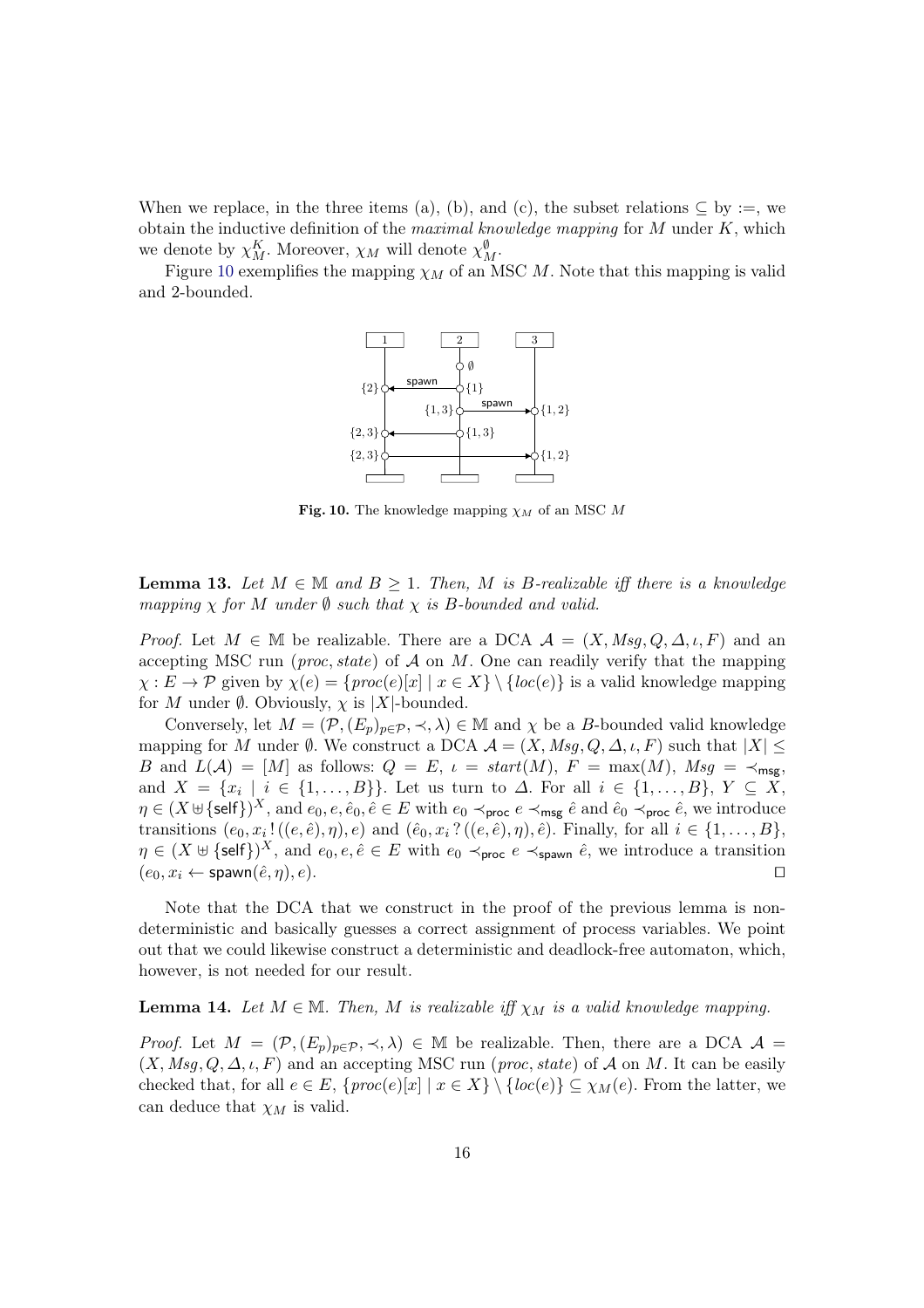Let  $\chi_M$  be a valid knowledge mapping for  $M \in \mathbb{M}$ . Then,  $\chi_M$  is  $|\mathcal{P}|$ -bounded and, by Lemma [13,](#page-16-1) realizable. ⊓⊔

#### <span id="page-17-0"></span>**Lemma 15.** Let  $L \subseteq \mathbb{M}$  be closed. Then, L is realizable iff every MSC in L is realizable.

*Proof.* Suppose L is realizable and let  $M = (\mathcal{P}, (E_p)_{p \in \mathcal{P}}, \prec, \lambda) \in L$ . Then, there is a DCA  $\mathcal{A} = (X, Msg, Q, \Delta, \iota, F)$  with  $L(\mathcal{A}) = L$ . In particular, there is an accepting MSC run  $(proc, state)$  of A on M. Again, for all  $e \in E$ ,  $\{proc(e)[x] | x \in X\} \setminus \{loc(e)\} \subseteq \chi_M(e)$  so that  $\chi_M$  is valid. By Lemma [14,](#page-16-2) M is realizable.

Then, there are a DCA  $\mathcal A$  with  $L(\mathcal A) = L$  and an accepting run of  $\mathcal A$  on (some linearization of) M. Clearly, this run can be added to the state information of  $A$  to ensure that only  $M$  can be executed. Thus,  $M$  is realizable as well.

Now suppose that, for every  $M \in L$ , M is realizable, i.e., there is a DCA  $\mathcal{A}_M$  =  $(X_M, Msg_M, Q_M, \Delta_M, \iota_M, F_M)$  such that  $L(\mathcal{A}_M) = [M]$ . We assume that  $Msg_M \cap$  $Msg_N = Q_M \cap Q_N = \emptyset$  for any two distinct MSCs  $M, N \in L$ . One can construct a DCA  $\mathcal{A} = (X, Msg, Q, \Delta, \iota, F)$  with  $L(\mathcal{A}) = L$  as follows:  $X = \bigcup_{M \in L} X_M$ ,  $Msg =$ <br> $\bigcup_{M \in L} Msg_M$ ,  $Q = \bigcup_{M \in L} Q_M \uplus {\iota} \setminus$ ,  $F = \bigcup_{M \in L} F_M \cup {\iota} \setminus {\iota}$ , and  $\Delta = \bigcup_{M \in L} \Delta_M \cup$  ${}_{M\in L}$   $Msg_M$ ,  $Q = \bigcup_{M\in L} Q_M \oplus \{\iota\}$ ,  $F = \bigcup_{M\in L} F_M \cup \{\iota \mid \iota_0 \in L\}$ , and  $\Delta = \bigcup_{M\in L} \Delta_M \cup \{\iota_0 \mid \iota_0 \in L\}$  $\{(\iota, \text{rn}(\text{id}_X), \iota_M) \mid M \in L\}$ . The idea is that, starting in  $\iota$ , the DCA A chooses an MSC  $M \in L$  to be executed. As states and messages are disjoint, transitions cannot be "mixed" anymore during an execution so that  $M$  is indeed executed. □

<span id="page-17-2"></span>**Lemma 16.** Let  $L \subseteq \mathbb{M}$  be closed and let  $B \geq 1$ . Then, L is B-realizable iff every MSC in  $L$  is  $B$ -realizable.

*Proof.* Suppose L is B-realizable. There is a DCA  $\mathcal A$  with set of process variables X such that  $|X| \leq B$  and  $L(\mathcal{A}) = L$ . For  $M = (\mathcal{P}, (E_p)_{p \in \mathcal{P}}, \prec, \lambda) \in L$ , there is an accepting run (proc, state) of A on M. One can check that the mapping  $\chi : E \to \mathcal{P}$  given by  $\chi(e) = \{proc(e)[x] \mid x \in X\} \setminus \{loc(e)\}\$ is a B-bounded valid knowledge mapping for M under  $\emptyset$ . By Lemma [13,](#page-16-1) M is B-realizable.

For the reverse direction, we can simply use the construction of a DCA from Lemma [15,](#page-17-0) assuming  $X_M = X_N$  and  $|X_M| \leq B$  for every all  $M, N \in L$ .

We are interested in two decision problems for dynamic MSC grammars, addressing emptiness and realizability:

Problem 17. Emptiness for dynamic MSC grammars:

INSTANCE: Dynamic MSC grammar G.

QUESTION: Is  $L(G)$  empty?

Problem 18. Realizability for dynamic MSC grammars:

INSTANCE: Dynamic MSC grammar G.

QUESTION: Is  $G$  realizable?

<span id="page-17-1"></span>In the following, we will proof the following two theorems, which establish the precise complexity of the above problems:

Theorem 19. Emptiness for dynamic MSC grammars is EXPTIME-complete.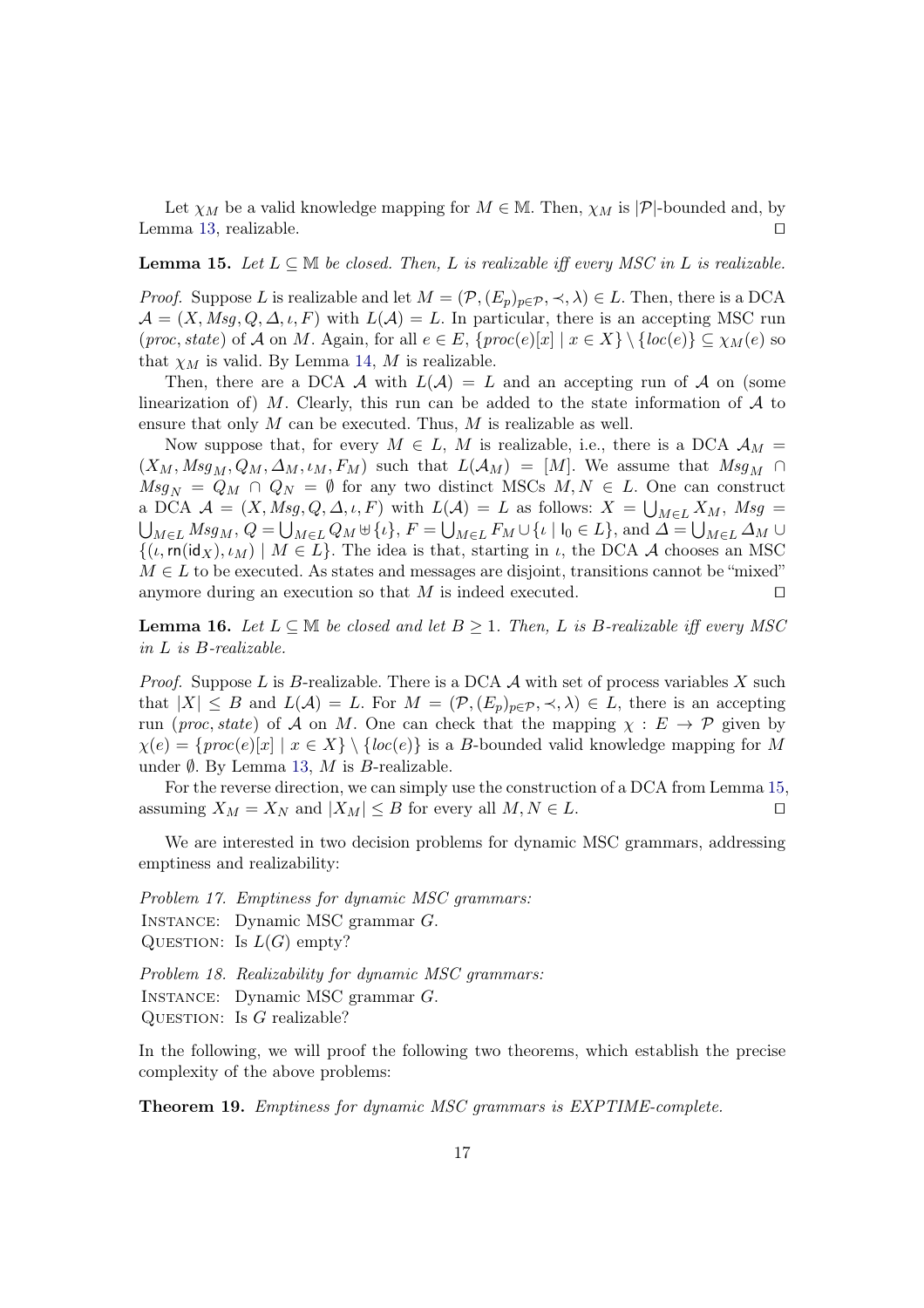

<span id="page-18-0"></span>Fig. 11. Communication structures

#### <span id="page-18-2"></span>Theorem 20. Realizability for dynamic MSC grammars is EXPTIME-complete.

We establish lower and upper bounds for these problems separately, in terms of several propositions.

In the proof of both theorems, we will make use of bounded abstractions of both named MSCs and migration PMSCs in terms of communication structures. Accordingly, a communication structure reflects either the current communication topology, comprising the currently active processes as well as a binary "is known to"-relation between processes, or the message flow that takes place within a PMSC.

Let  $\Pi$  be a nonempty finite set of process identifiers. A *communication structure* over  $\Pi$  is a tuple  $C = (P, K, \ell)$  where  $P \subseteq \mathbb{N}$  is a nonempty finite set of nodes,  $K \subseteq$  $(P \times P) \id_P$ , and  $\ell : \Pi \to P$ . Intuitively, any node represents a process and  $(p, q) \in K$ means that process  $p$  is known to process  $q$ , or  $p$  has communicated some information to q. The mapping  $\ell$  associates with every process identifier a process. We call C reduced if  $\ell(\Pi) = P$ , i.e., every process carries at least one process identifier. By red(C), we denote the restriction of C to  $\ell(\Pi)$ , which is thus a reduced communication structure. The set of communication structures over  $\Pi$  is denoted by  $\mathcal{CS}(\Pi)$ . Three communication structures are depicted in Figure [11.](#page-18-0) Hereby, the top right structure is the only reduced one.

Recall that the basic operation in a derivation of a grammar is concatenation of a named MSC and a migration PMSC. Fortunately, applicability and realizability of the PMSC only depend on (a restriction of) the communication structure associated with the named MSC.

For a PMSC  $M = (\mathcal{P}, (E_p)_{p \in \mathcal{P}}, \prec, \lambda)$ , we let

<span id="page-18-1"></span>
$$
K_M = \{ (\mathit{loc}(e), \mathit{loc}(\hat{e})) \mid (e, \hat{e}) \in (\prec_{\mathsf{spawn}} \cup \prec_{\mathsf{spawn}}^{-1} \cup \prec_{\mathsf{proc}} \cup \prec_{\mathsf{msg}})^+ \} \setminus \mathsf{id}_{\mathcal{P}}.
$$

Abusing notation, we may also write  $K_{\mathfrak{M}}$  or  $K_{\mathcal{M}}$  to denote  $K_M$  if  $\mathfrak{M} = (M, \nu) \in \mathfrak{m}$ or, respectively,  $\mathcal{M} = (M, \mu) \in \mathbb{m} \mathbb{P}$ . One can easily check that  $K_M$  can be described in terms of  $\chi_M$  as follows: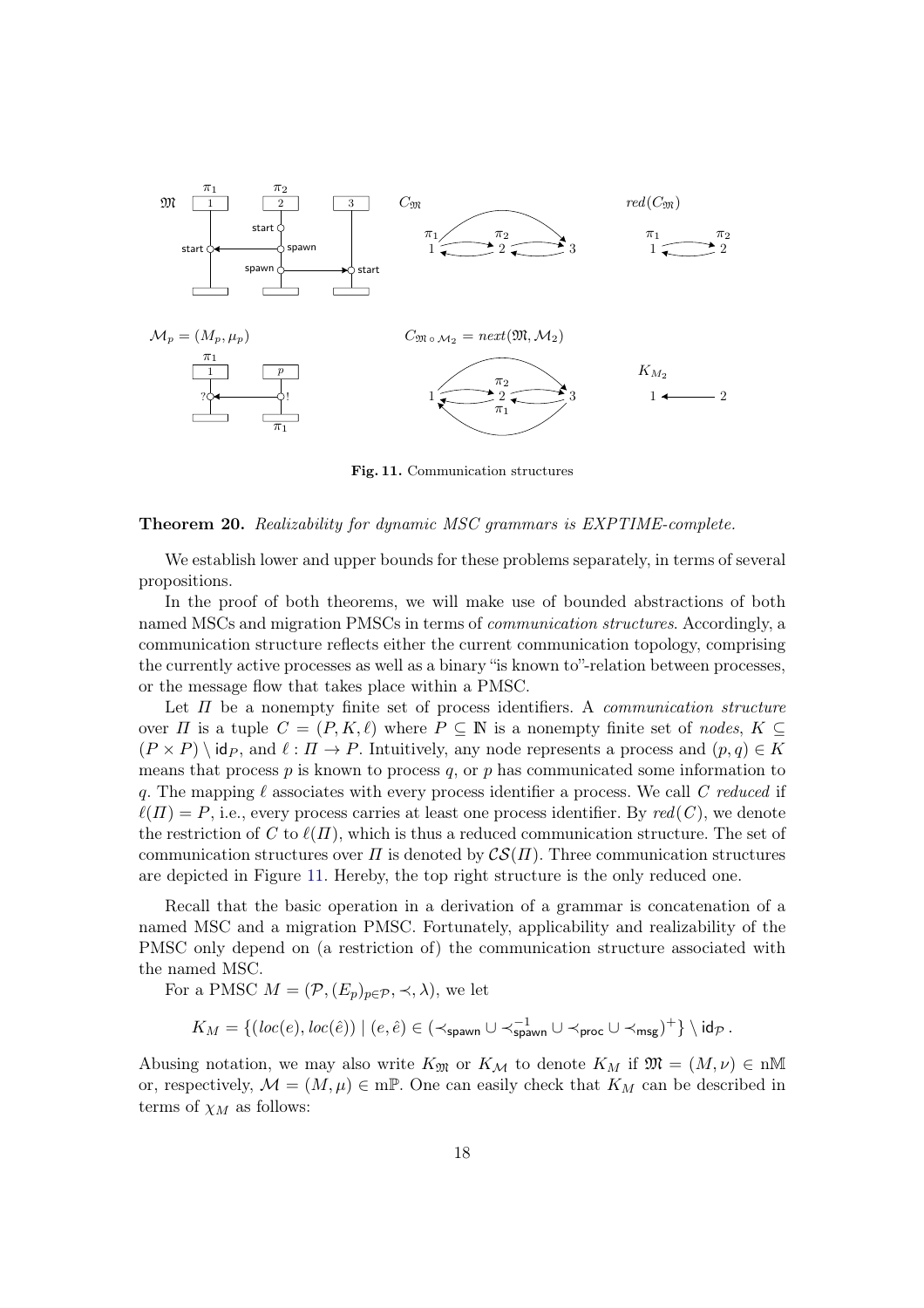Remark 21. We have  $K_M = \{(p,q) \in (\mathcal{P} \times \mathcal{P}) \setminus \text{id}_{\mathcal{P}} \mid p \in \chi_M(\max_a(M))\}.$ 

Now let  $\mathfrak{M} = (M, \nu)$  be a named MSC over  $\Pi$ . We set  $C_{\mathfrak{M}}$  to be the communication structure  $(Proc(M), K_M, \nu)$ . Again, we refer to Figure [11](#page-18-0) for an example.

Suppose the system is in a configuration that is reflected by a communication structure  $C = (P, K, \ell)$ . Then, a migration PMSC  $\mathcal{M} = (M, \mu)$  with  $M = (\mathcal{P}, (E_p)_{p \in \mathcal{P}}, \prec, \lambda)$ is said to be *applicable* at C, written  $C \vdash M$ , if

- $\, Free(M) \subseteq P$ ,
- $Bound(M) \cap P = \emptyset$ , and
- <span id="page-19-0"></span>– for all  $\pi \in \Pi$  such that  $\mu(\pi) = (p, q)$  is defined, we have  $\ell(\pi) = p$ .

The intuition behind this definition is that concatenation is defined. This is reflected by the following lemma, which follows directly from the definitions.

**Lemma 22.** Let  $\mathfrak{M} = (N, \nu)$  be a named MSC and  $\mathcal{M} = (M, \mu)$  be a migration PMSC. Furthermore, let  $P \subseteq Proc(N)$  such that  $\nu(\Pi) \cup (Proc(N) \cap Proc(M)) \subseteq P$ . Then,  $\mathfrak{M} \circ \mathcal{M}$  is defined iff  $C_{\mathfrak{M}} \upharpoonright P \vdash \mathcal{M}$ .

We refine the previous definition and say that PMSC  $\mathcal{M} = (M, \mu)$  is realizable at  $C = (P, K, \ell)$ , written  $C \Vdash \mathcal{M}$ , if both  $C \vdash \mathcal{M}$  and  $\chi_M^K$  is valid. Consider Figure [11.](#page-18-0) We have  $C_{\mathfrak{M}} \vdash \mathcal{M}_3$ , but  $C_{\mathfrak{M}} \not\Vdash \mathcal{M}_3$ . Indeed, the MSC in  $\mathfrak{M} \circ \mathcal{M}_3$  is not realizable:

<span id="page-19-1"></span>**Lemma 23.** Let  $\mathfrak{M} = (N, \nu)$  be a named MSC and  $\mathcal{M} = (M, \mu)$  be a migration PMSC such that  $\mathfrak{M} \circ \mathcal{M}$  is defined. Moreover, let  $P \subseteq Proc(N)$  such that  $\nu(\Pi) \cup (Proc(N) \cap$  $Proc(M)) \subseteq P$ . Then,  $N \circ M$  is realizable iff both  $N$  is realizable and  $C_{\mathfrak{M}} \upharpoonright P \Vdash M$ .

*Proof.* Suppose  $N \circ M$  is realizable. By Lemma [14,](#page-16-2)  $\chi_{N \circ M}$  is a valid knowledge mapping and so is the restriction  $\chi_N$  of  $\chi_{N \circ M}$  to events from N. Thus, the MSC N is realizable. By Lemma [22,](#page-19-0)  $C_{\mathfrak{M}} \upharpoonright P \vdash \mathcal{M}$ . It remains to verify that  $\chi_M^{K_N \cap (P \times P)}$  is valid. But by Remark [21](#page-18-1) and the definition of  $\chi_{M}^{K_N}$ , we obtain that  $\chi_{M}^{K_N}$  is the restriction of  $\chi_{N \circ M}$  to events of M. As  $\chi_{N\circ M}$  is valid and  $Proc(N) \cap Proc(M) \subseteq P$ ,  $\chi_M^{K_N \cap (P \times P)}$  is valid, too.

For the converse direction, suppose that N is realizable and  $C_{\mathfrak{M}} \restriction P \Vdash \mathcal{M}$ . The former implies that  $\chi_N$  is valid. By  $C_{\mathfrak{M}} \upharpoonright P \Vdash \mathcal{M}, \chi_M^{K_N \cap (P \times P)}$  is valid as well. Clearly, the union of  $\chi_N$  and  $\chi_M^{K_N \cap (P \times P)}$  is a valid knowledge mapping.  $\Box$ 

So far, communication structures were used as abstractions of named MSCs. In the following, we show that they can also reflect migration PMSCs and their communication flow.

For relations  $K_1, K_2 \subseteq (\mathbb{N} \times \mathbb{N}) \setminus id_{\mathbb{N}}$ , we set

$$
K_1 \odot K_2 = K_1 \cup K_2 \cup (K_1 \circ K_2) \setminus \mathsf{id}_{\mathbb{N}}.
$$

Note that ⊙ is associative.

As we defined concatenation of a named MSC and a migration PMSC, we can also apply a migration PMSC to a communication structure directly. To this aim, we define a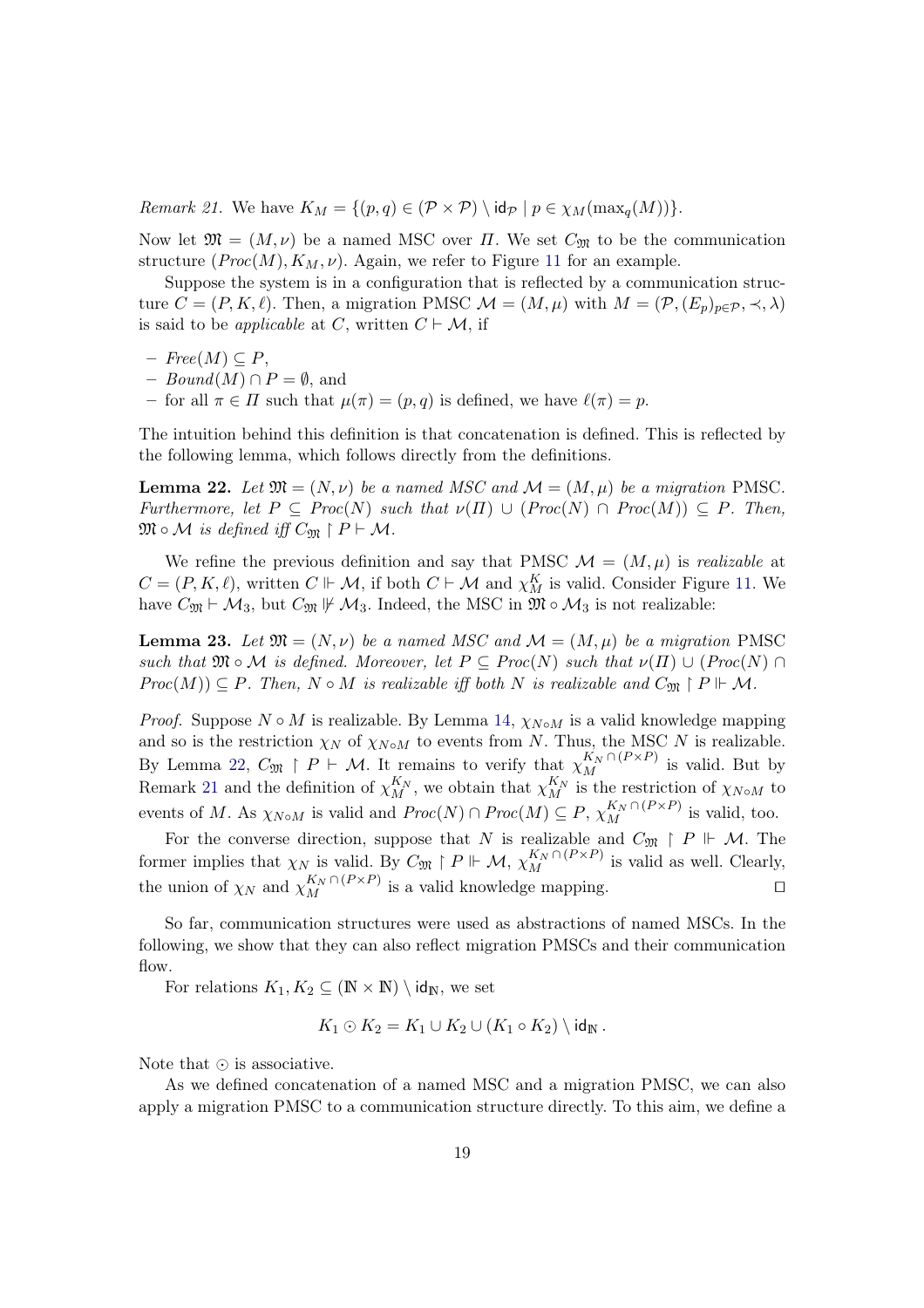partial mapping next, which takes as arguments a communication structure  $C = (P, K, \ell)$ and a migration PMSC  $\mathcal{M} = (M, \mu) \in \text{mP}$ . Then,  $next(C, \mathcal{M})$  is defined iff  $C \vdash \mathcal{M}$ , i.e., M is applicable at C. In that case, we set  $next(C, M)$  to be the communication structure  $(P', K', \ell')$  (over  $\Pi$ ) where

 $-P' = P \cup Proc(M),$  $- K' = K \odot K_M,$  $-\ell'(\pi) = \ell(\pi)$  if  $\mu(\pi)$  is undefined, and  $\ell'(\pi) = q$  if  $\mu(\pi) = (p, q)$  is defined.

<span id="page-20-1"></span>The following lemma is an easy observation:

**Lemma 24.** Let M and M' be PMSCs and  $P \subseteq Proc(M) \cup Proc(M')$  such that  $M \circ M'$ is defined and  $Proc(M) \cap Proc(M') \subseteq P$ . Then, the following hold:

(a)  $K_{M \circ M'} = K_M \odot K_{M'}$ (b)  $K_{M \circ M'} \upharpoonright (P \cup Proc(M)) = K_M \odot (K_{M'} \upharpoonright P)$ (c)  $K_{M \circ M'} \upharpoonright (P \cup Proc(M')) = (K_M \upharpoonright P) \odot K_{M'}$ 

<span id="page-20-2"></span>We obtain, as a corollary from the previous lemma, that a communication structure is a faithful abstraction of a named MSC wrt. concatenation, as illustrated in Figure [11.](#page-18-0)

Corollary 25. Let  $\mathfrak{M} = (N, \nu)$  be a named MSC and M be a migration PMSC such that  $\mathfrak{M} \circ \mathcal{M}$  is defined. Moreover, let  $P \subseteq Proc(\mathfrak{M})$  such that  $\nu(\Pi) \cup (Proc(\mathfrak{M}) \cap$  $Proc(\mathcal{M})) \subseteq P$ . Then,  $next(C_{\mathfrak{M}} \upharpoonright P, \mathcal{M}) = C_{\mathfrak{M} \circ \mathcal{M}} \upharpoonright (P \cup Proc(\mathcal{M}))$ .

We are now prepared to prove Theorems [19](#page-17-1) and [20](#page-18-2) stating that emptiness and realizability for dynamic MSC grammars are EXPTIME-complete. We first show containment in EXPTIME (Proposition [26\)](#page-20-0) and then the hardness result (Proposition [31\)](#page-29-0).

<span id="page-20-0"></span>**Proposition 26.** Emptiness and realizability for dynamic MSC grammars are both in EXPTIME.

*Proof.* Let  $G = (\Pi, \mathcal{N}, S, \rightarrow)$  be a dynamic MSC grammar. To answer the first question  $(L(G) = \emptyset$ ?), we build a tree automaton  $\mathcal{A}_G$  that accepts all parse trees of G that correspond to successful derivations of G. Thus, we have  $L(\mathcal{A}_G) = \emptyset$  iff  $L(G) = \emptyset$ . To answer the second question (Is  $L(G)$  realizable ?), we build a tree automaton  $\mathcal{B}_G$  for those parse trees that correspond to a successful derivation of a non-realizable MSC. According to Lemma [15,](#page-17-0)  $L(G)$  is realizable iff all MSCs in  $L(G)$  are realizable. Thus,  $L(G)$  is realizable iff  $L(\mathcal{B}_G) = \emptyset$ .

Note that  $\mathcal{B}_G$  will actually be just a slight extension of  $\mathcal{A}_G$ . To illustrate their idea, we use the dynamic MSC grammar  $G$  from Figure [4.](#page-11-0) The left-hand side of Figure [12](#page-21-0) depicts the parse tree  $t$  of  $G$  that corresponds to the derivation from Figure [6.](#page-13-0) We, therefore, call t legal. Note that, for technical reasons, the function f from a rule  $A \rightarrow f \alpha$  is located at its non-terminal A. The crucial point of the construction is to record, during a derivation, only a bounded amount of information on (1) the current configuration of a system and (2) the flow of information in a migration PMSC. This information will be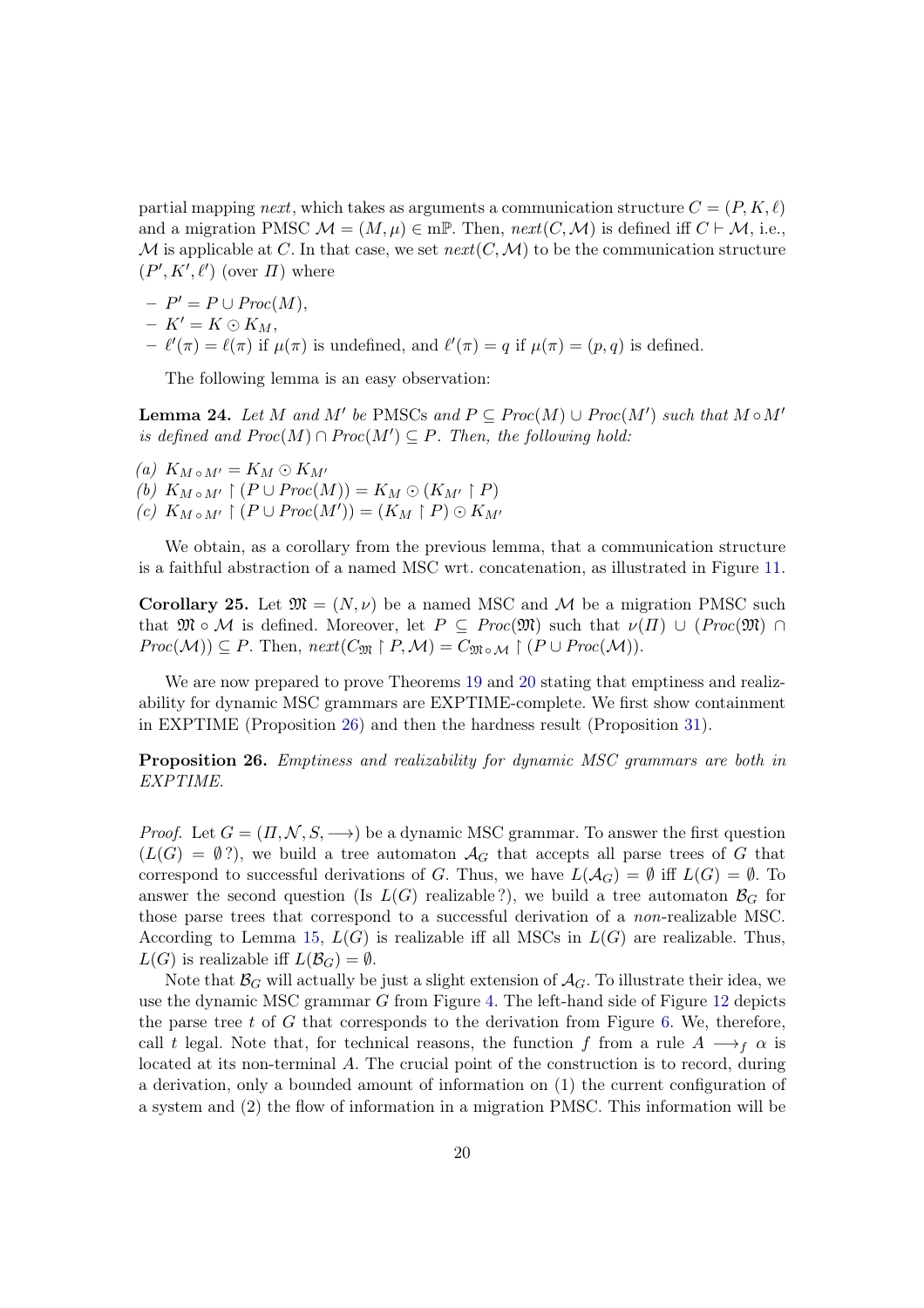

<span id="page-21-0"></span>Fig. 12. A legal parse tree of G and a run of  $A_G/\mathcal{B}_G$ 

provided in terms of communication structures. The right-hand side of Figure [12](#page-21-0) depicts a run of  $A_G/\mathcal{B}_G$  on t. States, which are assigned to nodes, are framed by a rectangle. A state is hence either a pair of communication structures (together with a non-terminal, which is omitted), or a migration PMSC that occurs in  $G$ .

Our automaton works bottom-up. Consider the upper right leaf of the run tree, which is labeled with its state  $\mathcal{M}_{12}$ . Suppose that, when it comes to executing  $\mathcal{M}_{12}$ , the current communication structure  $C_0$  of the system contains two processes carrying  $\pi_1$  and  $\pi_2$ , respectively, that know each other (represented by the two edges). Indeed,  $M_{12}$  is applicable at  $C_0$ , and when we apply  $M_{12}$ , the outcome will be a new structure,  $C_1 = \text{next}(C_0, \mathcal{M}_{12})$ , with a newly created process that collects process identifier  $\pi_2$ . Henceforth, the process carrying  $\pi_1$  is known to that carrying  $\pi_2$ , but the converse does not hold. In the figure, names of nodes are omitted; instead, identical nodes are combined by a dotted line. We conclude that applying  $A \longrightarrow_{f_A} M_{12}$  has the effect of transforming  $C_0$  into  $C_1$ . This transformation is uniquely described by a communication structure  $C'_{1}$  (the second structure in the state of node 2, with "known-to-relation"  $K_{\mathcal{M}_{12}}$ ), which captures the information flow in  $\mathcal{M}_{12}$ .

Therefore,  $(C_0, A, C'_1)$  is a state that can be assigned to the  $(A, f_A)$ -labeled node, as actually done in our example run. To end up with finitely many states, it is important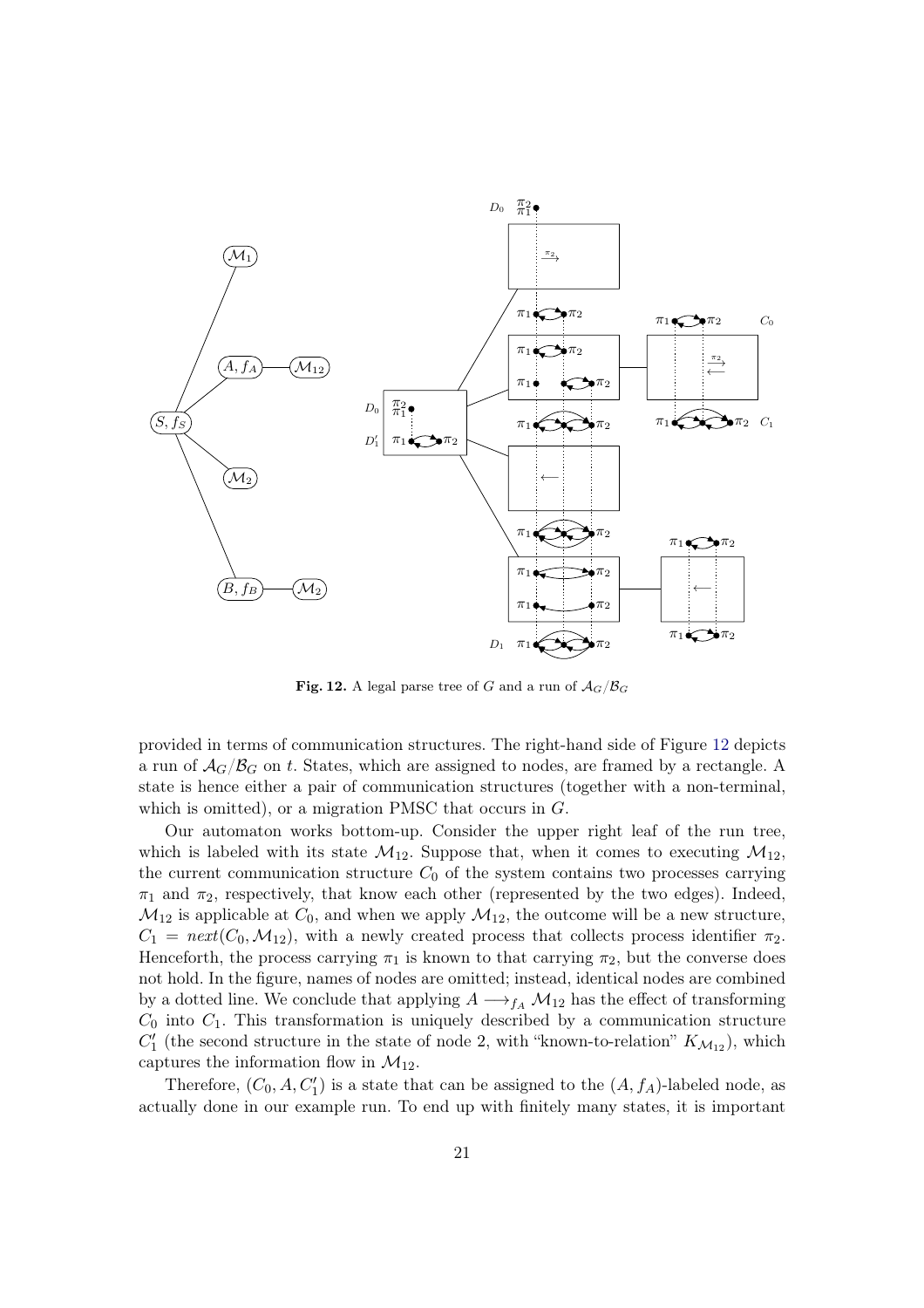here that the first structure  $C_0$  of a state  $(C_0, A, C'_1)$  is *reduced* meaning that it restricts to nodes carrying process identifiers. The structure  $C'_{1}$ , however, might keep some unlabeled nodes, but only those that stem from previously labeled ones. Hence, the set of states of  $\mathcal{A}_G$  will be finite, though exponential in |G|. Like elements of m<sup>p</sup>, a triple  $(C_0, A, C'_1)$  can be applicable at (and be applied to) a communication structure. For example, the states that label the successors of the root transform  $D_0$  into  $D_1$ , using a transformation that is described by  $D_1$  as well. Now, we can reduce  $D_1$  to  $D'_1$  by removing the middle node, as it does not carry a process identifier nor does it arise from an identifier-carrying node. Thus,  $(D_0, S, D'_1)$  is the state assigned to the root. It is final, as  $D_0$  consists of only one process, which carries all the process identifiers. A final state at the root ensures that the run tree represents a derivation that starts in the initial configuration gathering all process identifiers, and ends in a realizable MSC.

Let  $\mathbf{m}\mathbb{P}_G$  denote the set of migration PMSCs that occur in some rule of G, and let  $\mathcal{F}_G = \{(A, f) \mid A \longrightarrow_f \alpha\}$ . In the following, we consider trees and tree automata over the ranked alphabet  $\Omega = (\Gamma, \text{arity})$  with  $\Gamma = \mathcal{F}_G \cup \text{mP}_G$  and, for  $(A, f) \in \mathcal{F}_G$ ,  $arity((A, f)) = {\vert \alpha \vert \vert A \rightarrow_{f} \alpha} \text{ and, for } M \in m\mathbb{P}_{G},$   $arity(M) = \lbrace 0 \rbrace.$ 

A parse tree of G is a tree  $t = (dom_t, val_t)$  over  $\Omega$  such that

- $val_t(\varepsilon) \in \mathcal{F}_G,$
- $-$  for all  $u \in dom_t$ ,  $val_t(u) \in m\mathbb{P}_G$  iff  $u$  is a leaf, and
- for all  $u \in dom_t$  with  $val_t(u) = (A, f) \in \mathcal{F}_G$ , there is an expression  $\alpha = a_1 \dots a_n$  such that  $A \longrightarrow_f \alpha$  is a rule, u has n successors, and, for all  $i \in \{1, \ldots, n\}$ ,
	- $val_t(u.i) = a_i$  if  $a_i \in m\mathbb{P}_G$  and
	- $val_t(u.i) = (a_i, f_i)$  for some  $f_i$ , otherwise.

If the parse tree t has n inner nodes, then it gives rise to a sequence  $\rho_t = r_1 \dots r_n \in \longrightarrow^*$  of rules as follows. Suppose  $u_1, \ldots, u_n$  is the enumeration of all inner nodes according to the preorder traversal of t (e.g.,  $\varepsilon$ , 2, 21, 23, 42, 5 is a preorder traversal). Suppose furthermore that  $u_i$  has  $n_i$  successors and that  $val_t(u_i) = (A_i, f_i)$ . Then,  $r_i = (A_i, a_1 \ldots a_{n_i}, f_i)$  where, for  $j \in \{1, ..., n_i\}$ ,  $a_j = val_t(u_i.j)$  if  $val_t(u_i.j) \in m\mathbb{P}_G$ , and  $a_j = A$  if  $val_t(u_i.j) =$  $(A, f) \in \mathcal{F}_G$ . We say that path tree t is legal if  $val_t(\varepsilon) = (S, f)$  for some f and, given  $\rho_t = r_1 \dots r_n$ , we have that  $\mathcal{C}_0 \stackrel{r_1}{\Longrightarrow}_G \stackrel{e}{\Longrightarrow}_G^* \dots \stackrel{r_n}{\Longrightarrow}_G \stackrel{e}{\Longrightarrow}_G^* ((M, \nu), \varepsilon)$  for some initial configuration  $\mathcal{C}_0$ ,  $M \in \mathbb{M}$ , and  $\nu$ . Note that, given t, M is uniquely determined up to isomorphism (i.e., modulo renaming of processes and events). Let us pick one MSC from that isomorphism class and denote it by  $M(t)$ .

The tree automaton  $\mathcal{A}_G$ . We will first construct  $\mathcal{A}_G = (Q, \leftarrow, F)$  over  $\Omega$  with

 $L(\mathcal{A}_G) = \{t \mid t \text{ is a legal parse tree of } G\}.$ 

States assigned to leaves must be taken from  $m\mathbb{P}_G$ . The other states, which will be associated with inner nodes, are composed of communication structures, which carry the finite amount of information needed to infer which processes are known to/communicate with other processes. A state of the tree automaton  $\mathcal{A}_G$  is now either an element from  $m\mathbb{P}_G$  or a triple  $(C, A, C')$  where  $A \in \mathcal{N}$ ,  $C = (P, K, \ell)$  is a reduced communication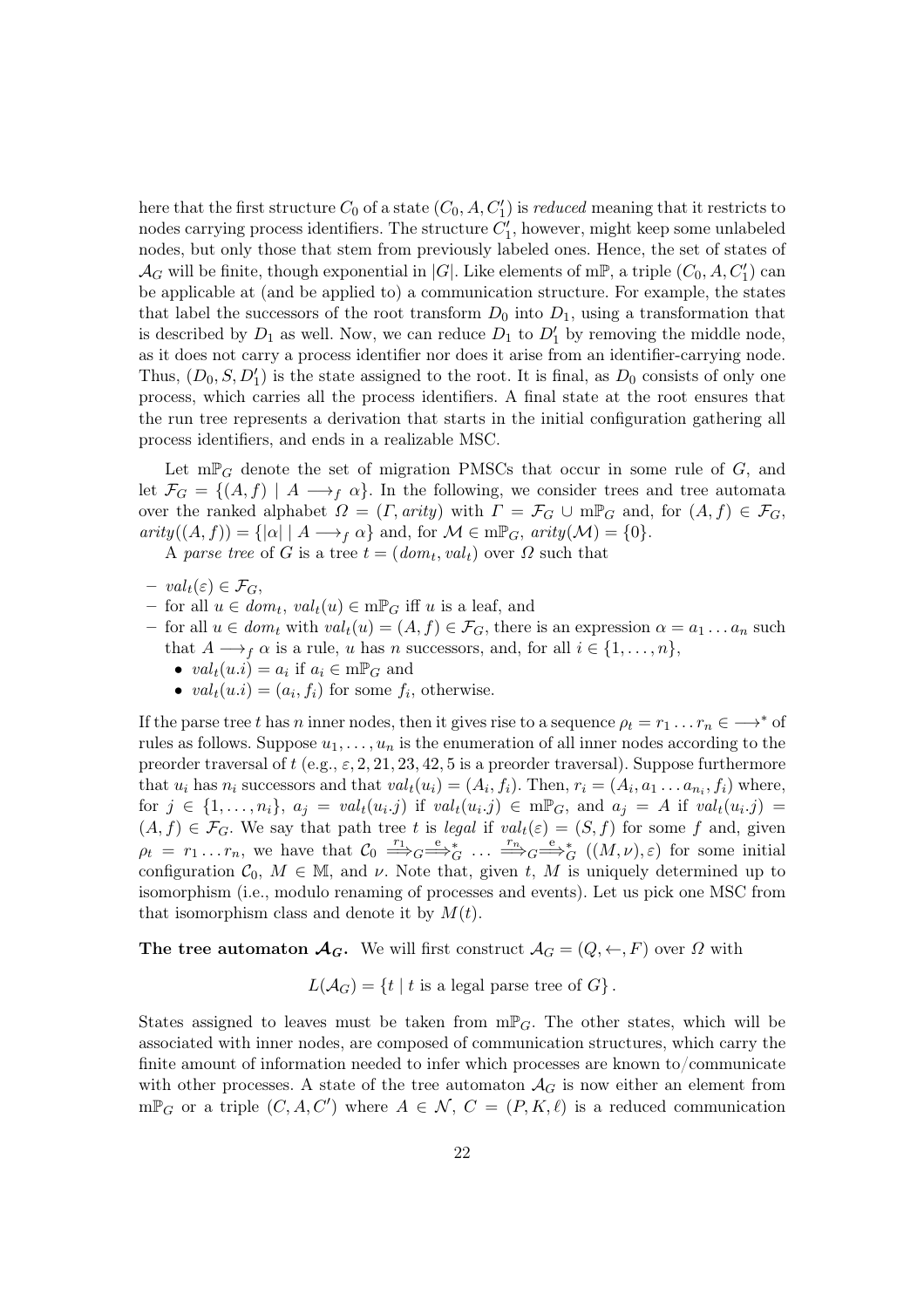structure, and  $C' = (P', K', \ell')$  is a communication structure such that  $P \subseteq P' \subseteq$  $\{1, \ldots, 2|H|\}$ . We set Q to be the set of all those states. The number of communication structures whose processes form a subset of  $\{1, \ldots, 2|\Pi|\}$  is smaller than  $2^{6|\Pi|^2 + 2|\Pi|}$ . Hence, we have  $|Q| \leq |\text{mP}_G| + 2^{12|H|^2 + 4|H|} \cdot |\mathcal{N}|$ , which is exponential in |G|. We let F be the set of triples  $(C, S, C') \in Q$  such that C consists of one single process (carrying all the process identifiers).

Towards the transitions of  $\mathcal{A}_G$ , we define relations  $\leadsto, \underset{\tau}{\leadsto} \subseteq \mathcal{CS}(\Pi) \times (Q \cup \text{mP}) \times$  $\mathcal{CS}(\Pi)$  (where  $\tau$  is any renaming), which were illustrated in Figure [12.](#page-21-0) Let  $C = (P, K, \ell)$ and  $C' = (P', K', \ell')$  be communication structures and  $s \in Q$ .

- (a) For  $s = (M, \mu) \in \mathbb{m} \mathbb{P}$  and a renaming  $\tau$ , we let  $C \underset{\tau}{\overset{s}{\leadsto}} C'$  if  $next(C, s\tau) = C'$  (in particular,  $C \vdash s\tau$ .
- (b) For a renaming  $\tau$  and  $s = (\dot{C}, A, \dot{C})$  with  $\dot{C} = (\dot{P}, \dot{K}, \dot{\ell})$  and  $\dot{C} = (\dot{P}, \dot{K}, \dot{\ell})$ , we let  $C \underset{\tau}{\rightarrow} C'$  if (renaming is applied to communication structures and its components in the expected manner)
	- $red(C) = \dot{C}\tau$ , ,  $(1)$
	- $(\mathring{P}\tau \setminus \dot{P}\tau) \cap P = \emptyset,$  (2)

• 
$$
P' = P \cup \mathring{P}\tau,
$$
 (3)

•  $K' = K \odot \mathring{K}\tau$ , and (4)

• 
$$
\ell'(\pi) = \mathring{\ell}\tau(\pi). \tag{5}
$$

We write  $C \stackrel{s}{\rightsquigarrow} C'$  if  $C \stackrel{s}{\rightsquigarrow} C'$  for some  $\tau$ .

Let us construct the transitions of  $\mathcal{A}_G$ . For  $s \in Q$ , let  $K_s$  denote  $K_M$  if  $s = (M, \mu) \in$  $m\mathbb{P}_G$ . If  $s=(C, A, (P, K, \ell))$ , we set  $K_s=K$ .

- (a) For every  $\mathcal{M} \in \mathrm{m} \mathbb{P}_G$ , we have a transition  $\mathcal{M} \stackrel{\mathcal{M}}{\leftarrow}$  ().
- (b) For a state  $s = (\dot{C}, A, \dot{C})$  with  $\dot{C} = (\dot{P}, \dot{K}, \dot{\ell})$  and  $\dot{C} = (\dot{P}, \dot{K}, \dot{\ell})$ , and a rule  $r =$  $(A, \alpha, f)$  with  $\alpha = a_1 \dots a_k$   $(a_i \in \mathcal{N} \cup m\mathbb{P})$ , we have a transition

$$
s \stackrel{(A,f)}{\leftarrow} (s_1, \ldots, s_k)
$$

if there are renamings  $\sigma, \tau_1, \ldots, \tau_k$  such that

- for all  $p \in Free(\alpha \sigma)$ ,  $\ell(f \sigma(p)) = p$ , (6)
- $Bound(\alpha \sigma) \cap \dot{P} = \emptyset,$  (7)
- for all  $i \in \{1, ..., k\}$ , if  $a_i \in \mathcal{N}$ , then  $s_i = (C_i, a_i, C'_i)$  for some  $C_i, C'_i$ , (8)
- for all  $i \in \{1, ..., k\}$ , if  $a_i \notin \mathcal{N}$ , then  $s_i = a_i$  and  $\tau_i = \sigma$ , (9)
- $\bullet$   $\dot{C} \overset{s_1}{\leadsto}$  $s_1 \leftrightarrow s_k$ <br> $\tau_1 \cdot \cdot \cdot \cdot \tau_k$  $\sum_{\tau_k}^{\mathcal{S}_k} C'$  for some  $C' = (P', K', \ell')$  such that (10)
	- $-\dot{P} = \ell(\pi) \cup \ell'(\pi),$
	- $\hat{K} = (K_{s_1} \tau_1 \odot \ldots \odot K_{s_k} \tau_k) \upharpoonright \hat{P}$ , and  $- \ell = \ell' \restriction \mathring{P}.$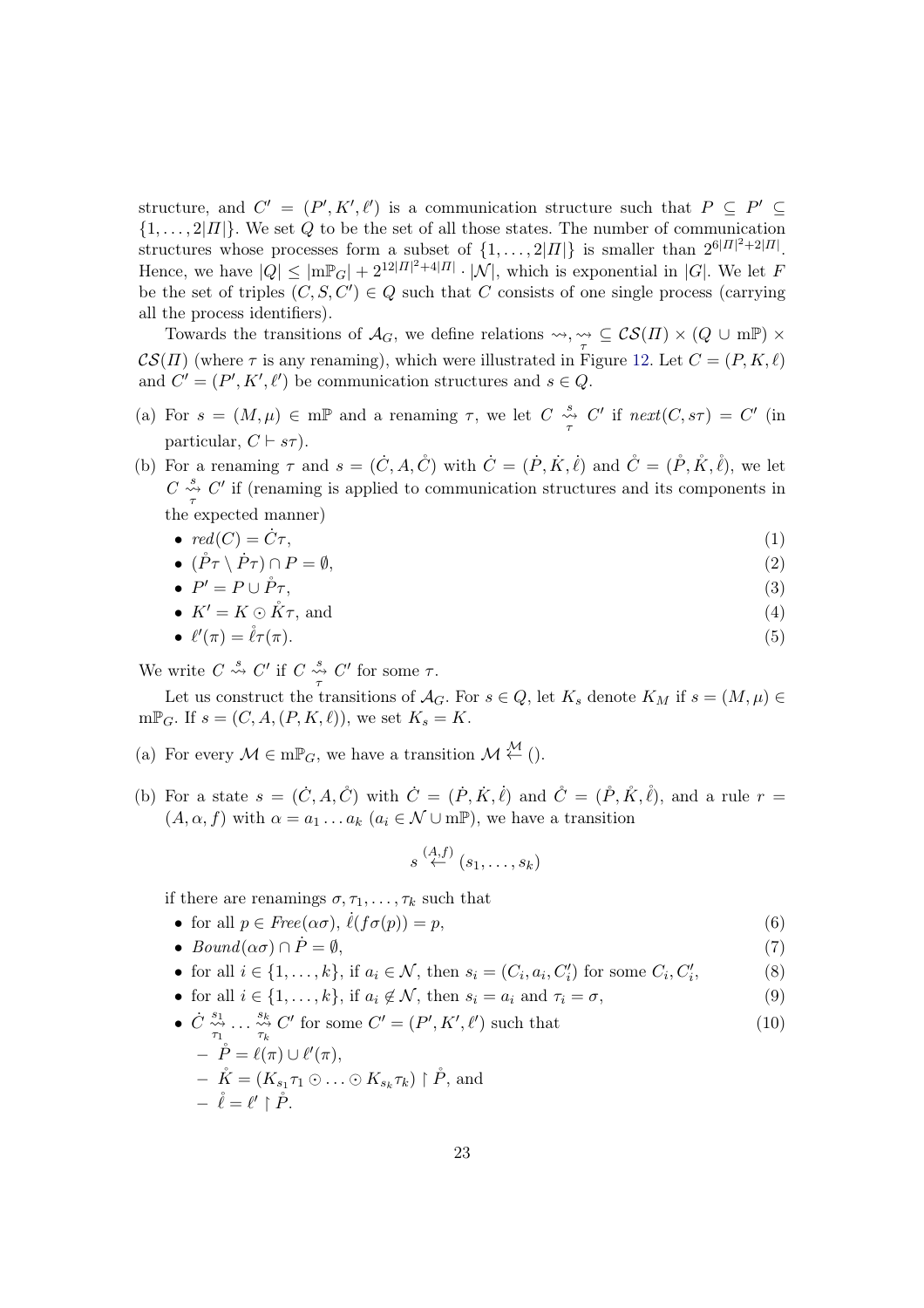We say that  $(\sigma, \tau_1, \ldots, \tau_k)$  is a witness for  $s \stackrel{(A,f)}{\leftarrow} (s_1, \ldots, s_k)$ . The transition relation of  $\mathcal{A}_G$  can be constructed in exponential time. Indeed, we have to check, for every rule  $(A, \alpha, f)$  and every assignment of states to positions in  $\alpha$ , whether communication structures exist that justify the assignment wrt. the relation  $\sim$ . It is easy to see that, hereby, we can restrict to communication structures  $(P, K, \ell)$  with  $P \subseteq \{1, \ldots, |H| + |\alpha|m\}$  where  $m = \max\{|Proc(\alpha)| | A \rightarrow_{f} \alpha\}$ . Once the communication structures have been chosen, checking if the relations  $\stackrel{s}{\leadsto}$  hold can be done in polynomial time.

<span id="page-24-0"></span>Correctness of  $A_G$ . We will now show the correctness of our construction of  $A_G$ , i.e., that  $L(\mathcal{A}_G) = \{t \mid t \text{ is a legal parse tree of } G\}$ . Clearly,  $L(\mathcal{A}_G)$  contains only parse trees of  $G$ . Now, equality follows from Facts [27](#page-24-0) and [28,](#page-25-0) which we state in the following.

**Fact 27.** Let t be a parse tree of G, say with  $\rho_t = r_1 \dots r_n \in \longrightarrow^+$ , let  $\mathfrak{M} = (N, \nu) \in \mathfrak{n} \mathbb{M}$ and  $\mathfrak{M}' = (N', \nu') \in \mathfrak{n} \mathbb{M}$ , and let  $P \subseteq Proc(N)$  such that  $\nu(\Pi) \subseteq P$ . Consider the following statements:

1.  $(\mathfrak{M}, A) \stackrel{r_1}{\Longrightarrow}_G \stackrel{e}{\Longrightarrow}_G^* \ldots \stackrel{r_n}{\Longrightarrow}_G \stackrel{e}{\Longrightarrow}_G^* (\mathfrak{M}', \varepsilon)$ 

2. there is a run *run* of  $\mathcal{A}_G$  on t such that  $C_{\mathfrak{M}} \upharpoonright P \stackrel{run(\varepsilon)}{\leadsto} C_{\mathfrak{M}'} \upharpoonright (P \cup \nu'(H))$ 

Then, 1. implies 2.

Proof. Suppose 1. holds with

$$
(\mathfrak{M}, A) \xrightarrow[\sigma]{r_1} G \xrightarrow{\mathbf{e}} G \cdots \xrightarrow{r_n} G \xrightarrow{\mathbf{e}} G (\mathfrak{M}', \varepsilon)
$$

and intermediate configurations  $(\mathfrak{M}, A) = \mathcal{C}_0, \ldots, \mathcal{C}_{n_t} = (\mathfrak{M}', \varepsilon)$  ( $n_t$  being the number of nodes in t). Moreover, suppose  $(\mathfrak{M}_1,\mathcal{M}_1.\alpha_1)\dots(\mathfrak{M}_\theta,\mathcal{M}_\theta.\alpha_\theta)$  is the projection of  $\mathcal{C}_0 \dots \mathcal{C}_{n_t}$ onto those configurations whose second component starts with a migration PMSC  $\mathcal{M}_i$  =  $(M_i, \mu_i)$ . Note that  $\theta$  is the number of leaves of t. In particular,  $\alpha_{\theta} = \varepsilon$ ,  $\mathfrak{M}' = \mathfrak{M} \circ \theta$  $M_1 \circ \ldots \circ M_\theta$ , and, for  $i \in \{1, \ldots, \theta\}$ ,  $\mathfrak{M}_i = (N_i, \nu_i) = \mathfrak{M} \circ M_1 \circ \ldots \circ M_i$ . Assume  $r_1 = (A, \alpha, f)$  with  $\alpha = a_1 \dots a_k$ ,  $C = C_{\mathfrak{M}} = (P, K, \ell)$ , and  $C' = C_{\mathfrak{M}'} = (P', K', \ell').$ 

We define run by induction on the tree structure of t. Let  $i \in \{1, \ldots, k\}$ . If  $a_i \in m\mathbb{P}$ , then we set  $run(i) = a_i$ . If  $a_i \in \mathcal{N}$ , then we suppose  $run(i)$  to be given inductively. So let us define  $run(\varepsilon)$ . Let first  $\dot{C} = (\dot{P}, \dot{K}, \dot{\ell}) = C_{\mathfrak{M}} \upharpoonright \nu(\Pi)$  and  $\dot{C} = (\dot{P}, \dot{K}, \dot{\ell})$  with

$$
- \stackrel{\circ}{P} = \nu(\Pi) \cup \nu'(\Pi),
$$
  
\n
$$
- \stackrel{\circ}{K} = (K_{M_1} \odot \ldots \odot K_{M_\theta}) \upharpoonright \stackrel{\circ}{P}, \text{ and}
$$
  
\n
$$
- \stackrel{\circ}{\ell} = \nu'.
$$

Now, suppose  $\xi$  to be any renaming such that  $\mathring{P}\xi \subseteq \{1,\ldots,2|H|\}$ . We set  $run(\varepsilon)$  =  $(\dot{C}\xi, A, \dot{C}\xi)$ . With this definition, for  $\nu(\Pi) \subseteq P$ , we indeed have  $C_{\mathfrak{M}} \upharpoonright P \xrightarrow[\xi^{-1}]{\text{run}(\varepsilon)} C_{\mathfrak{M}'} \upharpoonright$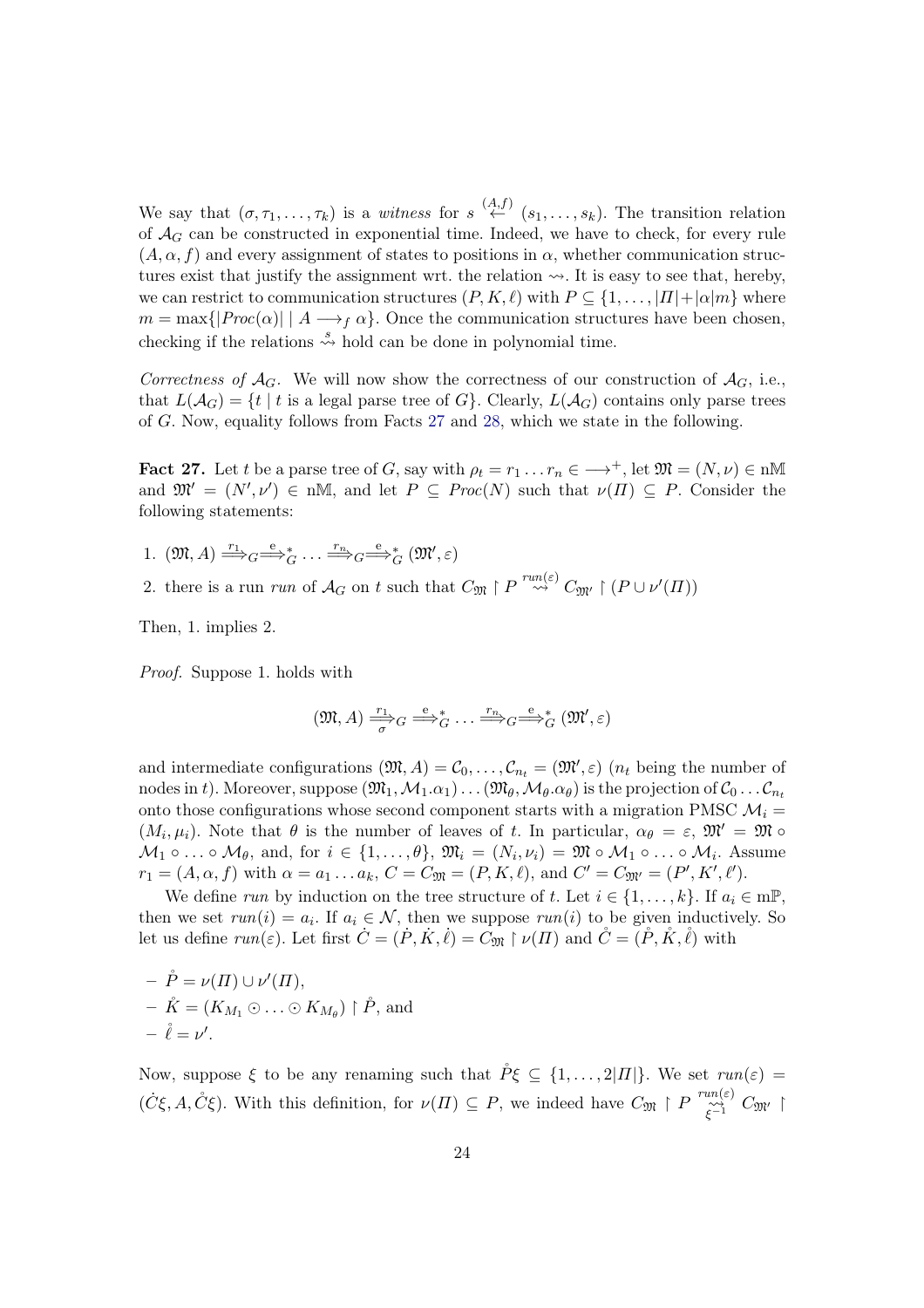$(P \cup \nu'(H))$ , as one can easily verify  $(1)$ – $(5)$ . In particular, using Lemma [24,](#page-20-1) we obtain

$$
K' \upharpoonright (P \cup \nu'(H)) = K_{N'} \upharpoonright (P \cup \nu'(H))
$$
  
=  $(K \odot K_{M_1} \odot ... \odot K_{M_\theta}) \upharpoonright (P \cup \nu'(H))$   
=  $K \upharpoonright P \odot [(K_{M_1} \odot ... \odot K_{M_\theta}) \upharpoonright (\nu(H) \cup \nu'(H))]$   
=  $K \upharpoonright P \odot \mathring{K}$   
=  $K \upharpoonright P \odot (\mathring{K}\xi)\xi^{-1}$ 

so that (4) is satisfied.

Next, we will verify that  $run(\varepsilon) \stackrel{(A,f)}{\leftarrow} (run(1), \ldots, run(k))$ . Let  $1 \leq i_1 < \ldots < i_m \leq k$ be the indices i with  $a_i \in \mathcal{N}$ . Moreover, let  $1 \leq first_1 \leq last_1 < \ldots < first_m \leq last_m \leq \theta$ be the indices such that  $\mathcal{M}_{first_j},\ldots,\mathcal{M}_{last_j}$  is the subsequence of  $\mathcal{M}_1,\ldots,\mathcal{M}_{\theta}$  derived in the subtree rooted at  $i_j$ . Using Lemma [24,](#page-20-1) Corollary [25,](#page-20-2) and the induction hypothesis, we obtain:

$$
C_{\mathfrak{M}} \stackrel{\mathcal{M}_{1}}{\rightsquigarrow} \cdots \stackrel{\mathcal{M}_{first_{1}-1}}{\rightsquigarrow} C_{\mathfrak{M}_{first_{1}-1}} \n\downarrow^{run(i_{1})}_{\widehat{\tau}_{i_{1}}} C_{\mathfrak{M}_{last_{1}}} \upharpoonright \underbrace{Proc(\mathfrak{M}_{first_{1}-1}) \cup \nu_{last_{1}}(H)}_{R_{1}}
$$
\n
$$
\stackrel{\mathcal{M}_{last_{1}+1}}{\rightsquigarrow} \cdots \stackrel{\mathcal{M}_{first_{2}-1}}{\rightsquigarrow} C_{\mathfrak{M}_{first_{2}-1}} \upharpoonright \underbrace{R_{1} \cup Proc(\mathcal{M}_{last_{1}+1}) \cup \ldots \cup Proc(\mathcal{M}_{first_{2}-1})}_{R_{2}}
$$
\n
$$
\vdots
$$
\n
$$
\stackrel{run(i_{2})}{\rightsquigarrow} C_{\mathfrak{M}_{last_{2}}} \upharpoonright \underbrace{P_{2} \cup \nu_{last_{2}}(H)}_{R_{2}}
$$
\n
$$
\vdots
$$
\n
$$
\stackrel{run(i_{m})}{\rightsquigarrow} C_{\mathfrak{M}_{last_{m}}} \upharpoonright \underbrace{P_{m} \cup \nu_{last_{m}}(H)}_{R_{m}}
$$
\n
$$
\stackrel{\mathcal{M}_{last_{m}+1}}{\rightsquigarrow} \cdots \stackrel{\mathcal{M}_{\theta}}{\rightsquigarrow} C_{\mathfrak{M}_{\theta}} \upharpoonright \underbrace{R_{m} \cup Proc(\mathcal{M}_{last_{m}+1}) \cup \ldots \cup Proc(\mathcal{M}_{\theta})}_{P_{m+1}}
$$

for some renamings  $\tau_{i_1}, \ldots, \tau_{i_m}$ . For  $i \in \{1, \ldots, k\}$  such that  $a_i$  is a migration PMSC, let  $\tau_i = id_N$ . From the above, we deduce

$$
C_{\mathfrak{M}}\upharpoonright \nu(\Pi)\stackrel{s_1}{\underset{\tau_1}{\leadsto}}\cdots\stackrel{s_k}{\underset{\tau_k}{\leadsto}}C_{\mathfrak{M}_{\theta}}\upharpoonright (P_{m+1}\setminus (Proc(\mathfrak{M})\setminus \nu(\Pi)))
$$

Thus,  $(\sigma \circ \xi, \tau_1 \circ \xi, \ldots, \tau_k \circ \xi)$  is a witness for  $run(\varepsilon) \stackrel{(A,f)}{\leftarrow} (run(1), \ldots, run(k)).$   $\diamond$ 

<span id="page-25-0"></span>The next fact will establish the reverse direction of Fact [27.](#page-24-0)

**Fact 28.** Let t be a parse tree of G and run be a run of  $\mathcal{A}_G$  on t. Suppose  $\rho_t = r_1 \dots r_n \in$  $\longrightarrow^+$  with  $r_1 = (A, \alpha, f)$ . Let  $\mathfrak{M} = (N, \nu) \in \mathbb{N}$  and  $P \subseteq Proc(N)$  such that  $\nu(\Pi) \subseteq P$ .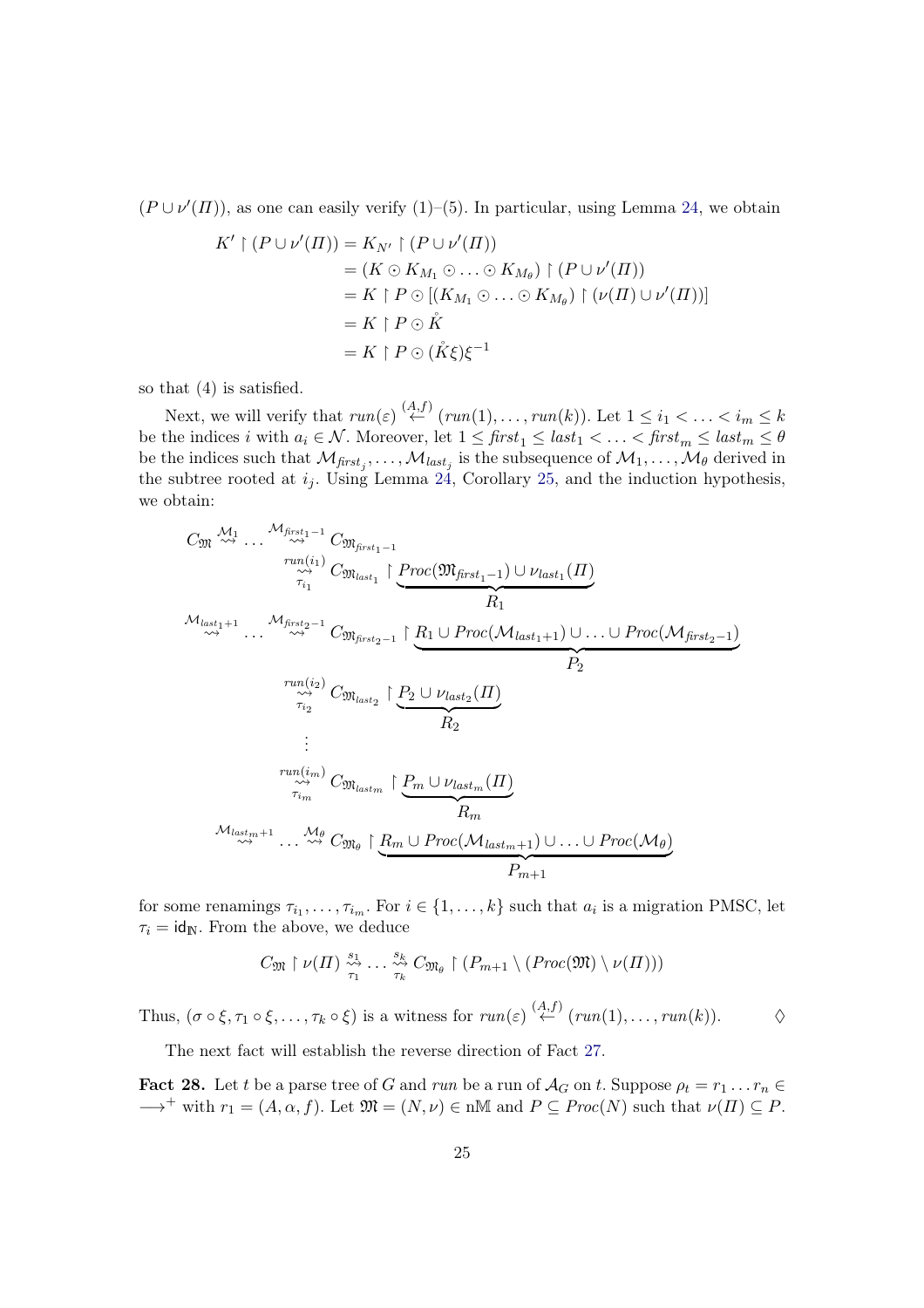Moreover, let  $C' = (P', K', \ell')$  be a communication structure such that  $P' \cap (Proc(\mathfrak{M})) \setminus$  $P$ ) =  $\emptyset$ . Consider the following statements:

- 1.  $C_{\mathfrak{M}} \restriction P \stackrel{run(\varepsilon)}{\rightsquigarrow} C'$
- 2.  $(\mathfrak{M}, A) \stackrel{r_1}{\Longrightarrow}_G \stackrel{e}{\Longrightarrow}_G^* \ldots \stackrel{r_n}{\Longrightarrow}_G \stackrel{e}{\Longrightarrow}_G^* (\mathfrak{M}', \varepsilon)$  for some  $\mathfrak{M}' = (N', \nu')$  with  $C' = C_{\mathfrak{M}'}$  $(P \cup \nu'(H))$

Then, 1. implies 2.

*Proof.* Let  $C = (P, K, \ell) = C_{\mathfrak{M}} \restriction P$  and let  $run(\varepsilon) = (\dot{C}, A, \dot{C})$  where  $\dot{C} = (\dot{P}, \dot{K}, \dot{\ell})$  and  $\mathring{C} = (\mathring{P}, \mathring{K}, \mathring{\ell})$ . Suppose  $\tau$  is a renaming. We will actually show that  $C_{\mathfrak{M}} \upharpoonright P \stackrel{run(\varepsilon)}{\underset{\tau}{\sim}} C'$ implies the following stronger statement: There are a named MSC  $\mathfrak{M}' = (N', \nu')$  and configurations  $\mathcal{C}_0, \ldots, \mathcal{C}_{n_t}$  of G  $(n_t$  being the number of nodes of t) such that

- $-C' = C_{\mathfrak{M}'} \upharpoonright P'$  where  $P' = P \cup \nu'(H)$ ,
- $(\mathfrak{M}, A) \stackrel{r_1}{\Longrightarrow}_G \stackrel{e}{\Longrightarrow}_G^* \ldots \stackrel{r_n}{\Longrightarrow}_G \stackrel{e}{\Longrightarrow}_G^* (\mathfrak{M}', \varepsilon)$  with intermediate configurations  $(\mathfrak{M}, A) =$  $\mathcal{C}_0, \ldots, \mathcal{C}_{n_t} = (\mathfrak{M}', \varepsilon)$ , and
- $\mathring{K}\tau = (K_{M_1} \odot \ldots \odot K_{M_\theta}) \restriction (\ell(\Pi) \cup \ell'(\Pi))$  where  $(\mathfrak{M}_1, \mathcal{M}_1. \alpha_1) \ldots (\mathfrak{M}_\theta, \mathcal{M}_\theta. \alpha_\theta)$  is the projection of  $\mathcal{C}_0 \dots \mathcal{C}_n$ , onto those configurations whose second component starts with a migration PMSC  $\mathcal{M}_i = (M_i, \mu_i)$  (in particular,  $\theta$  is the number of leaves in t,  $\alpha_{\theta} = \varepsilon$ , and  $\mathfrak{M}' = \mathfrak{M} \circ \mathcal{M}_1 \circ \dots \circ \mathcal{M}_{\theta}$ .

Again, we proceed by induction on the tree structure of  $\rho_t$ . So suppose  $C \stackrel{run(\varepsilon)}{\underset{\tau}{\sim}} C'$ . Assume

 $r_1 = (A, \alpha, f)$  where  $\alpha = a_1 \ldots a_k$ . Then, we have that  $run(\varepsilon) \stackrel{(A,f)}{\leftarrow} (run(1), \ldots, run(k))$ (with  $run(\varepsilon) = (\dot{C}, A, \dot{C})$ ) is a transition of  $\mathcal{A}_G$ . By definition of  $\leftarrow$ , there is a witness  $(\sigma, \tau_1, \ldots, \tau_k)$  for that transition. Consider the renaming  $\xi = \sigma \circ \tau$ . Note that  $\xi(Free(\alpha)) \subseteq$  $\nu(\Pi)$ . Due to (6), for every  $p \in Free(\alpha \xi)$ ,

$$
\ell(f\xi(p)) = \ell(f(\sigma^{-1}(\tau^{-1}(p)))\n= \tau(\ell(f(\sigma^{-1}(\tau^{-1}(p))))\n= \tau(\tau^{-1}(p)) = p
$$

As we defined  $\xi$  such that  $Proc(\mathfrak{M}) \cap Bound(\alpha \xi) = \emptyset$ . We can deduce  $(\mathfrak{M}, A) \stackrel{r_1}{\underset{\xi}{\longrightarrow}} G$  $(\mathfrak{M}, \alpha \xi)$ .

Let  $1 \leq i_1 < \ldots < i_m \leq k$  be the indices i with  $a_i \in \mathcal{N}$ . We have

$$
\dot{C} = C_0 \overset{run(1)}{\underset{\tau_1}{\leadsto}} C_1 \overset{run(2)}{\underset{\tau_2}{\leadsto}} \dots \overset{run(k)}{\underset{\tau_k}{\leadsto}} C_k
$$

for some  $C_0, \ldots, C_k$ . For  $i \in \{0, \ldots, k\}$ , we set  $D_i = (P_i, K_i, \ell_i) = C_i \tau$  and, if  $i \ge 1$  and  $a_i \in \text{mP}, \mathcal{M}_i = a_i \xi$ . We have

$$
D_0\overset{\mathcal{M}_1}{\underset{{\mathsf{id}_\mathbb{N}}}{\leadsto}}\ldots\overset{\mathcal{M}_{i_1-1}}{\underset{{\mathsf{id}_\mathbb{N}}}{\leadsto}}D_{i_1-1}\overset{run(i_1)}{\underset{\tau_{i_1}\circ\tau}{\leadsto}}D_{i_1}\overset{\mathcal{M}_{i_1+1}}{\underset{{\mathsf{id}_\mathbb{N}}}{\leadsto}}\ldots\overset{\mathcal{M}_{i_m-1}}{\underset{{\mathsf{id}_\mathbb{N}}}{\leadsto}}D_{i_m-1}\overset{run(i_m)}{\underset{\tau_{i_m}\circ\tau}{\leadsto}}D_{i_m}\overset{\mathcal{M}_{i_m+1}}{\underset{{\mathsf{id}_\mathbb{N}}}{\leadsto}}\ldots\overset{\mathcal{M}_k}{\underset{{\mathsf{id}_\mathbb{N}}}{\leadsto}}D_k
$$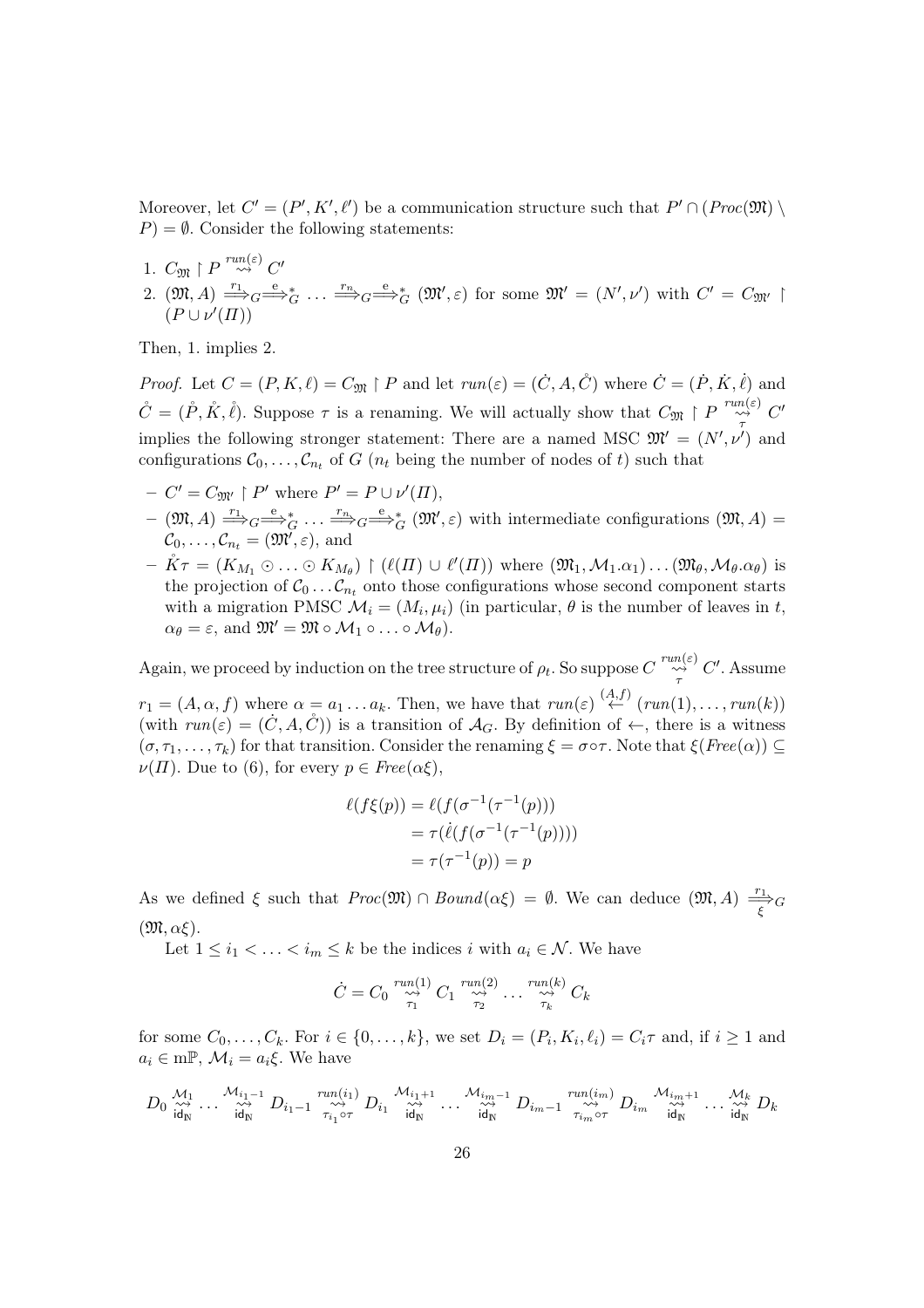This implies  $next(D_{j-1}, \mathcal{M}_j) = D_j$  for all  $j \in \{1, \ldots, i_1 - 1\}$ . By Lemmas [22](#page-19-0) and [24,](#page-20-1) one obtains

$$
(\mathfrak{M},A)\stackrel{r_1}{\Longrightarrow}_G (\mathfrak{M}, (a_1\ldots a_k)\xi)\stackrel{e}{\Longrightarrow}_G^*(\mathfrak{M}\circ \mathcal{M}_1\circ \ldots \circ \mathcal{M}_{i_1-1}, (a_{i_1}\ldots a_k)\xi)
$$

Letting  $\mathfrak{M}_1 = \mathfrak{M} \circ \mathcal{M}_1 \circ \ldots \circ \mathcal{M}_{i_1-1}$ , we also have  $D_{i_1-1} = C_{\mathfrak{M}_1}$  (Corollary [25\)](#page-20-2). If  $m = 0$  (i.e., there is no non-terminal symbol), then we are done. Otherwise,  $a_{i_1} \in \mathcal{N}$ . By induction hypothesis, there are configurations  $\mathcal{C}_0^1, \ldots, \mathcal{C}_{n_1}^1$  of  $G$  ( $n_1$  being the number of nodes in the subtree of t with root  $i_1$ ) with projection  $\mathcal{N}_1^1 \dots \mathcal{N}_{h_1}^1$  with the appropriate properties. In particular, there is  $d_1 \in \{2, \ldots, n\}$  such that

$$
(\mathfrak{M}_1,(a_{i_1}\ldots a_k)\xi)\stackrel{r_2}{\longrightarrow}_G\stackrel{e}{\longrightarrow}_G^*\ldots\stackrel{r_{d_1}}{\longrightarrow}_G\stackrel{e}{\longrightarrow}_G^*(\mathfrak{M}_1\circ \mathcal{N}_1^1\circ \ldots \circ \mathcal{N}_{h_1}^1,(a_{i_1+1}\ldots a_k)\xi)
$$

and  $D_{i_1} = C_{\mathfrak{N}_1} \upharpoonright P_{i_1}$  where  $\mathfrak{N}_1 = \mathfrak{M}_1 \circ \mathcal{N}_1^1 \circ \ldots \circ \mathcal{N}_{h_1}^1$ . Finally,  $K_{run(i_1)}(\tau_{i_1} \circ \tau) =$  $(K_{\mathcal{N}_1^1} \odot \ldots \odot K_{\mathcal{N}_{h_1}^1}) \restriction (\ell_{i_1-1}(H) \cup \ell_{i_1}(H))$ . Continuing this scheme, we obtain

$$
(\mathfrak{M}, A) \xrightarrow{r_1} G \xrightarrow{e}^*_{G} (\underbrace{\mathfrak{M} \circ \mathcal{M}_1 \circ \dots \circ \mathcal{M}_{i_1-1}}_{\mathfrak{M}_1}, (a_{i_1} \dots a_k)\xi)
$$
\n
$$
\xrightarrow{r_2} G \xrightarrow{e}^*_{G} \dots \xrightarrow{r_{d_1}} G \xrightarrow{e}^*_{G} (\underbrace{\mathfrak{M}_1 \circ \mathcal{N}_1^1 \circ \dots \circ \mathcal{N}_{h_1}^1}_{\mathfrak{N}_1}, (a_{i_1+1} \dots a_k)\xi)
$$
\n
$$
\xrightarrow{e}^*_{G} (\underbrace{\mathfrak{N}_1 \circ \mathcal{M}_{i_1+1} \circ \dots \circ \mathcal{M}_{i_2-1}}_{\mathfrak{M}_2}, (a_{i_2} \dots a_k)\xi)
$$
\n
$$
\vdots \xrightarrow{r_{d_{m-1}+1}} \xrightarrow{e}^*_{G} \dots \xrightarrow{r_{d_m} = r_n} G \xrightarrow{e}^*_{G} (\underbrace{\mathfrak{M}_m \circ \mathcal{N}_1^m \circ \dots \circ \mathcal{N}_{h_m}^m}_{\mathfrak{N}_m}, (a_{i_m+1} \dots a_k)\xi)
$$
\n
$$
\xrightarrow{e}^*_{G} (\underbrace{\mathfrak{N}_m \circ \mathcal{M}_{i_m+1} \circ \dots \circ \mathcal{M}_{k}}_{\mathfrak{M}'}) \xi)
$$

and, for  $j = 1, \ldots, m$ ,  $K_{run(i_j)}(\tau_{i_j} \circ \tau) = (K_{\mathcal{N}_j^1} \odot \ldots \odot K_{\mathcal{N}_{h_j}^1}) \upharpoonright (\ell_{i_j-1}(H) \cup \ell_{i_j}(H))$ . Thus,

$$
\mathring{K}\tau = K_{\mathcal{M}_1} \odot \ldots \odot K_{\mathcal{M}_{i_1-1}} \odot \bigodot_{j=1}^m (K_{run(i_j)}(\tau_{i_j} \circ \tau) \odot K_{\mathcal{M}_{i_j+1}} \odot \ldots \odot K_{\mathcal{M}_{i_{j+1}-1}})
$$
\n
$$
\upharpoonright (\ell_0(\Pi) \cup \ell_k(\Pi))
$$
\n
$$
= K_{\mathcal{M}_1} \odot \ldots \odot K_{\mathcal{M}_{i_1-1}} \odot \bigodot_{j=1}^m (K_{\mathcal{N}_j^1} \odot \ldots \odot K_{\mathcal{N}_{h_j^1}} \odot K_{\mathcal{M}_{i_j+1}} \odot \ldots \odot K_{\mathcal{M}_{i_{j+1}-1}})
$$
\n
$$
\upharpoonright (\ell_0(\Pi) \cup \ell_k(\Pi))
$$

where we set  $i_{m+1} = k+1$ . Moreover, repeatedly applying Lemma [24](#page-20-1) and the induction hypothesis, we deduce  $D_k = C_{\mathfrak{M}'} \upharpoonright P'$  so that we are done.  $\diamondsuit$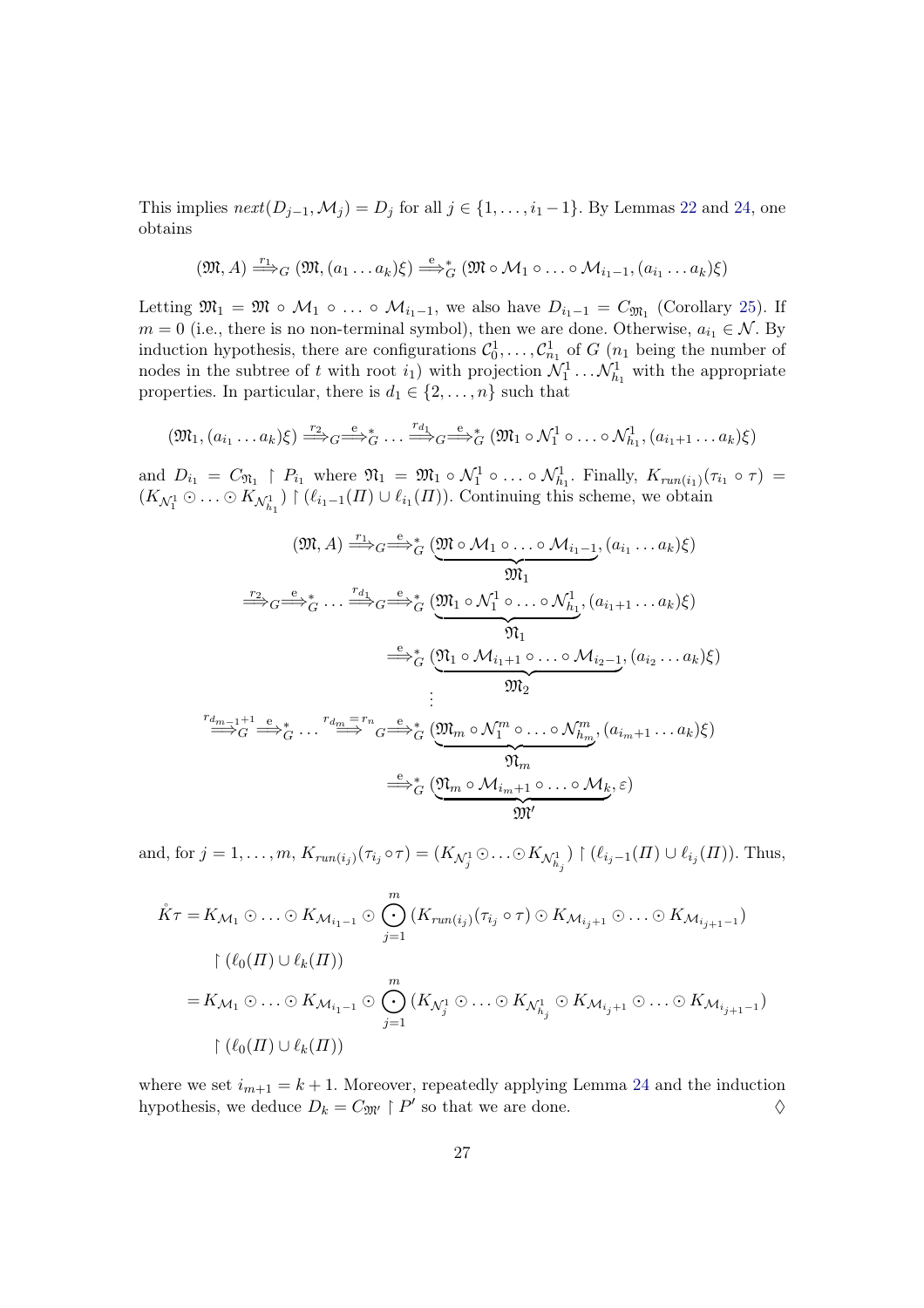Now let t be a parse tree from  $L(\mathcal{A}_G)$  and run be an accepting run of  $\mathcal{A}_G$  on t. Then,  $run(\varepsilon)$  is of the form  $(C_1, S, C_2)$  such that  $C_1$  contains one single process. Thus, there is an initial configuration  $(\mathfrak{M}, S)$  such that  $C_{\mathfrak{M}} \stackrel{run(\varepsilon)}{\leadsto} C'$  for some  $C'$ . By Fact [28,](#page-25-0) we conclude that  $t$  is legal. Conversely, using Fact [27,](#page-24-0) we obtain that any legal parse tree of G is accepted by  $\mathcal{A}_G$ .

The tree automaton  $\mathcal{B}_G$ . Let us build  $\mathcal{B}_G = (Q', \Leftarrow, F')$  over  $\Omega$  with

 $L(\mathcal{B}_G) = \{t \mid t \text{ is a legal parse tree of } G \text{ such that } M(t) \text{ is not realizable} \}.$ 

The tree automaton  $\mathcal{B}_G$  actually builds on  $\mathcal{A}_G = (Q, \leftarrow, F)$  and just adds a flag construction to determine when the MSC belonging to a parse tree is *not* realizable. We set  $Q' = Q \times \{0, 1\}$ . The second component of a state is a flag that changes to 1 once the concatenation of a communication structure and a migration PMSC is not realizable, in the sense of Lemma [23.](#page-19-1) Thus,  $F' = F \times \{1\}$ . We define the transitions as follows:

- (a) For every  $\mathcal{M} \in \mathrm{m} \mathbb{P}_G$ , we have a transition  $\mathcal{M} \stackrel{\mathcal{M}}{\Leftarrow}$  ().
- (b) For a rule  $r = (A, \alpha, f)$ , say with  $|\alpha| = k \geq 1$ , states  $s, s_1, \ldots, s_k \in Q$  of  $\mathcal{A}_G$  with  $s = (\dot{C}, A, \dot{C})$ , and flag values  $b, b_1, \ldots, b_k \in \{0, 1\}$ , we have a transition  $(s, b) \stackrel{(A, f)}{\Leftarrow}$  $((s_1, b_1), \ldots, (s_n, b_n))$  if there are renamings  $\sigma, \tau_1, \ldots, \tau_k$  such that  $\bullet \ \ s \stackrel{(A,f)}{\leftarrow} (s_1, \ldots, s_n),$ 
	- $(\sigma, \tau_1, \ldots, \tau_k)$  is a witness for  $s \stackrel{(A,f)}{\leftarrow} (s_1, \ldots, s_n)$ , and
	- $b = b_1 \vee \ldots \vee b_n \vee [\exists C, i \in \{1, \ldots, k\} : (s_i \in m \mathbb{P} \wedge \dot{C} \stackrel{s_1}{\leadsto}$  $\stackrel{s_1}{\leadsto} \ldots \stackrel{s_{i-1}}{\leadsto} C \not\vdash s_i].$

Correctness of  $\mathcal{B}_G$ . Correctness of  $\mathcal{B}_G$  is shown using (the proofs of) Facts [27](#page-24-0) and [28](#page-25-0) as well as Lemma [23.](#page-19-1)

So let  $t \in L(\mathcal{B}_G)$  be a legal parse tree and  $run = (run_1, run_2)$  be an accepting run of  $\mathcal{B}_G$  on t. In particular, run<sub>1</sub> is an accepting run of  $\mathcal{A}_G$  on t and run<sub>2</sub> : dom<sub>t</sub>  $\rightarrow$  {0, 1} with  $run_2(\varepsilon) = 1$ . Suppose  $\rho_t = r_1 \dots r_n \in \longrightarrow^+$ . Due to Fact [28,](#page-25-0)  $(\mathfrak{M}, S) \stackrel{r_1}{\Longrightarrow}_G \stackrel{e}{\Longrightarrow}_G^*$  $\ldots \stackrel{r_n}{\Longrightarrow}_G^{\mathbf{e}} \stackrel{\ast}{\Longrightarrow}_G^{\mathbf{e}}(\mathfrak{M}',\varepsilon)$  for some  $\mathfrak{M} = (N,\nu), \mathfrak{M}' = (N',\nu')$  such that  $(\mathfrak{M},S)$  is an initial configuration. Let  $\mathcal{M}_1 = (M_1, \mu_1), \ldots, \mathcal{M}_\theta = (M_\theta, \mu_\theta)$  be the corresponding sequence of migration PMSCs, i.e., t has  $\theta$  dedicated leaves, say  $v_1, \ldots, v_{\theta}$ , and  $\mathfrak{M}' = \mathfrak{M} \circ \mathcal{M}_1 \circ$ ... ∘  $\mathcal{M}_{\theta}$ . Note that  $run_1(v_i)$  is a renaming of  $\mathcal{M}_i$ . Now let  $u \in \text{dom}_t$  be a node such that  $run_2(u) = 1$  and  $run_2(u_i) = 0$  for all the children  $u_1, \ldots, u_k$  of u. There are a witness  $(\sigma, \tau_1, \ldots, \tau_k)$  for the transition  $run_1(u) \stackrel{(A,f)}{\leftarrow} (run_1(u_1), \ldots, run_1(u_k)),$  a communication structure C, and indices  $i \in \{1, ..., k\}$  and  $j \in \{1, ..., \theta\}$  such that  $run_1(u_i) \in m\mathbb{P}$ ,  $u_i = v_j$ , and  $\dot{C} \stackrel{run_1(u_1)}{\sim} \dots \stackrel{run_1(u_{i-1})}{\sim} C \not\vdash run_1(u_i)$ . Using Facts [27](#page-24-0) and Facts [28](#page-25-0) as well as Lemma [23,](#page-19-1) we obtain that  $C^{\dagger}$  *⊬*  $run_1(u_i)$  iff  $(N \circ M_1 \circ ... \circ M_{j-1}) \circ M_j$  is realizable. We conclude that  $N' \in [M(t)]$  is not realizable.

Conversely, let t be a legal parse tree of G such that  $M(t)$  is not realizable. Suppose  $\rho_t = r_1 \dots r_n \in \longrightarrow^+$ . We have  $t \in L(\mathcal{A}_G)$ , i.e., there is an accepting run run<sub>1</sub> of  $\mathcal{A}_G$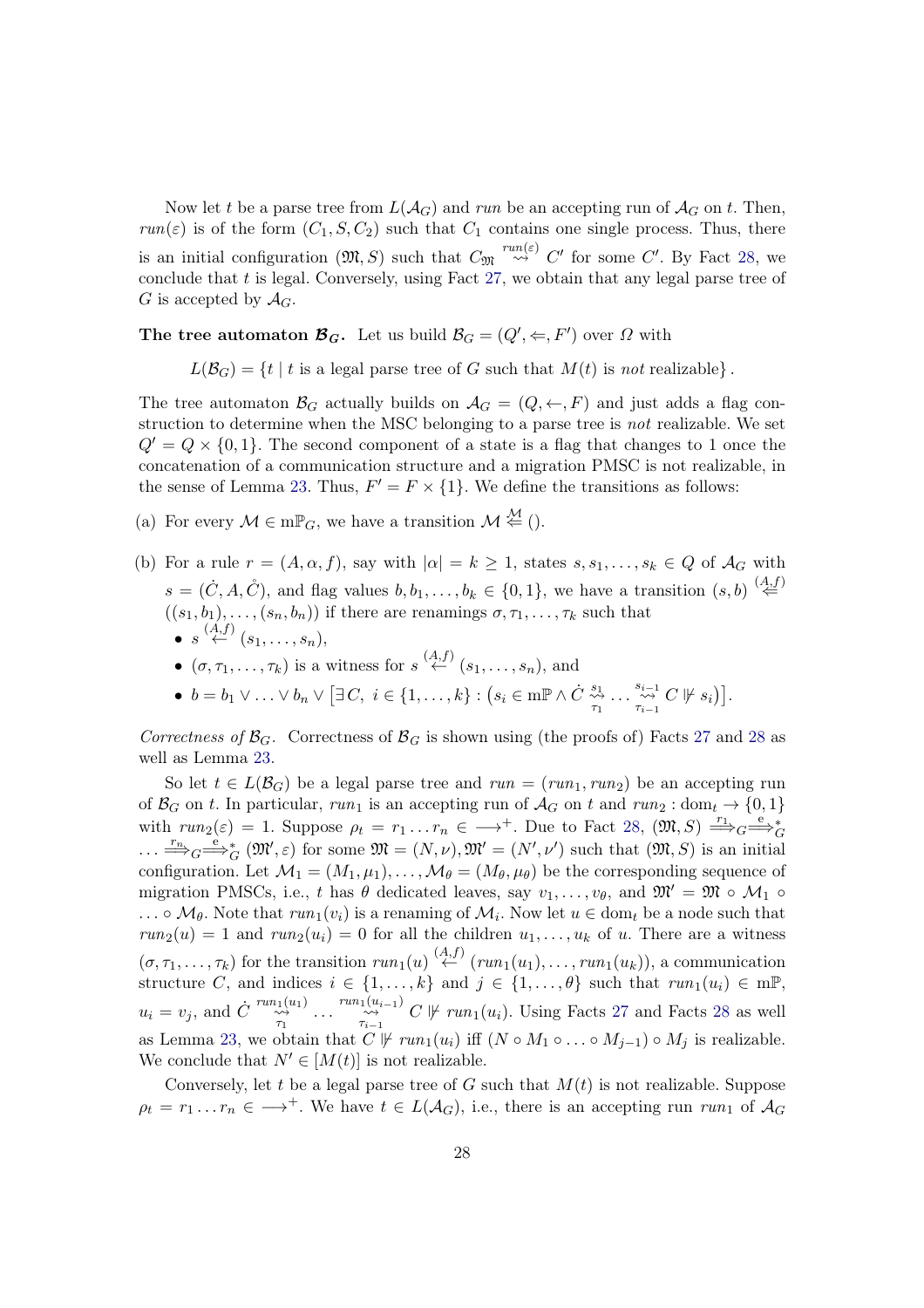on t. By Fact [28,](#page-25-0)  $(\mathfrak{M}, S) \stackrel{r_1}{\Longrightarrow}_G \stackrel{e}{\Longrightarrow}_G^* \ldots \stackrel{r_n}{\Longrightarrow}_G \stackrel{e}{\Longrightarrow}_G^* (\mathfrak{M}', \varepsilon)$  for some  $\mathfrak{M} = (N, \nu)$  and  $\mathfrak{M}' = (N', \nu')$  such that  $(\mathfrak{M}, S)$  is an initial configuration. Moreover,  $N' \in [M(t)]$ . Again, let  $\mathcal{M}_1 = (M_1, \mu_1), \ldots, \mathcal{M}_\theta = (M_\theta, \mu_\theta)$  be the corresponding sequence of migration PMSCs, i.e., t has  $\theta$  dedicated leaves, say  $v_1, \ldots, v_{\theta}$ , and  $\mathfrak{M}' = \mathfrak{M} \circ \mathcal{M}_1 \circ \ldots \circ \mathcal{M}_{\theta}$ . To construct an accepting run of  $\mathcal{B}_G$  on t, let  $I \subseteq \{1, \ldots, \theta\}$  be the set of indices i such that  $C_{\mathfrak{Mod}_{1}\circ...\circ\mathcal{M}_{i-1}}\nVdash \mathcal{M}_i$ . By Lemma [23,](#page-19-1) as  $N'$  is not realizable, I is not empty. We construct a mapping  $run_2: dom_t \to \{0,1\}$  as follows: for  $u \in dom_t$ , let  $run_2(u) = 1$  iff there are  $i \in I$  and  $u' \neq \varepsilon$  such that  $v_i = uu'$  (i.e., u is an ancestor of  $v_i$ ). One can easily verify that  $run = (run_1, run_2)$  is an accepting run of  $\mathcal{B}_G$  on t.

This concludes the correctness proof of  $\mathcal{B}_G$ .

As emptiness of  $L(\mathcal{A}_G)$  and  $L(\mathcal{B}_G)$  can be checked in exponential time wrt.  $|G|$ , we conclude that checking both emptiness and realizability for dynamic MSC grammars are in EXPTIME. ⊓⊔

Let us point out a crucial property of dynamic MSC grammars that we can extract from the previous proof.

Corollary 29. Let  $G = (\Pi, \mathcal{N}, S, \rightarrow)$  be a realizable dynamic MSC grammar. Then,  $L(G)$  is  $(|Proc(G)| + a \cdot |H|)$ -realizable where  $a = \max\{|\alpha| \mid A \rightarrow_{f} \alpha\}.$ 

Proof. The MSC associated with a legal parse tree is basically the concatenation of the MSCs that label the leaves, up to some renaming. The communication structure  $C$ that precedes such an MSC  $M$  (and which is actually not part of the run but uniquely determined up to renaming) is the system structure just before executing  $M$  as far as it concerns processes that can communicate with processes from  $M$ . There might be other processes at the execution time, but none of them is needed by processes from  $M$  to fulfill their communication obligations. As C contains at most  $B = m + a \cdot |H|$  processes, we can provide  $M$  with a  $B$ -bounded valid knowledge mapping. By Lemmas [13](#page-16-1) and [16,](#page-17-2)  $L(G)$  is *B*-realizable. □

Remark 30. We can also construct a tree automaton  $\mathcal{B}'_G$  such that  $L(\mathcal{B}'_G) = \{t \mid t \text{ is a } \}$ legal parse tree of G such that  $M(t)$  is realizable}. To obtain  $\mathcal{B}'_G$ , we simply take  $\mathcal{A}_G$ , but define, for  $s = (M, \mu) \in \text{mP}_G$ ,  $C \stackrel{s}{\leadsto} C'$  if  $next(C, s) = C'$  and  $C \Vdash s$ . We have  $L(\mathcal{A}_G) \setminus L(\mathcal{B}'_G) = \emptyset$  iff  $L(G)$  is realizable, However, the corresponding decision procedure needs doubly exponential time.

<span id="page-29-0"></span>Now let us show the hardness parts of Theorems [19](#page-17-1) and [20.](#page-18-2)

Proposition 31. Both problems, emptiness and realizability for dynamic MSC grammars, are EXPTIME-hard.

Proof. We first show hardness for emptiness, by reduction from the intersection problem for tree automata. So let  $\Omega = (\Gamma, \text{arity})$  be a binary ranked alphabet,  $n \geq 1$ , and  $\mathcal{A}_i =$  $(Q_i, \leftarrow_i, F_i), i \in \{1, \ldots, n\}$ , be tree automata over  $\Omega$ . Without loss of generality, we will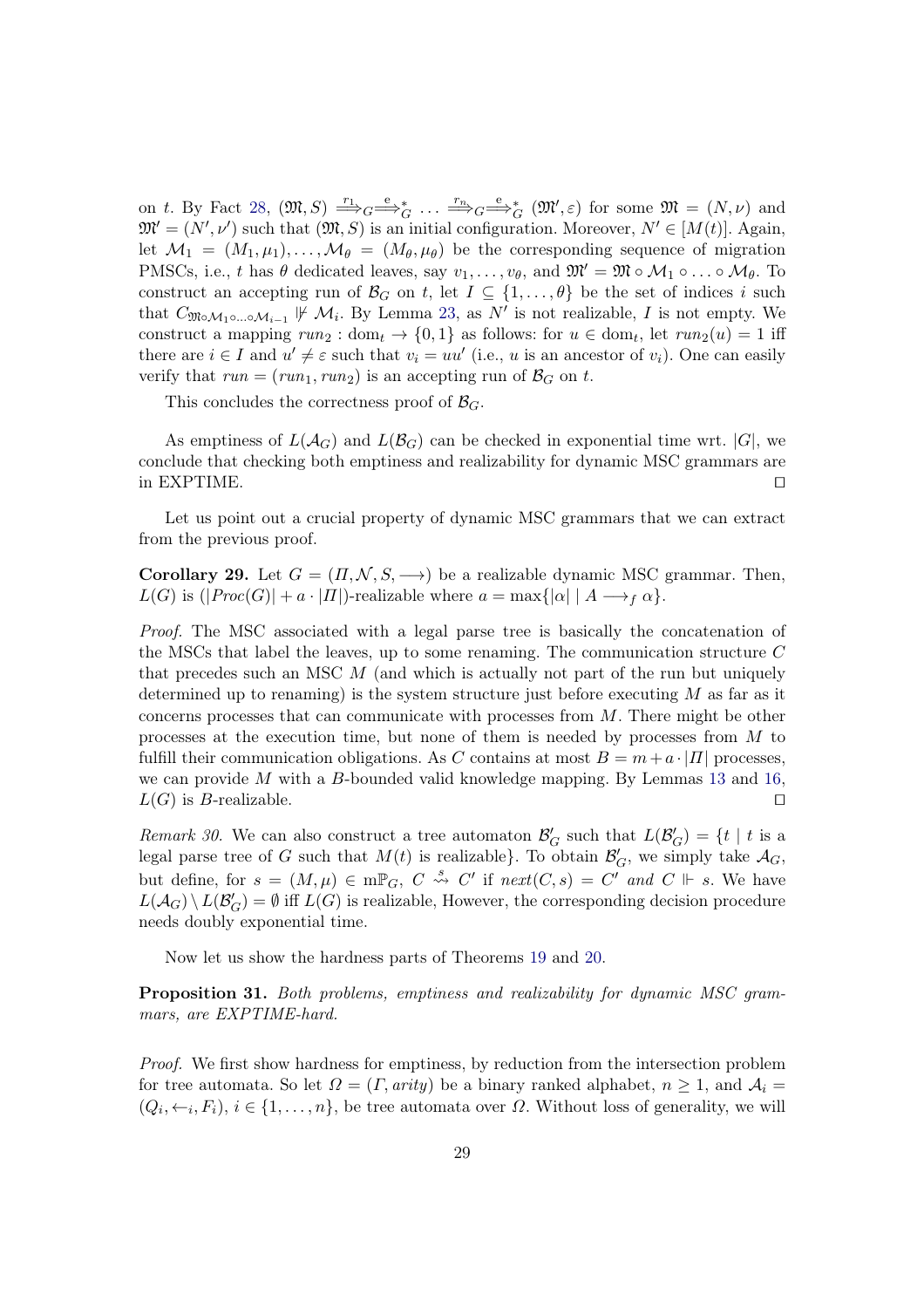

<span id="page-30-0"></span>Fig. 13. Encoding of intersection for tree automata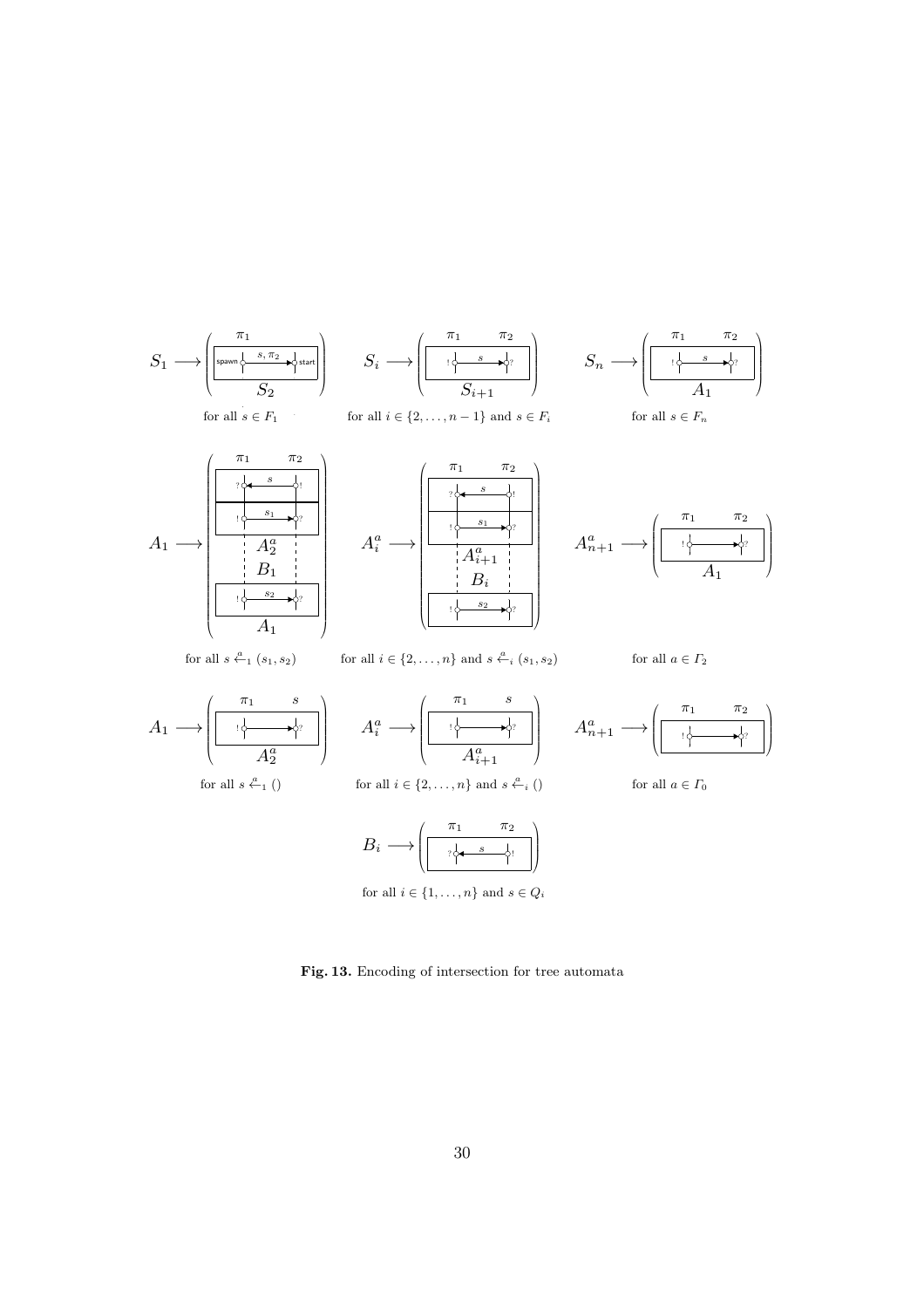actually make some extra assumptions. The sets  $Q_i$  are required to be pairwise disjoint. We assume  $n \geq 2$  and  $|arity)(a)| = 1$  for all  $a \in \Gamma$ . Set  $\Gamma_0 = \{a \in \Gamma \mid arity(a) = \{0\}\}\$ and  $\overline{\Gamma_2} = \{a \in \Gamma \mid \text{arity}(a) \{2\}\}\.$  Finally, we assume that, for all  $i \in \{1 \ldots, n\}$ ,  $s \stackrel{a}{\leftarrow} i$  () implies  $a \in \Gamma_0$ , and  $s \stackrel{a}{\leftarrow_i} (s_1, s_2)$  implies  $a \in \Gamma_2$ .

We construct a DGA  $G = (\Pi, \mathcal{N}, S_1, \longrightarrow)$  such that  $L(G) \neq \emptyset$  iff  $L(\mathcal{A}_1) \cap \dots \cap$  $L(\mathcal{A}_n) \neq \emptyset$ . First, let  $\Pi = {\pi_1, \pi_2} \cup \bigcup_{i \in \{1, ..., n\}} Q_i$ . Then,  $\mathcal{N} = \{S_1, \ldots, S_n\} \cup \{A_1\} \cup \{A_2\}$  $\bigcup_{a \in \Gamma} \{A_2^a, \ldots, A_{n+1}^a\} \cup \{B_1, \ldots, B_n\}.$  The rules from  $\longrightarrow$  are given by Figure [13.](#page-30-0)

The idea behind the grammar is the following. We will need only two processes, which can be accessed in terms of  $\pi_1$  and  $\pi_2$ . The second process holds the "current" states of each tree automaton. Parse trees will represent the trees that may be accepted by the tree automata. As we work top-down, starting from the root, the first  $n$  rules are applied to select a final state for each component (first row in Figure [13\)](#page-30-0). Subsequently, we enter a configuration in which the second process holds exactly one final state for each  $\mathcal{A}_i$ , and the first process assembles all the other states. When we apply an  $A_1$ -rule, we chose a first transition for  $A_1$ , provided the letter at the root has arity 2. The first rule in the second row has the following meaning: We guess a transition  $s \stackrel{a}{\leftarrow}_1 (s_1, s_2)$  of  $\mathcal{A}_1$ . The first migration PMSC checks that  $s$  is indeed located on the second process. In exchange, the second migration PMSC sends the state of the first successor to the second process. Further below, we will remember that the second successor has to carry state  $s_2$ ; before, a  $B_1$ -rule will make sure that all states are located on the first process. Subsequently, we apply  $A_2^a, \ldots, A_n^a$ -rules and, in doing so, guess a-transitions for the automata  $A_2, \ldots, A_n$ , respectively. We will end up in a grammar configuration with two  $A_1$  symbols. The first is used to continue the run at the first successor of the run tree to be simulated, the second, at the bottom of the configuration, is in charge of the second successor. Finally, in case of a transition of the form  $s \stackrel{a}{\leftarrow} i$  (), an  $A_i^a$  step will ensure that the current state of  $A_i$  is indeed s.

This shows EXPTIME-hardness of emptiness for DGA. To show hardness of realizability, we simply generate a non-realizable MSC like that from Figure [7](#page-15-0) before we run the grammar. Then, the grammar is realizable iff it generates the empty set iff the intersection of the tree-automata languages is empty. ⊓⊔

Note that the hardness proof of realizability relies on that of the emptiness problem. We leave open if the result still holds for *deadlock-free* grammars, where every partial derivation can be directed to a final configuration.

## <span id="page-31-0"></span>7 Realizability and Finite Dynamic Communicating Automata

A realizable dynamic MSC grammar is not necessarily implementable as a finite DCA, as the behavior of a single process needs not be finite-state. We will determine a simple (but non-trivial) class of dynamic MSC grammars that are finitely realizable. To guarantee finiteness, we restrict to right-linear rules: a rule  $r = A \rightarrow f \alpha$  is right-linear if  $\alpha$ is of the form  $M$  or  $M.B.$  If  $\alpha$  is of the form  $M$ , we also call r terminal. Our class is inspired by *local-choice HMSCs* as introduced in [\[HJ00\]](#page-39-7). Local-choice HMSCs are scenario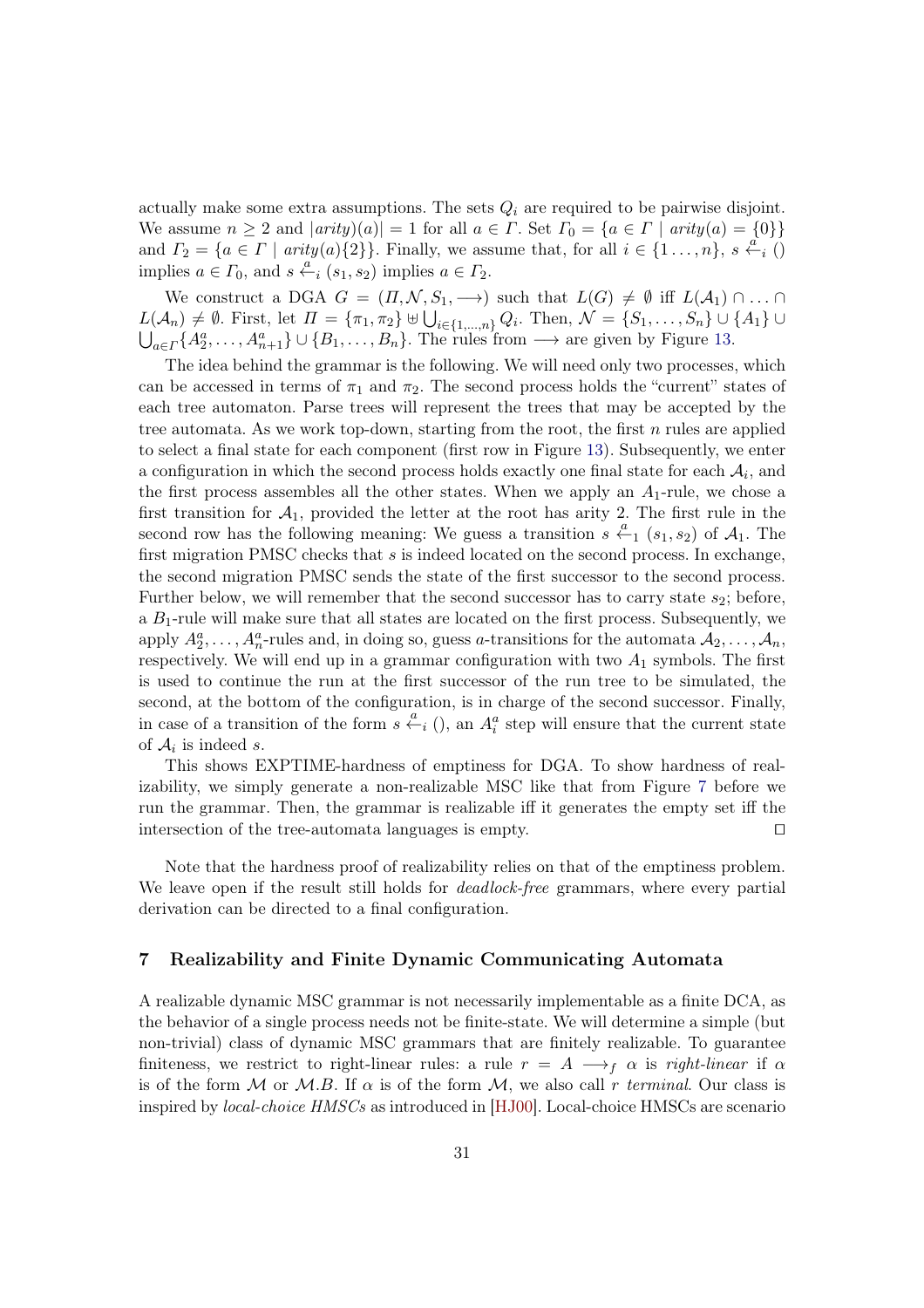

<span id="page-32-0"></span>Fig. 14. A local and realizable grammar

descriptions over a fixed number of processes in which every choice of the specification is taken by a root process for that choice. This root is in charge of executing the minimal event of every scenario, and the subsequent messages can then be tagged to inform other processes about the decision. Note that locality allows for a deadlock-free implementation if the number of processes is fixed [\[GMSZ06\]](#page-39-8). This is not guaranteed in our setting.

To adapt the notion of local-choice to dynamic MSC grammars, we essentially replace "process" in HMSCs by "process identifier". I.e., the root process that chooses the next rule to be applied must come with a process identifier  $\pi$  that is *active* in the current rule. For a right-linear rule  $r = A \longrightarrow_f (M, \mu)$ . $\alpha$ , we set  $Active(r) = f(Free(M)) \cup dom(\mu)$ .

**Definition 32.** A dynamic MSC grammar  $(\Pi, \mathcal{N}, S, \rightarrow)$  is local if, for every rule  $r =$  $A \longrightarrow_f \alpha$ ,

- $r$  is right-linear,
- the partial order of  $M(\alpha)$  has a unique minimal event, denoted first $(r)$ , and
- $-$  there is π ∈ Active(r) such that  $\alpha = \mathcal{M}.B$  implies that, for all B-rules  $r' = B \longrightarrow_g \beta$ ,  $g(loc(first(r'))) = \pi$  (we set next\_leader(r) =  $\pi$ ).

Note that a local grammar is not necessarily realizable. The grammar from Figure [14](#page-32-0) is both local and realizable. We can set *next*  $\text{leader}(r) = \pi_1$  for all three rules r.

Theorem 33. Both emptiness and realizability for local dynamic MSC grammars are PSPACE-complete.

Proof. Containment in PSPACE and hardness are easily shown by slight modifications of the proofs of Propositions [26](#page-20-0) and [31.](#page-29-0) The difference is that we construct finite word automata instead of tree automata. ⊓⊔

<span id="page-32-1"></span>We now establish that every *realizable* local dynamic MSC grammar is actually realized by a finite DCA:

**Theorem 34.** Let  $G$  be a realizable local dynamic MSC grammar. There is a finite DCA  $\mathcal{A} = (X, Msq, Q, \Delta, \iota, F)$  such that  $L(\mathcal{A}) = L(G)$ . Hereby, |X| and |Msg| are polynomial in | $G$ |. Moreover,  $|Q|$  and  $|Act_{\mathcal{A}}|$  are exponential in  $|G|$ .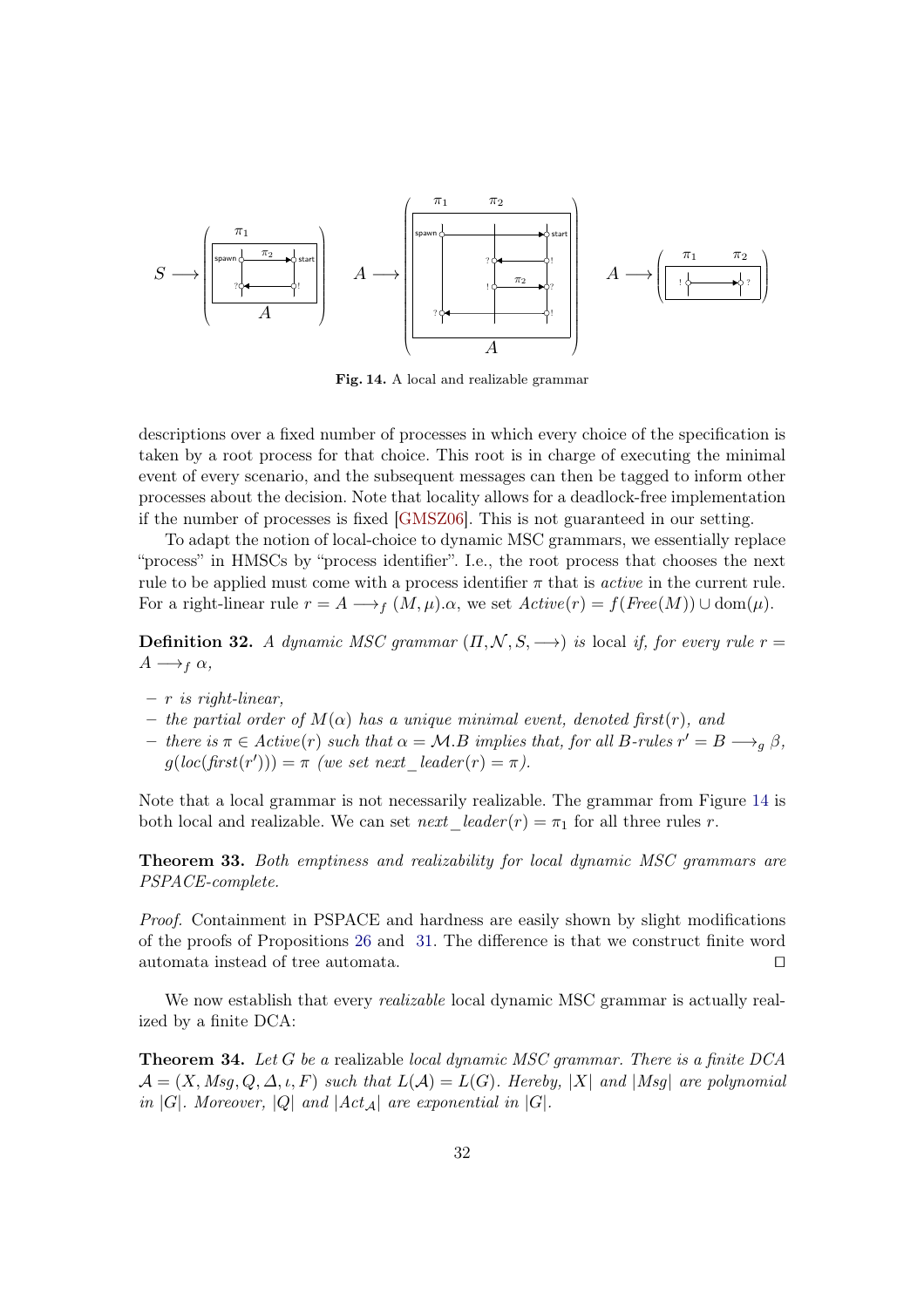*Proof.* Let  $G = (\Pi, \mathcal{N}, S, \rightarrow)$  be a local dynamic MSC grammar such that  $L(G)$  is realizable. We assume that any two PMSCs that occur at different places in the grammar have disjoint sets of events. We will construct a DCA  $\mathcal{A}_G$  such that  $L(\mathcal{A}_G) = L(G)$ .

A state of  $\mathcal{A}_G$  will locally keep track of the progress that has been made to implement a rule. The leader process, i.e., the process that executes the first event of a PMSC, may choose the next rule and inform its communication partners about this choice. We pursue a simple strategy of transmitting process identities: When a process  $p$  sends a message to, or spawns process  $q$ , then  $p$  may communicate to  $q$  all identities it knows in terms of process variables. In turn, a receiving process may update its process variables at discretion. When a variable is used to address another process, however, one cannot be sure if it is the "right" one according to the rule that has to be simulated. Actually, a process has to guess which variable holds the correct identity. However, the subsequent execution can pass through only if that guess is correct. The reason is that both identifiers and events of processes are held in local states and are sent in messages so that communicating processes can be sure to identify each other correctly. Moreover, as the grammar is realizable, there is, for every  $M \in L(G)$ , at least one execution that allows  $\mathcal{A}_G$  to simulate M. Note that, as G is right-linear,  $L(G)$  is  $(|\Pi| + |Proc(G)|)$ -realizable so that, indeed,  $|I| + |Proc(G)|$  variables will suffice to implement  $L(G)$ .

Before we formally define  $A_G$ , let us give some some useful definitions. Suppose  $r = A \longrightarrow_f (M, \mu)$ . $\alpha$ . For  $p \in Proc(M), q \in Free(M)$ , and  $\Lambda \subseteq \Pi$ , let

$$
Loss_r(p) = \{\pi \in \Pi \mid \mu(\pi) = (p, \hat{p}) \text{ for some } \hat{p} \neq p\}
$$
  
\n
$$
Gain_r(p) = \{\pi \in \Pi \mid \mu(\pi) = (\hat{p}, p) \text{ for some } \hat{p} \neq p\}
$$
  
\n
$$
New_r(\Lambda, p) = (\Lambda \setminus Loss_r(p)) \cup Gain_r(p)
$$
  
\n
$$
Req_r(q) = \{\pi \in \Pi \mid \mu(\pi) = (q, \hat{q}) \text{ for some } \hat{q}\} \cup \{f(q)\}
$$

The meaning of the latter two is the following. When a process carries the identifiers from  $\Lambda$  and simulates process  $p$  in rule r, then it will carry those from  $New_r(\Lambda, p)$  when it exits r. The set  $\text{Re}q_r(q)$  contains those identifiers that a process must carry when it enters rule  $r$  to simulate  $q$ .

A state of our automaton will be a triple  $s = (r, e', A)$  where

 $- r = (A, \alpha, f)$  is the rule that is currently processed,

 $-e' \in Proc(\alpha)$  is the event that has been executed last by the process being in s, and  $- A \subseteq \Pi$  is the set of process identifiers currently held.

Suppose a process is in state  $s = (r, e', \Lambda)$ . Intuitively, e' has just been executed and, if there is e such that  $e' = pred(e)$ , then e is the event that has to be simulated next, i.e., the next action executed corresponds to the type of e. If, on the other hand,  $e' \in \max(M(\alpha))$ , then the next state of the current process depends on a case distinction. If next leader  $(r) \notin A$ , then the process needs to receive a message (from a leader) to be informed about the next rule, if any (see transition Rec\_Next in Figure [15\)](#page-35-0). Otherwise, a suitable next rule is chosen by the leader process (see transitions Spawn\_Next and Send Next).

We can now specify  $\mathcal{A}_G = (X, Msg, Q \oplus \{\iota\}, \Delta, \iota, F)$  as follows: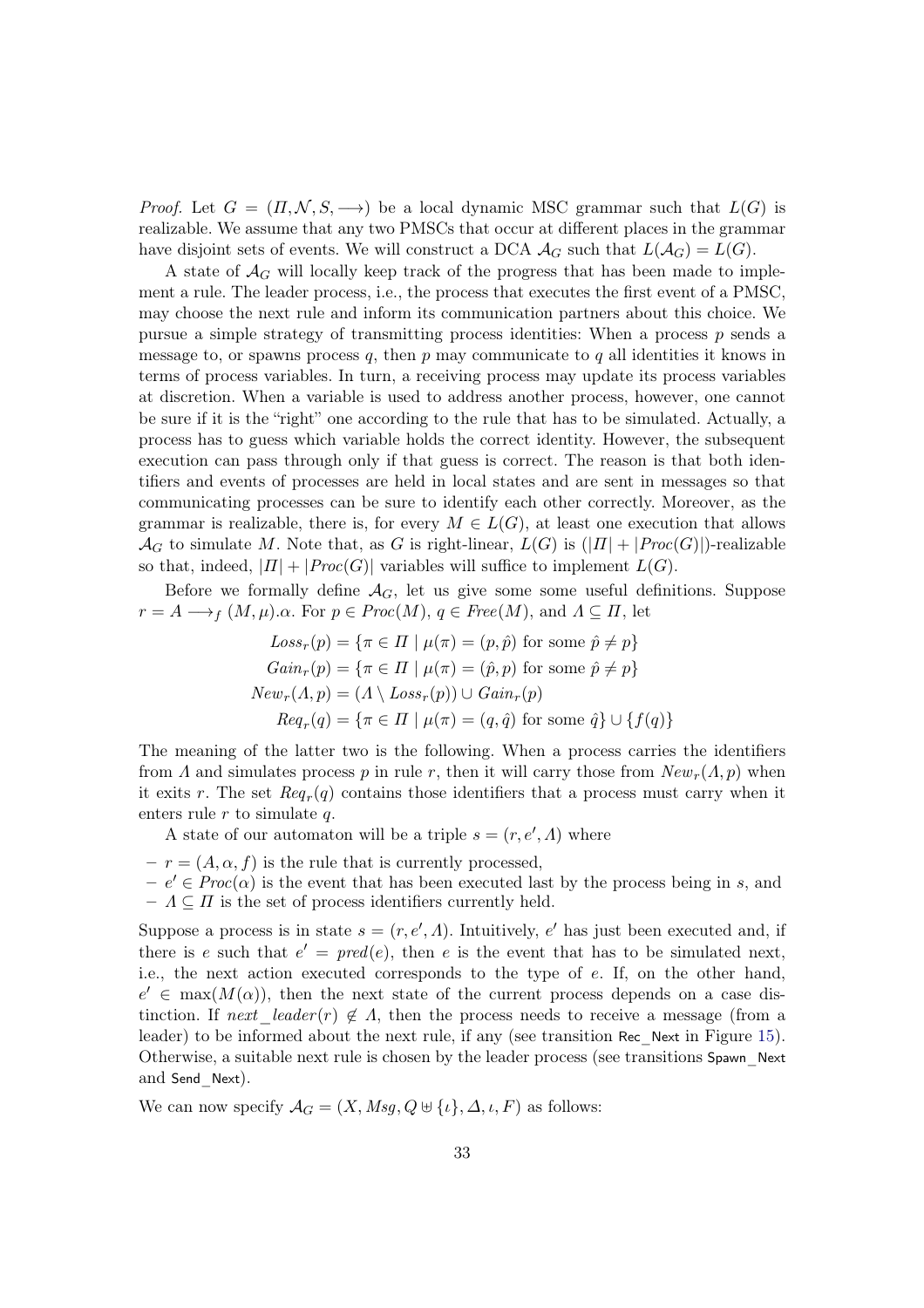- $X = \{x_{\pi} \mid \pi \in \Pi\} \cup \{x_p \mid p \in \text{Proc}(G)\},\$
- Msq contains all pairs  $(r, (e, \hat{e}))$  where  $r = (A, \alpha, f) \in \longrightarrow$  and  $(e, \hat{e})$  is a message pair in  $M(\alpha)$ ,
- $Q$  contains all triples  $(r, e, \Lambda)$  as defined above, and
- F contains all  $(r, e, \Lambda) \in Q$  such that  $r = (A, \alpha, f)$  is a terminal rule and  $e \in$  $max(M(\alpha)).$

The transition relation  $\Delta$  is given by Figure [15.](#page-35-0) Hereby, r and r' will always stand for rules  $r = A \longrightarrow_f (M, \mu)$ .  $\alpha$  and, respectively  $r' = A' \longrightarrow_{f'} (M', \mu')$ . Moreover, events e and  $\hat{e}$  as well as the binary relations  $\prec_{\sf msg}$  and  $\prec_{\sf spawn}$  refer to the PMSC  $M = (\mathcal{P}, (E_p)_{p \in \mathcal{P}}, \prec$  $(x, \lambda)$  that occurs in r. Finally, we say that a rule r is *initial* if  $\mathcal{C} \stackrel{r}{\Longrightarrow}_G \stackrel{e}{\Longrightarrow}_G \mathcal{C}'$  for some initial configuration  $\mathcal C$  and some  $\mathcal C'$ .

Let us explain the different transition types:

Init A first rule  $r$  is chosen.

- Spawn Process  $p$  spawns a process  $\hat{p}$ . In the spawning process, identifier x will henceforth refer to  $\hat{p}$ .
- Send In executing e, process p sends a message to  $\hat{p}$ . The receiving process is identified using an arbitrary process variable  $x \in X$ . We assume that p knows  $\hat{p}$ . Thus, there is indeed a variable identifying  $\hat{p}$ . As  $p$  sends the event it performs along with the message, a process can receive it only if it executes the corresponding receive event.
- Rec Process  $p$  receives a message from process  $\hat{p}$ . This includes an agreement on the current rule r and the communicating events  $(\hat{e}, e)$  that are simulated. Process p has the possibility to update some of the process identifiers. The identities of the sender are correctly identified since the event performed by the sending process is contained in the message.
- Spawn\_Next Having executed  $e'$ , process  $loc(e')$ , which carries the process identifiers in  $\Lambda'$ , has fully executed its part  $(e' \in \max(M'))$  and faces a non-terminal symbol A. As it carries  $next\_leader(r')$ , it chooses r to be the next rule. For that rule, it indeed carries all the requested identifiers, i.e.,  $Req_r(p) \subseteq \Lambda'$ . The first event of r being a spawn event, located on  $p$ , a corresponding action is executed. The new process begins in  $\hat{e}$ , which is a start event. Starting without any identifier, its identifier set will be  $New_r(\emptyset, \hat{p})$  when it exits r. Moreover, it will be aware of an arbitrary number of identities known to the spawning process.
- Send\_Next This transition is very similar to the previous one. The executing process is the leader in a the new rule  $r$  and first performs a send action. In doing so, it communicates all identities that it knows to the receiving process.
- Rec\_Next Again, a process  $loc(e')$  has fully executed its part and faces a non-terminal symbol A. However, it does not carry  $next\_leader(r')$  so that it has to wait for the leader process and receive its choice in terms of a message (possibly from a process that is not the leader). When the message is received, the process can choose which of its variables shall be updated.
- Renaming At any time, a process can reorder its variables.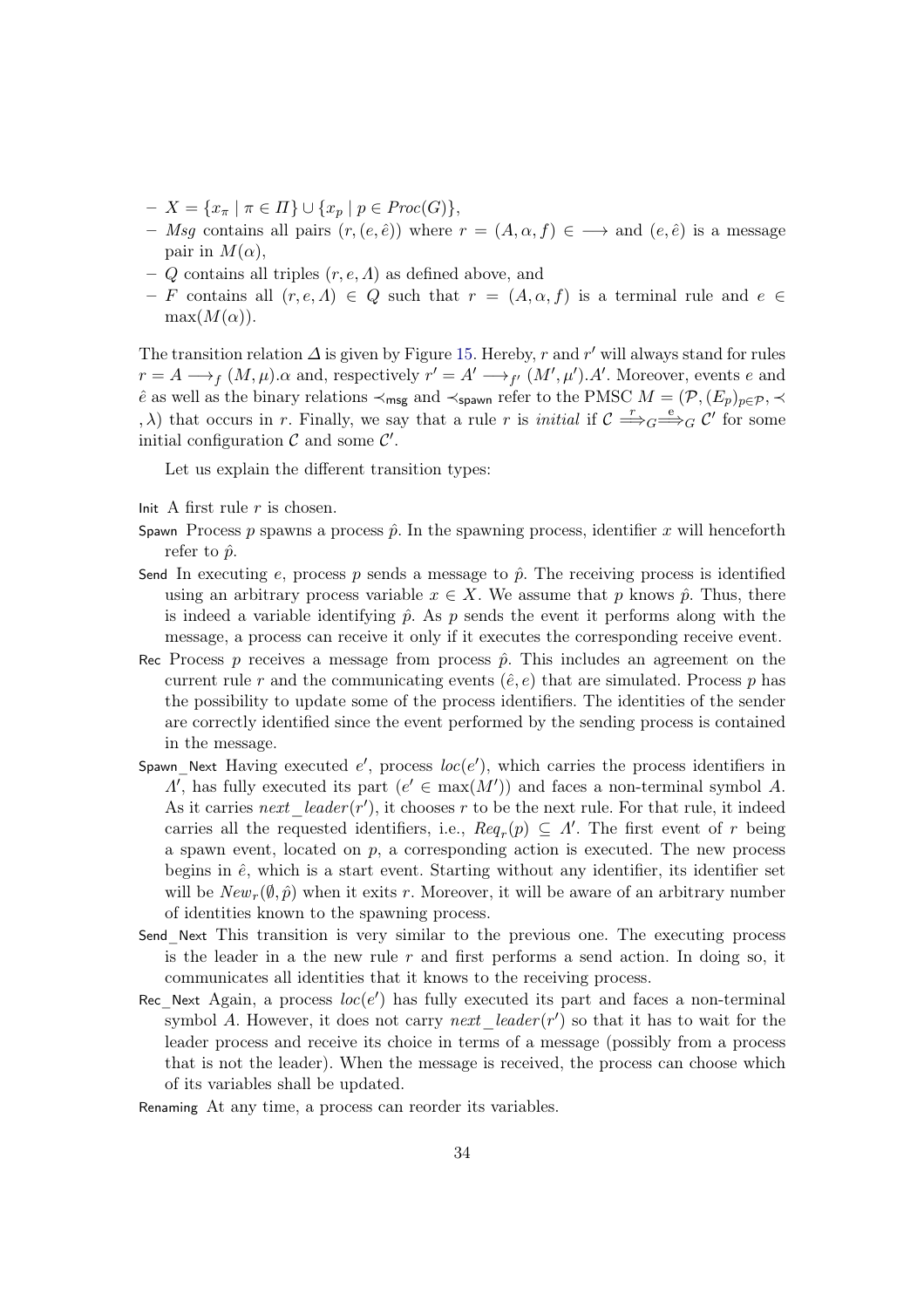$$
\begin{array}{cc} r \text{ initial} & \eta: (X \uplus \{\text{self}\})^X \\ \text{Init} & \xrightarrow{first(r) \prec_{\text{spawn}} \hat{e}} & a = x \leftarrow \text{spawn}((r, \hat{e}, New_r(\emptyset, \hat{p})), \eta) \\ & \iota \stackrel{a}{\longrightarrow} (r, \textit{first}(r), \textit{New}_r(\Pi, \textit{loc}(\textit{first}(r)))) \end{array}
$$

$$
\mathsf{Spawn}\quad \frac{e'\prec_{\mathsf{proc}\, e\; \prec_{\mathsf{spawn}\, \hat{e}}\;}\;n:(X\uplus \{\mathsf{self}\})^X}{(r,e',A)\stackrel{a}{\longrightarrow}(r,e,A)}
$$

$$
\text{Send} \quad \frac{e' \prec_{\text{proc}} e \prec_{\text{msg}} \hat{e}}{(r, e', A) \stackrel{a}{\longrightarrow} (r, e, A)}
$$

$$
\text{Rec} \quad \frac{e' \prec_{\text{proc}} e}{e' \prec_{\text{mc}} e} \quad \frac{\hat{e} \prec_{\text{msg}} e}{(r, e', A) \stackrel{a}{\longrightarrow} (r, e, A)} \quad (r, e, A)
$$

$$
e = \textit{first}(r) \prec_{\text{spawn}} \hat{e} \qquad \qquad A' = A
$$
\n
$$
e' \in \max(M')
$$
\n
$$
p = loc(e) \qquad \qquad next \_\text{leder}(r') \in A'
$$
\n
$$
\text{Spawn\_Next} \quad \frac{\eta : (X \uplus \{\text{self}\})^X \quad a = x \leftarrow \text{spawn}((r, \hat{e}, \text{New}_r(\emptyset, \hat{p})), \eta)}{(r', e', A') \xrightarrow{a} (r, e, \text{New}_r(A', p))}
$$

$$
A' = A
$$
\n
$$
e = \text{first}(r) \prec_{\text{msg}} \hat{e}
$$
\n
$$
e' \in \max(M')
$$
\n
$$
\text{Send\_Next} \quad \frac{p = \text{loc}(e)}{(r', e', A') \xrightarrow{a} (r, e, \text{New}_r(A', p))} (r', e', A') \xrightarrow{a} (r, e, \text{New}_r(A', p))
$$

$$
\hat{e} \prec_{\text{msg}} e \in \min(M) \qquad \operatorname{Req}_r(p) \subseteq \Lambda'
$$
\n
$$
e' \in \max(M') \qquad \operatorname{next\_leader}(r') \notin \Lambda'
$$
\n
$$
\text{Rec\_Next} \quad \frac{p = loc(e) \qquad a = x? \left( (\hat{r}, (\hat{e}, e)), \Xi \right) \quad \Xi \subseteq X}{(r', e', \Lambda') \xrightarrow{a} (r, e, New_r(\Lambda', p))}
$$

$$
\text{Renaming} \quad \frac{\sigma: X \to X}{(r, e, \Lambda) \xrightarrow{\text{rn}(\sigma)} (r, e, \Lambda)}
$$

<span id="page-35-0"></span>Fig. 15. Transitions of  $\mathcal{A}_G$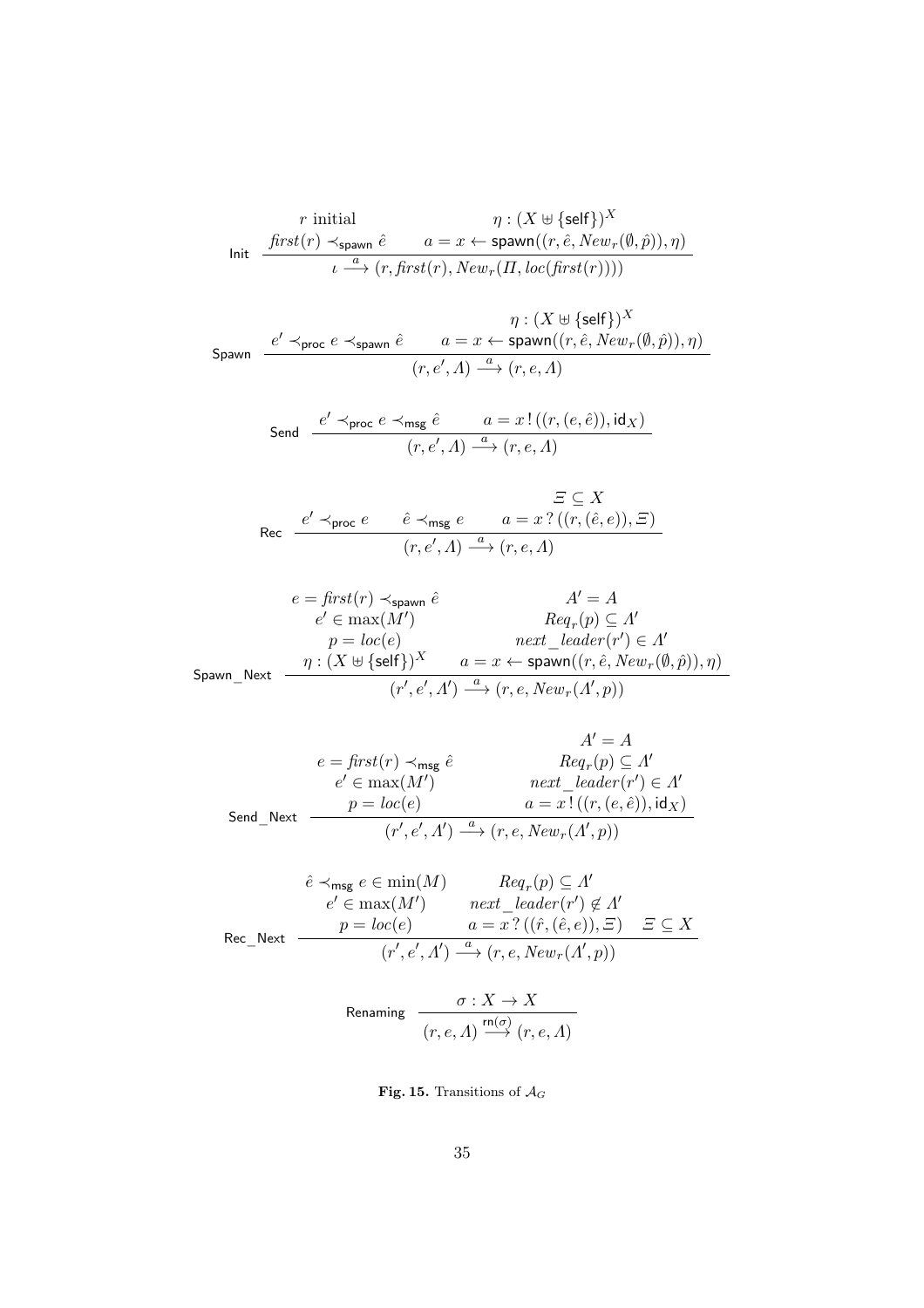Let us show correctness of our construction, i.e.,  $L(G) = L(\mathcal{A}_G)$ . The proof is routine once the inductive argument is grasped, which is based on the partial-order semantics of DCA.

From dynamic MSC grammar to DCA. Let  $(N,\nu)$  be a named MSC and run = (state, proc) be an MSC run of the DCA  $\mathcal{A}_G$  on N. For an event e of N, assume that  $state(e) = (r_e, event_e, A_e)$  with  $r_e = (A_e, (M_e, \mu_e). \alpha_e, f_e)$ . We say that run is compatible with  $(N, \nu)$  if

- − for all  $e \in max(N)$ , event<sub>e</sub>  $\in max(M_e)$  and  $\Lambda_e = \nu^{-1}(loc(e)),$
- for all  $(\hat{p}, p) \in K_N \upharpoonright \nu(\Pi)$ , there is  $x \in X$  such that  $proc(max_p(N))[x] = \hat{p}$ , and
- − there is exactly one  $q \in Proc(N)$  such that  $next\_leader(r_{\max_q(N)}) \in \nu^{-1}(q)$  (we fix q in the following).

Now let  $r = (A, (M, \mu).\alpha, f) \in \longrightarrow$  such that  $f(loc(first(M))) = q$  and  $A = \alpha_{\max_q(N)}$ , and suppose

$$
((N,\nu),A) \stackrel{r}{\Longrightarrow}_G ((N,\nu),(M\sigma,\mu).\alpha) \stackrel{e}{\Longrightarrow}_G ((N',\nu'),\alpha)
$$

where  $(N, \nu)$  and  $(N', \nu')$  are named MSCs,  $\sigma$  is a renaming, and  $N' = N \circ M\sigma$ . Let E and  $E'$  be the set of events of N and N', respectively. In particular, we assume that  $E' \setminus E$  is the set of events of M. Let (state, proc) be an MSC run of  $\mathcal{A}_G$  on N that is compatible with  $(N, \nu)$ . We define a new mapping  $state' : E' \rightarrow Q$  by

$$
state'(e) = \begin{cases} state(e) & \text{if } e \in E \\ (r, e, New_r(\emptyset, loc(e))) & \text{if } e \notin E \text{ and } loc_M(e) \in Bound(M) \\ (r, e, New_r(\nu^{-1}(loc_{N'}(e)), loc_M(e))) & \text{if } e \notin E \text{ and } loc_M(e) \in Free(M) \end{cases}
$$

As  $N \circ M$  is |X|-realizable, there is  $proc': E' \to Proc(N')^X$  such that  $(state', proc')$  is a run of  $\mathcal{A}_G$  on  $N'$  and compatible with  $(N', \nu')$ . If we start in an initial configuration of  $G$ , we can successively apply this construction, as its precondition is maintained as an invariant. Thus, we obtain an accepting run of  $\mathcal{A}_G$  for any derivation in the grammar. We deduce  $L(G) \subseteq L(\mathcal{A}_G)$ .

From DCA to dynamic MSC grammar. Let  $N = (\mathcal{P}, (E_p)_{p \in \mathcal{P}}, \prec, \lambda) \in L(\mathcal{A}_G)$ and run = (state, proc) be an accepting MSC run of  $A_G$  on N. For  $e \in E$ , suppose  $state(e) = (r_e, event_e, \Lambda_e)$  where  $r_e = (\Lambda_e, (M_e, \mu_e), \Lambda_e, f_e)$ .

We call a configuration  $((N', \nu'), A)$  of G compatible with run if

- $N = N' \circ M$  for some M with a unique minimal event  $e_{\min}$  such that we have both  $\nu'(next\_leader(r_{pred(e_{\min}))) = loc(e_{\min})$  and  $A_{e_{\min}} = A$  (we fix  $e_{\min}$  in the following), and
- for all  $e' \in \max(N')$ , both  $event_{e'} \in \max(M_{e'})$  and  $\Lambda_{e'} = (\nu')^{-1}(loc(e')).$

According to the definition of  $\mathcal{A}_G$ , if  $((N', \nu'), A)$  is compatible with run, then there is a renaming  $\sigma$ , with  $\sigma(p) = \nu'(f_{e_{\min}}(p))$  for all  $p \in Free(M_{e_{\min}})$ , such that

$$
((N',\nu'),A) \xrightarrow[\sigma]{r_{e_{\min}}}\n G \xrightarrow{e}\n G\n ((N',\nu') \circ (M_{e_{\min}},\mu_{e_{\min}})\sigma,\alpha_{e_{\min}})=:\n C
$$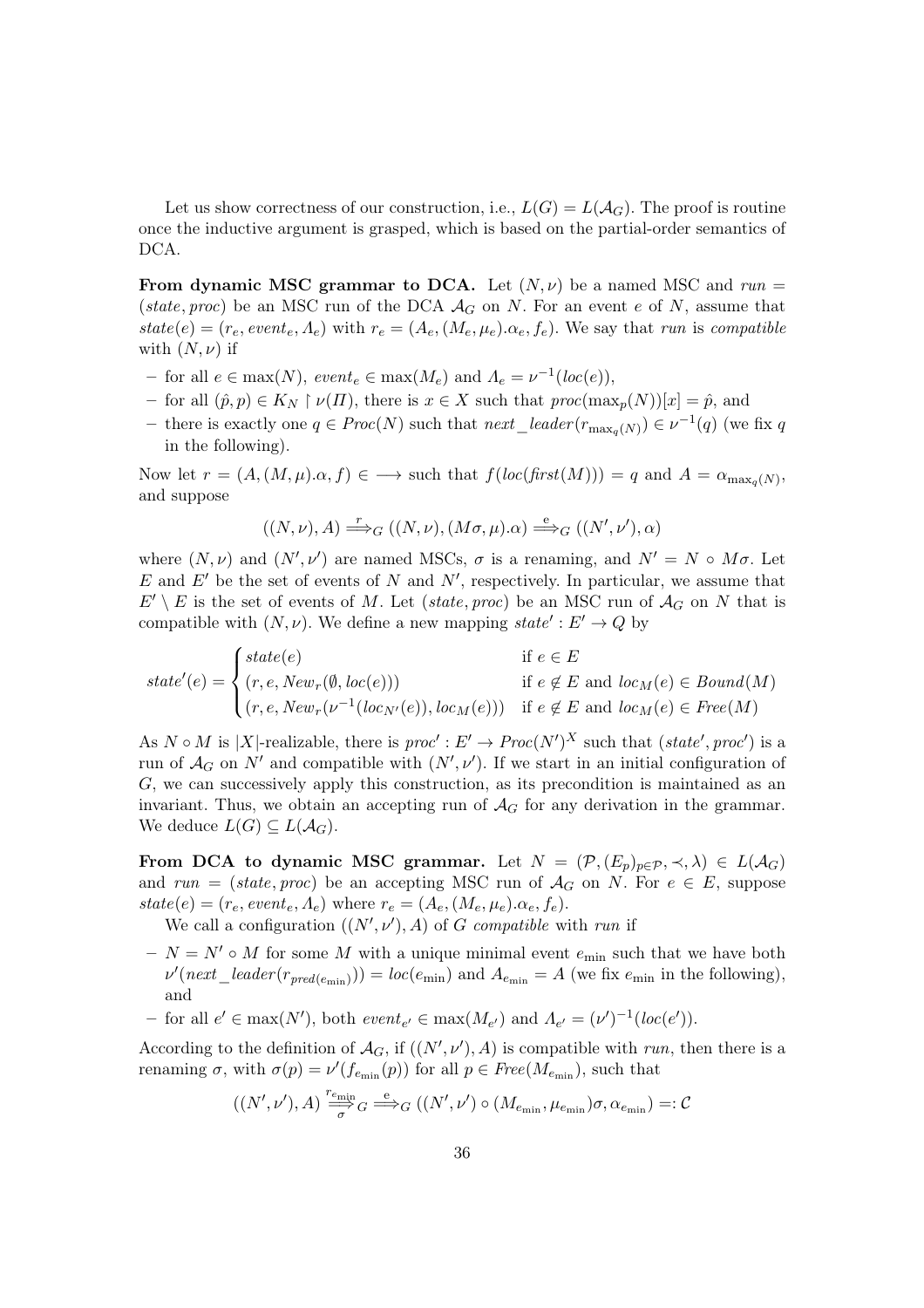and either  $N = N' \circ M_{e_{\min}} \sigma$ , or  $C$  is compatible with *run*.

Now let  $e \in E$  be the first spawn event of N, i.e.,  $start(N) \prec_{\text{proc}} e$ . By the definition of  $\mathcal{A}_G$ , we have  $N = I_{loc(e)} \circ M_e \sigma \circ M$  for some renaming  $\sigma$  and PMSC M. In particular, as  $r_e$  is initial, we have,  $\mathcal{C} \stackrel{r_e}{\longrightarrow} G \stackrel{e}{\longrightarrow} G((N',\nu'),\alpha_e)$  for  $N' = I_{loc(e)} \circ M_e \sigma$  and suitable  $\nu'$  and initial configuration C. Moreover, for all  $e' \in \max(N')$ ,  $event_{e'} \in \max(M_{e'})$  and  $\Lambda_{e'} = (\nu')^{-1}(loc(e'))$ . In those maximal events, every process is supposed to take a \_Next-transition. Thus, M has a unique minimal event so that  $\alpha_e \neq \varepsilon$  and  $((N', \nu'), \alpha_e)$ is compatible with run. Continuing this scheme, we derive a valid derivation of  $N$  in the grammar. We deduce  $L(\mathcal{A}_G) \subseteq L(G)$ .

This concludes the proof of Theorem [34.](#page-32-1) □

Remark 35. There are several strategies to reduce the non-determinism in  $A_G$  that results from guessing the correct variable to address a process. For instance, one could ensure that a variable  $x_p$ , for some bounded process  $p$ , always has the correct value in a process  $q$  when  $q$  communicates with  $p$ . Moreover, the DCA constructed from a realizable and local grammar is not necessarily deadlock-free, unlike in the case of a fixed number of processes [\[GMSZ06\]](#page-39-8). As future work, it remains to define a notion of a deadlock-free grammar meaning that every partial derivation can be brought to a successful one.

### <span id="page-37-0"></span>8 Related Work

Modeling of infinite systems is not a recent problem, and several computation models have been proposed to handle both the control flow of programs with recursive calls, or dynamic creation of communicating objects such as threads. One of the older models are pushdown automata, that allows for the modeling of recursion using a stack. A large literature is devoted to this model, and we refer the interested reader to [\[ABB97\]](#page-39-9). The recursive state machines (RSM) proposed in [\[ABE](#page-39-10)+05] are a related formalism. Note that, however, these formalisms do not allow for concurrency: stacks in pushdown automata model the context of a call, but there is a single control flow that is passed to the latest called procedure. Similarly, in RSMs, the control flow of an execution is confined to the latest called machine and returns to the call when this machine stops.

Dynamic hierarchical machines (DHM), proposed in [\[LMSPT03\]](#page-40-5), are hierarchical automata that allow for dynamic activation of state machines (which can be seen as thread creation), and communication between these machines. A DHM  $A_1$  can send a process (another DHM  $\mathcal{A}_3$ ) to a concurrent DHM  $\mathcal{A}_2$ . After this machine passing,  $\mathcal{A}_3$  runs either in parallel with  $\mathcal{A}_1$  and  $\mathcal{A}_2$ , or inside  $\mathcal{A}_2$ . Communications among machines are synchronous. Furthermore, a machine creation necessarily occurs during a synchronization of two transitions.

Well-formed communicating recursive state machines [\[BLP08\]](#page-39-11) (wf-CRS) extend RSMs with concurrency. Some fork transitions in state machines allow for creation of pools of concurrent machines that communicate synchronously. When a fork occurs, the execution of the currently running machine is stopped, and the control flow is split and passed to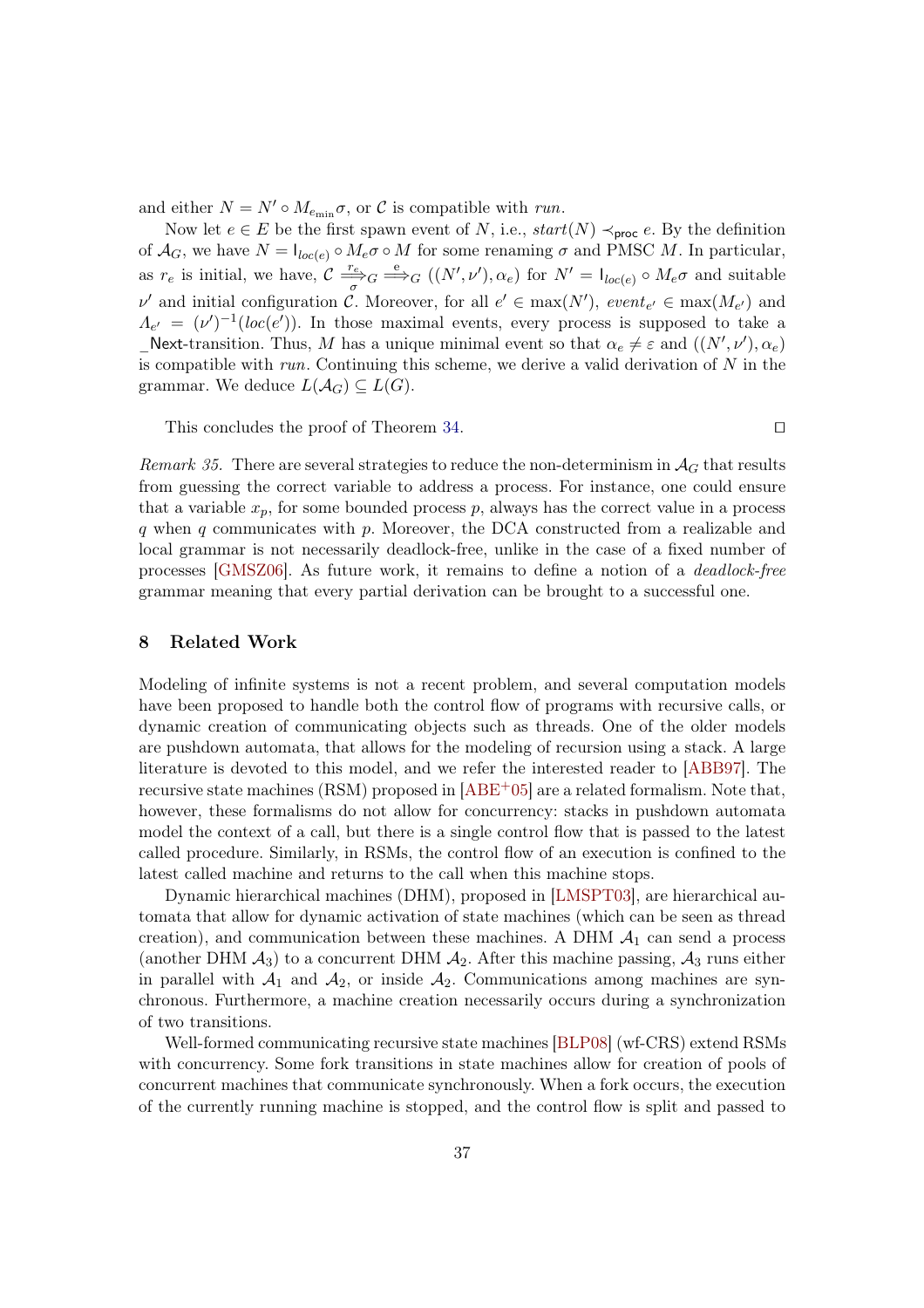the newly created threads. When these threads terminate, the control flow is returned to the calling machine. Communication is synchronous and limited to concurrent threads created by the same fork.

Dynamic Petri nets [\[BS01\]](#page-39-12) (DPN for short) are another way to model dynamic creation of processes. The elements composing DPNs are the usual transitions and places of colored Petri nets plus higher-level transitions that modify the structure of the net, by reconfiguring it or appending places and transitions. This model has the expressive power of the join calculus. However, it does not allow the message ordering needed to implement FIFO channels.

## <span id="page-38-0"></span>9 Conclusion and Future Work

We introduced dynamic communicating automata as a model of programs with process creation and asynchronous communication, and dynamic MSC grammars as a specification language. We solved the realizability problem and characterized a class of local dynamic MSC grammars that can be implemented by finite DCA. This is only a first step, and several issues regarding dynamic MSC grammars and DCA remain open:

One challenge is to extend the class of dynamic MSC grammars that can be automatically translated into equivalent finite DCA beyond that of right-linear specifications (and preferably without deadlock). For example, the grammar from Figure [4](#page-11-0) is not rightlinear, but realizable by a finite DCA. Similarly, when we add to the second rule of the grammar of Figure [14](#page-32-0) a message from the third to the second process, the resulting non-right-linear grammar is still finitely realizable.

Moreover, we would like to study regular MSC languages. A nice theory of regular sets of MSCs over a fixed number of processes has been established  $[HMK^+05]$  $[HMK^+05]$  (a set of MSCs is regular if its linearization language is regular). When extending this notion to our setting, any regular set of MSCs should have an implementation in terms of a DCA.

The linearizations of a set of (dynamic) MSCs are words over an infinite alphabet. Those words have been studied in the literature as *data words* [\[Seg06\]](#page-40-7). In particular, there are some connections between automata and logics [\[BMS](#page-39-13)+06], and it would be interesting to transfer these results to our, more specialized setting. For example, it is an open question if the linearizations of channel-bounded realizable MSCs can be recognized by some data automaton with a decidable emptiness problem. This would allow us to partially decide the satisfiability problem for the two-variable logic from [\[BMS](#page-39-13)+06].

Indeed, we think that logics (e.g., MSO logic) may serve as an alternative specification language for DCA implementations. There have indeed been several results that nicely extend the classical (effective) expressive equivalence of MSO and finite automata to communicating automata over a fixed number of processes [\[BL06,](#page-39-14)[GKM06,](#page-39-15)[HMK](#page-40-6)+05]. Moreover, temporal logics have been studied and successfully applied for model checking [\[Pel00](#page-40-8)[,BKM10\]](#page-39-16). An extension to dynamic MSCs could contain a freeze quantifier to store processes [\[DL09\]](#page-39-17), as added to LTL in the context of data words. However, a straightforward extension and a corresponding translation into automata exists for none of these logics.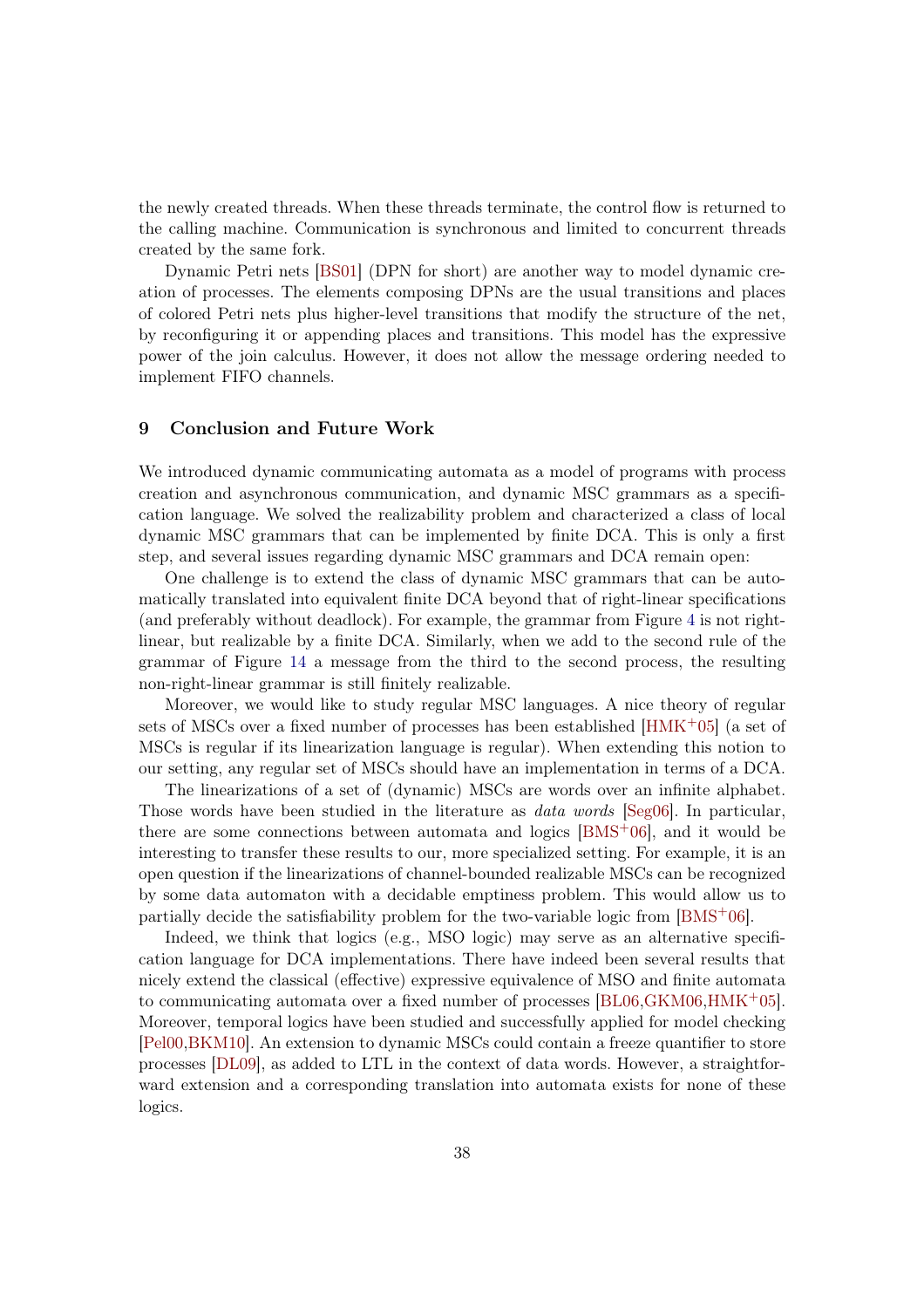Last, it remains to explore connections of our formalism with well-established ones such as series-parallel languages [\[LW00\]](#page-40-9) and the  $\pi$ -calculus [\[Mil99\]](#page-40-10). Notably, a chart semantics has been defined for the latter [\[BGP08\]](#page-39-18), which might help to apply our automata model and proof techniques to other specification languages. In [\[Mey08,](#page-40-11)[WZH10\]](#page-40-12), a notion similar to communication structures is used to identify *depth-bounded*  $\pi$ -calculus specifications, which allow for decidable verification problems. It would be interesting to see if those techniques can be exploited in our setting.

#### References

<span id="page-39-18"></span><span id="page-39-16"></span><span id="page-39-14"></span><span id="page-39-11"></span><span id="page-39-10"></span><span id="page-39-9"></span><span id="page-39-6"></span><span id="page-39-5"></span><span id="page-39-4"></span><span id="page-39-2"></span>

| ABB97.            | J. Autebert, J. Berstel, and L Boasson. Context-free languages and pushdown automata. In    |
|-------------------|---------------------------------------------------------------------------------------------|
|                   | Handbook of Formal Languages, volume 1, pages 111-174. Springer, 1997.                      |
| $ABE+05.$         | R. Alur, M. Benedikt, K. Etessami, P. Godefroid, Thomas W. Reps, and M. Yannakakis.         |
|                   | Analysis of recursive state machines. ACM Trans. Program. Lang. Syst., 27(4):786-818,       |
|                   | 2005.                                                                                       |
| AEY05.            | R. Alur, K. Etessami, and M. Yannakakis. Realizability and verification of MSC graphs.      |
|                   | Theoretical Computer Science, 331(1):97-114, 2005.                                          |
| AMKN05.           | B. Adsul, M. Mukund, K. Narayan Kumar, and Vasumat Narayanan. Causal closure for            |
|                   | MSC languages. In Proceedings of FSTTCS'05, volume 3821 of Lecture Notes in Computer        |
|                   | Science, pages 335-347. Springer, 2005.                                                     |
| Arm07.            | J. Armstrong. Programming Erlang: Software for a Concurrent World. Pragmatic Bookshelf,     |
|                   | 2007.                                                                                       |
| BGP08.            | J. Borgström, A. D. Gordon, and A. Phillips. A chart semantics for the pi-calculus. Electr. |
|                   | Notes Theor. Comput. Sci., 194(2):3-29, 2008.                                               |
| BH10.             | B. Bollig and L. Hélouët. Realizability of dynamic MSC languages. In Proceedings of CSR'10, |
|                   | volume 6072 of Lecture Notes in Computer Science, pages 48-59. Springer, 2010.              |
| BKM10.            | B. Bollig, D. Kuske, and I. Meinecke. Propositional dynamic logic for message-passing       |
|                   | systems. Logical Methods in Computer Science, 2010. To appear.                              |
| BL06.             | B. Bollig and M. Leucker. Message-passing automata are expressively equivalent to EMSO      |
|                   | logic. Theoretical Computer Science, $358(2-3):150-172$ , 2006.                             |
| BLP08.            | L. Bozzelli, S. La Torre, and A. Peron. Verification of well-formed communicating recursive |
|                   | state machines. Theoretical Computer Science, 403(2-3):382-405, 2008.                       |
| $BMS+06$ .        | M. Bojanczyk, A. Muscholl, T. Schwentick, L. Segoufin, and C. David. Two-variable logic     |
|                   | on words with data. In Proceedings of LICS'06, pages 7-16. IEEE Computer Society, 2006.     |
| <b>BS01.</b>      | M. G. Buscemi and V. Sassone. High-level petri nets as type theories in the join calculus.  |
|                   | In Proceedings of FOSSACS'01, volume 2030 of Lecture Notes in Computer Science, pages       |
|                   | $104-120$ . Springer-Verlag, 2001.                                                          |
| BZ83.             | D. Brand and P. Zafiropulo. On communicating finite-state machines. Journal of the ACM,     |
|                   | $30(2)$ , 1983.                                                                             |
| DL09.             | S. Demri and R. Lazić. LTL with the freeze quantifier and register automata. ACM Trans-     |
|                   | actions on Computational Logic, 10(3), 2009.                                                |
| $GGH+09.$         | T. Gazagnaire, B. Genest, L. Hélouët, P. S. Thiagarajan, and S. Yang. Causal message        |
|                   | sequence charts. Theoretical Computer Science, 410(41):4094-4110, 2009.                     |
| GKM06.            | B. Genest, D. Kuske, and A. Muscholl. A Kleene theorem and model checking algorithms for    |
|                   | existentially bounded communicating automata. Information and Computation, $204(6):920-$    |
|                   | 956, 2006.                                                                                  |
| GMP03.<br>GMSZ06. | E.L. Gunter, A. Muscholl, and D. Peled. Compositional message sequence charts. STTT,        |
|                   | $5(1):78-89, 2003.$                                                                         |
|                   | B. Genest, A. Muscholl, H. Seidl, and M. Zeitoun. Infinite-state high-level MSCs: Model-    |
|                   | checking and realizability. Journal on Comp. and System Sciences, 72(4):617-647, 2006.      |

<span id="page-39-17"></span><span id="page-39-15"></span><span id="page-39-13"></span><span id="page-39-12"></span><span id="page-39-8"></span><span id="page-39-7"></span><span id="page-39-3"></span><span id="page-39-1"></span><span id="page-39-0"></span>HJ00. L. Hélouët and C. Jard. Conditions for synthesis of communicating automata from HMSCs. In *Proceedings of FMICS'00*, pages 203–224. Springer, 2000.